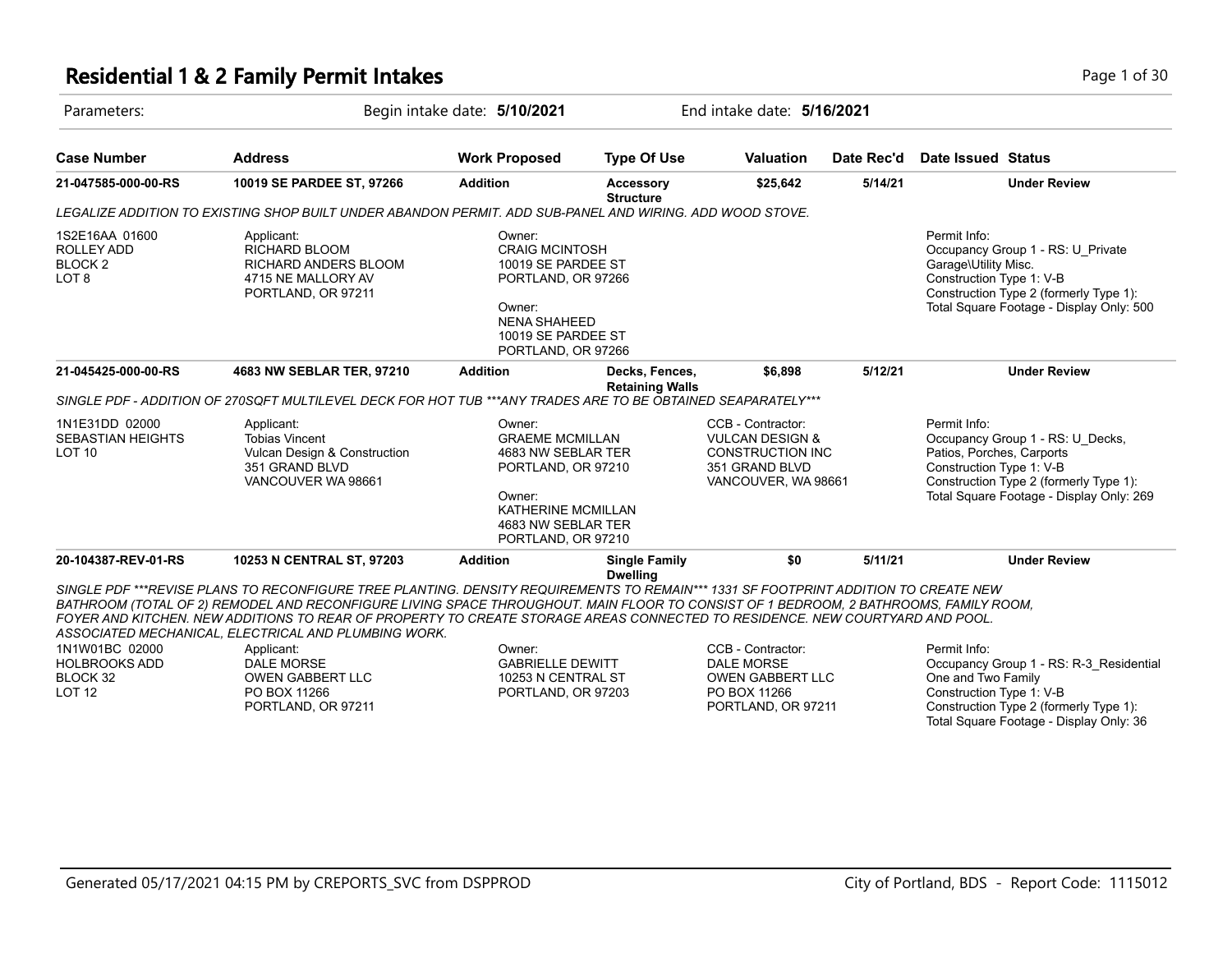# **Residential 1 & 2 Family Permit Intakes Page 1 0 AM** Page 2 of 30

| <b>Case Number</b>                                                        | <b>Address</b>                                                                                                                                                                                                                                                                                                                                                                                      | <b>Work Proposed</b>                                                                                                                                             | <b>Type Of Use</b>                      | Valuation                                                                                                 | Date Rec'd | Date Issued Status                                                                                                                                                                                  |
|---------------------------------------------------------------------------|-----------------------------------------------------------------------------------------------------------------------------------------------------------------------------------------------------------------------------------------------------------------------------------------------------------------------------------------------------------------------------------------------------|------------------------------------------------------------------------------------------------------------------------------------------------------------------|-----------------------------------------|-----------------------------------------------------------------------------------------------------------|------------|-----------------------------------------------------------------------------------------------------------------------------------------------------------------------------------------------------|
| 21-034620-000-00-RS                                                       | 7118 SE MITCHELL CT, 97206                                                                                                                                                                                                                                                                                                                                                                          | <b>Addition</b>                                                                                                                                                  | <b>Single Family</b><br><b>Dwelling</b> | \$71,488                                                                                                  | 5/13/21    | <b>Under Review</b>                                                                                                                                                                                 |
|                                                                           | SINGLE PDF: ADDITION OF 368 SF FOR NEW GARAGE, BEDROOM AND BATHROOM; NEW DRIVEWAY AND CURB CUT *ET, PT MT SEPARATE                                                                                                                                                                                                                                                                                  |                                                                                                                                                                  |                                         |                                                                                                           |            |                                                                                                                                                                                                     |
| 1S2E17BD 04500<br><b>NASHS 1ST ADD</b><br><b>BLOCK7</b><br>N 53' OF LOT 7 | Applicant:<br>PETRU DONISANU<br><b>CRAFTSMAN HOMES</b><br>10934 NE SIMPSON ST<br>PORTLAND, OR 97220                                                                                                                                                                                                                                                                                                 | Owner:<br>PETRU DONISANU<br>10934 NE SIMPSON ST<br>PORTLAND, OR 97220-1228                                                                                       |                                         | CCB - Contractor:<br><b>CRAFTSMAN HOMES LLC</b><br>10934 NE SIMPSON ST<br>PORTLAND, OR 97220              |            | Permit Info:<br>Occupancy Group 1 - RS: R-3 Residential<br>One and Two Family<br>Construction Type 1: V-B<br>Construction Type 2 (formerly Type 1): V-B<br>Total Square Footage - Display Only: 820 |
| 21-040226-000-00-RS                                                       | 3145 NE 52ND AVE, 97213                                                                                                                                                                                                                                                                                                                                                                             | <b>Addition</b>                                                                                                                                                  | <b>Single Family</b><br><b>Dwelling</b> | \$41,226                                                                                                  | 5/14/21    | <b>Under Review</b>                                                                                                                                                                                 |
| 1N2E30BA 18100<br>ROSE CITY PK<br>BLOCK 151<br>LOT <sub>6</sub>           | SINGLE PDF - 300 SQFT ADDITION TO SFR, 80 SQFT DECK TO REAR ELEVATION. NEW ADDITION MAIN FLOOR TO INCLUDE KITCHEN EXPANSION/RELOCATION,<br>LAYOUT CHANGE TO STAIRS TO SECOND FLOOR; ADD BEDROOM AND BATHROOM TO SECOND FLOOR**TRADE PERMITS TO BE OBTAINED SEPARATELY<br>Applicant:<br><b>ZACHARY BROWN</b><br><b>CRYSTAL REMODELING</b><br>404 S. BEAVERCREEK RD UNIT #230<br>OREGON CITY OR 97045 | Owner:<br><b>ANDRE BICKFORD</b><br>3145 NE 52ND AVE<br>PORTLAND, OR 97213                                                                                        |                                         | CCB - Contractor:<br><b>CRYSTAL INDUSTRIES INC</b><br>404 BEAVERCREEK RD STE 230<br>OREGON CITY, OR 97045 |            | Permit Info:<br>Occupancy Group 1 - RS: R-3_Residential<br>One and Two Family<br>Construction Type 1: V-B<br>Construction Type 2 (formerly Type 1): V-B<br>Total Square Footage - Display Only: 380 |
| 21-045124-000-00-RS                                                       | 7027 N MONTEITH AVE, 97203                                                                                                                                                                                                                                                                                                                                                                          | <b>Addition</b>                                                                                                                                                  | <b>Single Family</b>                    | \$39,828                                                                                                  | 5/12/21    | <b>Under Review</b>                                                                                                                                                                                 |
|                                                                           | SINGLE PDF - ADDITION OF 275SF TO INCREASE SIZE OF MAIN BEDROOM AND ADD A NEW BATHROOM *** TRADES SEPARATE                                                                                                                                                                                                                                                                                          |                                                                                                                                                                  | <b>Dwelling</b>                         |                                                                                                           |            |                                                                                                                                                                                                     |
| 1N1E07DC 09200<br>PORTSMOUTH<br>BLOCK 18<br>SWLY 50' OF LOT 8-10          | Applicant:<br>Jennifer Kettner<br>Pro Fleet NW<br>2157 SE 190th Ave<br>Portland, OR 97266                                                                                                                                                                                                                                                                                                           | Owner:<br><b>BENJAMIN HENNES</b><br>7027 N MONTEITH AVE<br>PORTLAND, OR 97203                                                                                    |                                         | CCB - Contractor:<br>PRO FLEET NW INC<br>2157 SE 190TH<br>PORTLAND, OR 97233                              |            | Permit Info:<br>Occupancy Group 1 - RS: R-3_Residential<br>One and Two Family<br>Construction Type 1: V-B<br>Construction Type 2 (formerly Type 1): V-B<br>Total Square Footage - Display Only: 365 |
| 21-045436-000-00-RS                                                       | 2625 SE 67TH AVE, 97206                                                                                                                                                                                                                                                                                                                                                                             | <b>Addition</b>                                                                                                                                                  | <b>Single Family</b>                    | \$60,000                                                                                                  | 5/13/21    | <b>Under Review</b>                                                                                                                                                                                 |
| SEPARATELY***                                                             | SINGLE PDF - ADDITION - MAIN FLOOR PANTRY AND DORMER ADDITION, ATTIC CONVERSION TO BATH BEDROOM AND OFFICE. ***TRADES TO BE OBTAINED                                                                                                                                                                                                                                                                |                                                                                                                                                                  | <b>Dwelling</b>                         |                                                                                                           |            |                                                                                                                                                                                                     |
| 1S2E08BB 12600<br><b>WITTEN</b><br>BLOCK <sub>2</sub><br>LOT <sub>7</sub> | Applicant:<br><b>MARK PHILLIPS</b><br><b>UPSTAIRS BASEMENT</b><br>2625 SE 67TH AVE<br>PORTLAND OR 97206                                                                                                                                                                                                                                                                                             | Owner:<br><b>THOMAS PHILLIPS</b><br>2625 SE 67TH AVE<br>PORTLAND, OR 97206-1218<br>Owner:<br><b>MARK PHILLIPS</b><br>2625 SE 67TH AVE<br>PORTLAND, OR 97206-1218 |                                         |                                                                                                           |            | Permit Info:<br>Occupancy Group 1 - RS: R-3 Residential<br>One and Two Family<br>Construction Type 1: V-B<br>Construction Type 2 (formerly Type 1):                                                 |
| Total # of RS Addition permit intakes: 7                                  |                                                                                                                                                                                                                                                                                                                                                                                                     |                                                                                                                                                                  |                                         |                                                                                                           |            | Total valuation of RS Addition permit intakes: \$245,082                                                                                                                                            |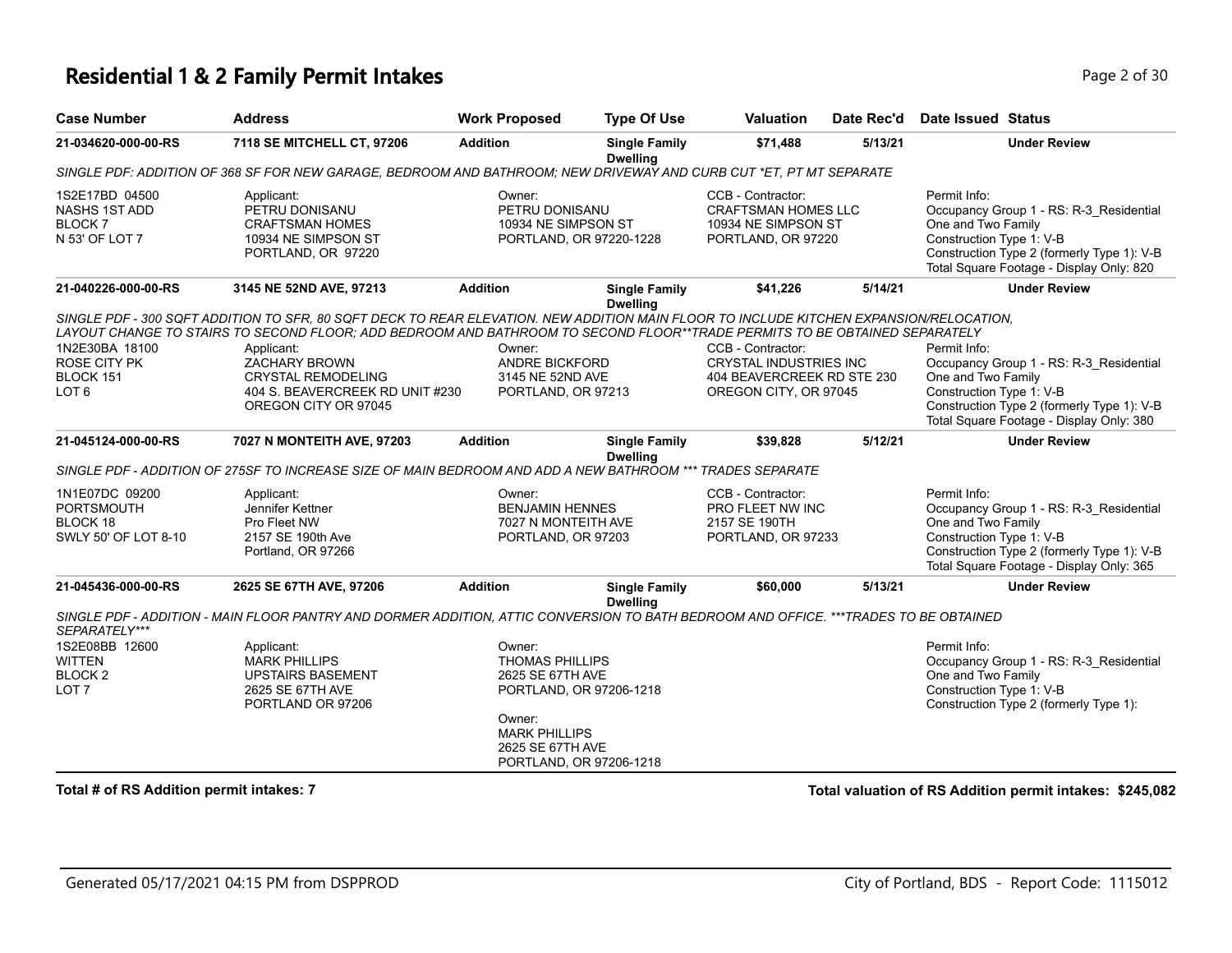# **Residential 1 & 2 Family Permit Intakes Page 1 0 AM** Page 3 of 30

| <b>Case Number</b>                                                               | <b>Address</b>                                                                                                         | <b>Work Proposed</b>                                                                                                                                                                                                                                                                                                                                                                                                               | <b>Type Of Use</b>                       | <b>Valuation</b>                                                                             | Date Rec'd | <b>Date Issued Status</b>                                                                                                                                                                       |
|----------------------------------------------------------------------------------|------------------------------------------------------------------------------------------------------------------------|------------------------------------------------------------------------------------------------------------------------------------------------------------------------------------------------------------------------------------------------------------------------------------------------------------------------------------------------------------------------------------------------------------------------------------|------------------------------------------|----------------------------------------------------------------------------------------------|------------|-------------------------------------------------------------------------------------------------------------------------------------------------------------------------------------------------|
| 21-047729-000-00-RS                                                              | 3260 NE US GRANT PL, 97212                                                                                             | <b>Alteration</b>                                                                                                                                                                                                                                                                                                                                                                                                                  | Decks, Fences,<br><b>Retaining Walls</b> | \$55,000                                                                                     | 5/15/21    | 5/15/21 Issued                                                                                                                                                                                  |
|                                                                                  | *SINGLE PDF* DEMO EXISTING BACK DECK/PORCH AND BUILD NEW COVERED PORCH OVER EXISTING AREA.                             |                                                                                                                                                                                                                                                                                                                                                                                                                                    |                                          |                                                                                              |            |                                                                                                                                                                                                 |
| 1N1E25CA 17100<br>FERNWOOD SUB OF TR 8<br>BLOCK <sub>2</sub><br>LOT <sub>9</sub> | Applicant:<br><b>OMAR MARTINEZ</b><br><b>CASA BONITA LLC</b><br>1631 NE BROADWAY #721<br>PORTLAND OR 97232             | Owner:<br><b>STEPHEN PIUCCI</b><br>3260 NE US GRANT PL<br>PORTLAND, OR 97212<br>Owner:<br><b>MELISSA POWERS</b><br>3260 NE US GRANT PL<br>PORTLAND, OR 97212                                                                                                                                                                                                                                                                       |                                          | CCB - Contractor:<br><b>CASA BONITA LLC</b><br>1631 NE BROADWAY #721<br>PORTLAND, OR 97232   |            | Permit Info:<br>Occupancy Group 1 - RS: U Decks,<br>Patios, Porches, Carports<br>Construction Type 1: V-B<br>Construction Type 2 (formerly Type 1):                                             |
| 21-042419-000-00-RS                                                              | 6246 SW BURLINGAME AVE,<br>97239                                                                                       | <b>Alteration</b>                                                                                                                                                                                                                                                                                                                                                                                                                  | Decks, Fences,<br><b>Retaining Walls</b> | \$500                                                                                        | 5/11/21    | <b>Under Review</b>                                                                                                                                                                             |
|                                                                                  | SINGLE PDF - NEW DRAINAGE SYSTEM AND SLOPE REINFORCEMENT TO CROSS OVER 6 PROPERTIES. SEE 17-255395 RS AND 17-127294 DB |                                                                                                                                                                                                                                                                                                                                                                                                                                    |                                          |                                                                                              |            |                                                                                                                                                                                                 |
| 1S1E16DC 04300<br><b>BURLINGAME</b><br>BLOCK 51<br>LOT 13 TL 51                  | Applicant:<br><b>DAVID POCKET</b><br>6246 SW BURLINGAME AVE<br>PORTLAND OREGON 97239                                   | Owner:<br>E GARY SERVAIS LIVING TRUST<br>690 WINDING WAY SE<br><b>SALEM, OR 97302</b><br>Owner:<br><b>MATTHEW TACKETT-NELSON</b><br>6242 SW BURLINGAME AVE<br>PORTLAND, OR 97239<br>Owner:<br><b>DEBORAH ROSAS</b><br>6244 SW BURLINGAME AVE<br>PORTLAND, OR 97239-2633<br>Owner:<br>POLLY POCKET<br>6246 SW BURLINGAME AVE<br>PORTLAND, OR 97239<br>Owner:<br><b>DAVID POCKET</b><br>6246 SW BURLINGAME AVE<br>PORTLAND, OR 97239 |                                          | CCB - Contractor:<br>PETER KARP<br>PLI SYSTEMS INC<br>3045 SE 61ST CT<br>HILLSBORO, OR 97123 |            | Permit Info:<br>Occupancy Group 1 - RS: U Decks,<br>Patios, Porches, Carports<br>Construction Type 1: V-B<br>Construction Type 2 (formerly Type 1):<br>Total Square Footage - Display Only: 180 |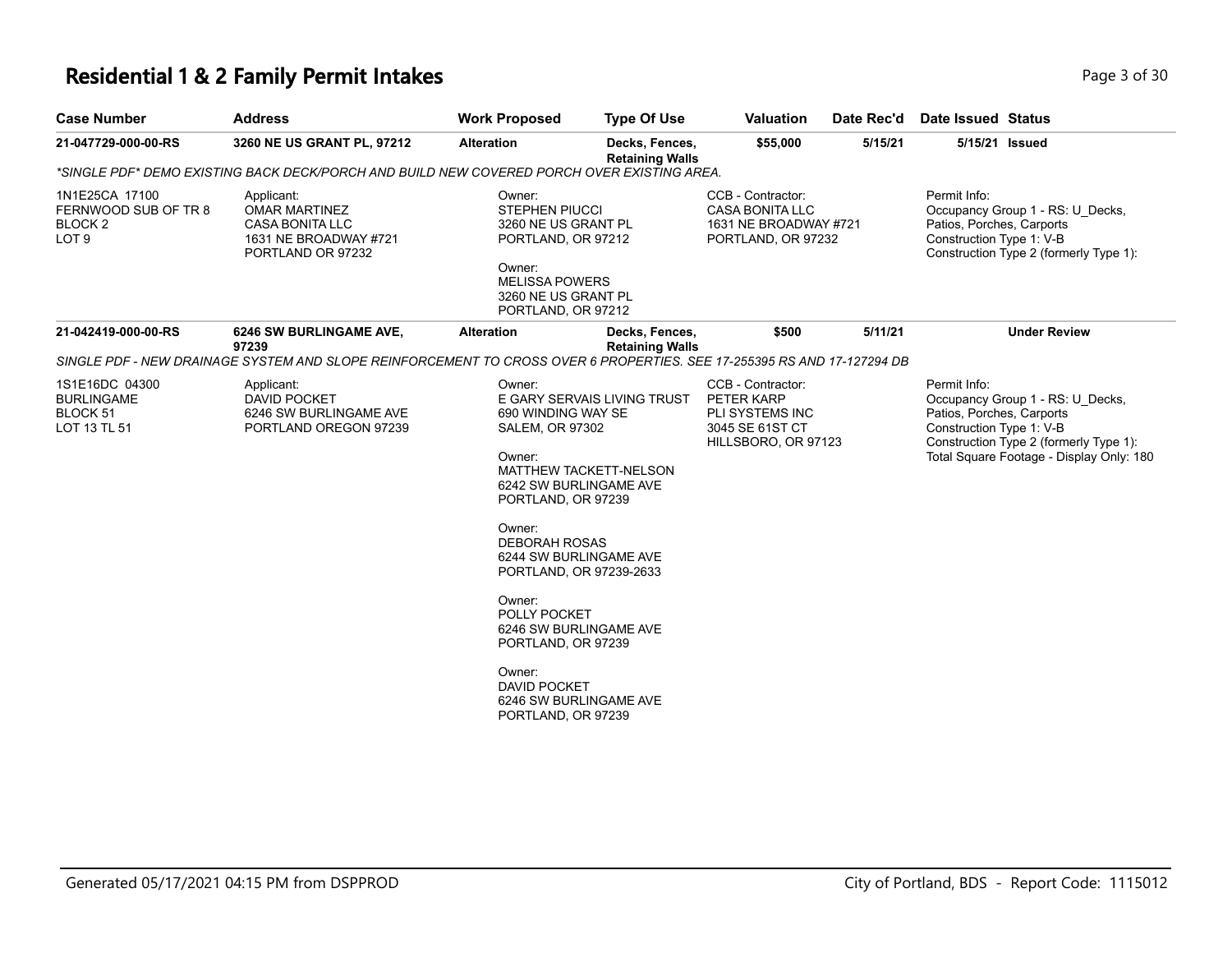#### **Residential 1 & 2 Family Permit Intakes Page 1 of 30** Page 4 of 30

| <b>Case Number</b>                                                                                      | <b>Address</b>                                                                                                         | <b>Work Proposed</b>                                                                                                                                          | <b>Type Of Use</b>                                 | <b>Valuation</b>                                                                                                          | Date Rec'd | Date Issued Status                                             |                                                                                   |
|---------------------------------------------------------------------------------------------------------|------------------------------------------------------------------------------------------------------------------------|---------------------------------------------------------------------------------------------------------------------------------------------------------------|----------------------------------------------------|---------------------------------------------------------------------------------------------------------------------------|------------|----------------------------------------------------------------|-----------------------------------------------------------------------------------|
| 21-040386-000-00-RS                                                                                     | 55 NE BRIDGETON RD - SLIP 03,<br>97211                                                                                 | <b>Alteration</b>                                                                                                                                             | <b>Floating Home</b>                               | \$6,750                                                                                                                   | 5/14/21    | 5/14/21 Issued                                                 |                                                                                   |
|                                                                                                         | SINGLE PDF - SOLAR 3.80KW ROOFTOP MOUNTED PV SYSTEM: ENGINEERED                                                        |                                                                                                                                                               |                                                    |                                                                                                                           |            |                                                                |                                                                                   |
| 1N1E03AB 02300<br><b>CAPTAINS MOORAGE</b><br><b>UPLAND# R314321</b><br>MB X # FH3152<br><b>FLOATING</b> | Applicant:<br><b>MOLLY BECKEL</b><br>ELEMENTAL ENERGY LLC<br>1339 SE 8TH AVE SUITE B<br>PORTLAND OR 97214              | Owner:<br><b>GWEN SCOTT</b><br>55 NE BRIDGETON RD #3<br>PORTLAND, OR 97211<br>Owner:<br><b>CRAIG MCPHERSON</b><br>55 NE BRIDGETON RD #3<br>PORTLAND, OR 97211 |                                                    | CCB - Contractor:<br>ELEMENTAL ENERGY LLC<br>1339 SE 8TH AVE #B<br>PORTLAND, OR 97214                                     |            | Permit Info:<br>One and Two Family<br>Construction Type 1: V-B | Occupancy Group 1 - RS: R-3 Residential<br>Construction Type 2 (formerly Type 1): |
| 21-045694-000-00-RS                                                                                     | 5706 NE AINSWORTH ST, 97218                                                                                            | <b>Alteration</b>                                                                                                                                             | <b>Single Family</b><br><b>Dwelling</b>            | \$7,445                                                                                                                   | 5/10/21    |                                                                | 5/10/21 Under Inspection                                                          |
|                                                                                                         | <b>VOLUNTARY CONNECTION OF FRAMING TO FOUNDATION</b>                                                                   |                                                                                                                                                               |                                                    |                                                                                                                           |            |                                                                |                                                                                   |
| 1N2E18DD 07900<br>KILLINGSWORTH GARDENS<br>BLOCK <sub>6</sub><br>LOT 1 TL 7900                          | Applicant:<br><b>Michael Weber</b><br><b>NW Seismic Retrofitters</b><br>P O BOX 18058<br>PORTLAND OR 97212             | Owner:<br><b>LORRAINE PASCHALL</b><br>5706 NE AINSWORTH ST<br>Owner:<br><b>BRENDA BENTLEY</b><br>5706 NE AINSWORTH ST                                         | PORTLAND, OR 97218-2372<br>PORTLAND, OR 97218-2372 | CCB - Contractor:<br><b>MICHAEL WIEBER</b><br>ELYSIUM CONSTRUCTION LLC<br>PO BOX 18058<br>PORTLAND, OR 97218              |            | Permit Info:<br>One and Two Family<br>Construction Type 1: V-B | Occupancy Group 1 - RS: R-3 Residential<br>Construction Type 2 (formerly Type 1): |
| 21-045730-000-00-RS                                                                                     | 5841 SE SALMON ST, 97215                                                                                               | <b>Alteration</b>                                                                                                                                             | <b>Single Family</b><br><b>Dwelling</b>            | \$5,600                                                                                                                   | 5/10/21    |                                                                | <b>Under Review</b>                                                               |
|                                                                                                         | *SINGLE PDF* VOLUNTARY UNDERPINNING USING 2 HELICAL PIERS                                                              |                                                                                                                                                               |                                                    |                                                                                                                           |            |                                                                |                                                                                   |
| 1S2E06AD 04400<br>SECTION 06 1S 2E<br>TL 4400 0.14 ACRES                                                | Applicant:<br><b>EMILY SINGLETON</b><br><b>TERRAFIRMA FOUNDATION SYSTEMS</b><br>7910 SW HUNZIKER ST<br>TIGARD OR 97223 | Owner:<br><b>TERESA ULRICH</b><br>5841 SE SALMON ST<br>Owner:<br><b>RICHARD POWERS</b><br>5841 SE SALMON ST                                                   | PORTLAND, OR 97215-2738<br>PORTLAND, OR 97215-2738 | CCB - Contractor:<br><b>TERRAFIRMA FOUNDATION</b><br><b>REPAIR INC</b><br>761 NE GARDEN VALLEY BLVD<br>ROSEBURG, OR 97470 |            | Permit Info:<br>One and Two Family<br>Construction Type 1: V-B | Occupancy Group 1 - RS: R-3 Residential<br>Construction Type 2 (formerly Type 1): |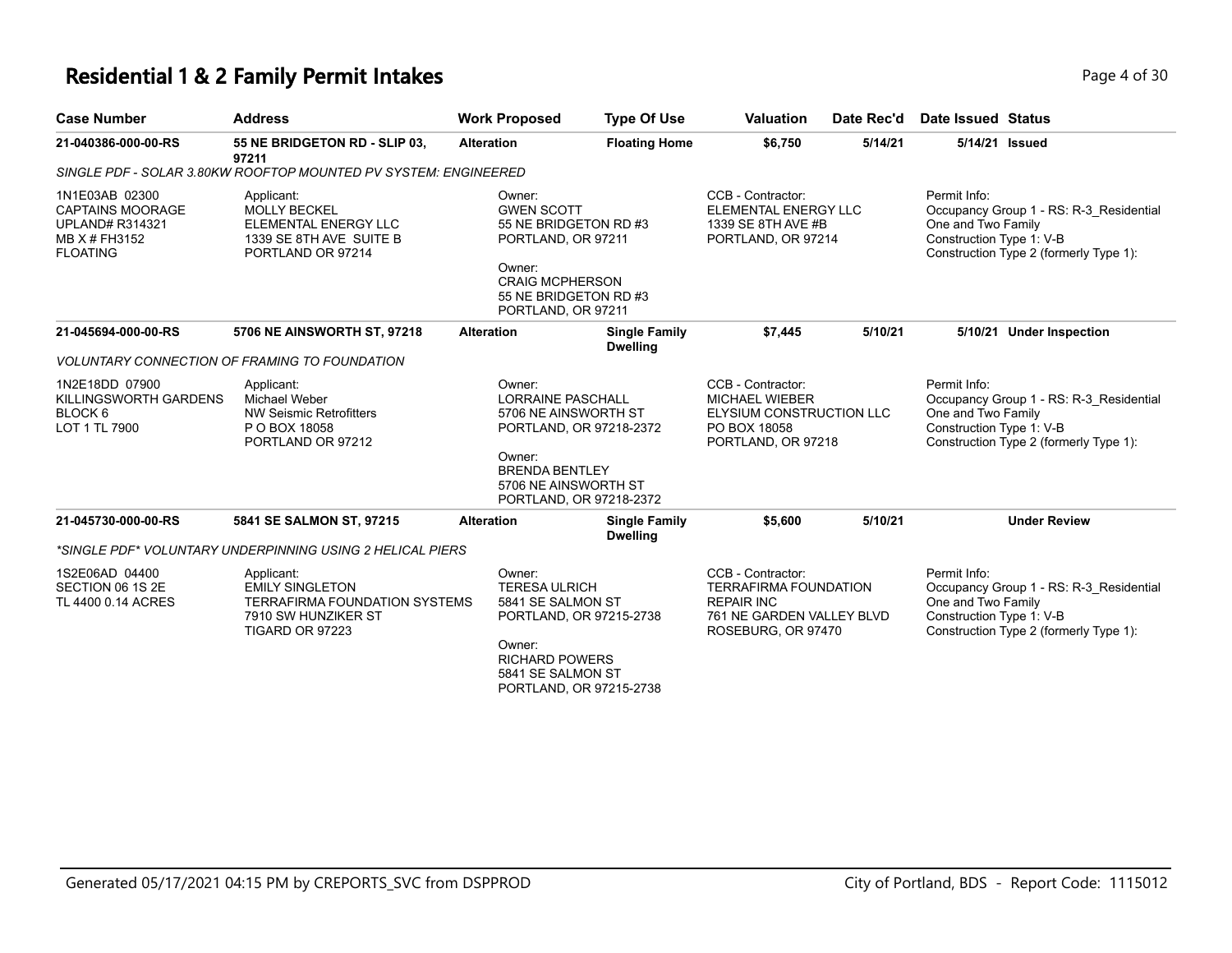### **Residential 1 & 2 Family Permit Intakes Page 1 and 2 and 2 and 2 and 2 and 2 and 2 and 2 and 2 and 2 and 2 and 2 and 2 and 2 and 2 and 2 and 2 and 2 and 2 and 2 and 2 and 2 and 2 and 2 and 2 and 2 and 2 and 2 and 2 and**

| <b>Case Number</b>                                                                 | <b>Address</b>                                                                                                                                                                                                                                                                                                                                                                                            | <b>Work Proposed</b>                                                                                           | <b>Type Of Use</b>                                   | <b>Valuation</b>                                                                                                               | Date Rec'd | Date Issued Status                                                                                                                                  |
|------------------------------------------------------------------------------------|-----------------------------------------------------------------------------------------------------------------------------------------------------------------------------------------------------------------------------------------------------------------------------------------------------------------------------------------------------------------------------------------------------------|----------------------------------------------------------------------------------------------------------------|------------------------------------------------------|--------------------------------------------------------------------------------------------------------------------------------|------------|-----------------------------------------------------------------------------------------------------------------------------------------------------|
| 21-045746-000-00-RS                                                                | 10942 SW 59TH AVE, 97219                                                                                                                                                                                                                                                                                                                                                                                  | <b>Alteration</b>                                                                                              | <b>Single Family</b><br><b>Dwelling</b>              | \$9,377                                                                                                                        | 5/10/21    | <b>Under Review</b>                                                                                                                                 |
|                                                                                    | *SINGLE PDF* VOLUNTARY UNDERPINNING USING 4 HELICAL PIERS                                                                                                                                                                                                                                                                                                                                                 |                                                                                                                |                                                      |                                                                                                                                |            |                                                                                                                                                     |
| 1S1E31BA 04900<br>SOUTHWEST OUTLOOK<br>BLOCK <sub>5</sub><br><b>LOT 12</b>         | Applicant:<br><b>EMILY SINGLETON</b><br><b>TERRAFIRMA FOUNDATION SYSTEMS</b><br>7910 SW HUNZIKER ST<br>TIGARD OR 97223                                                                                                                                                                                                                                                                                    | Owner:<br><b>DOUGLAS BURKE</b><br>10942 SW 59TH AVE<br>Owner:<br><b>SHARON BURKE</b><br>10942 SW 59TH AVE      | PORTLAND, OR 97219-6648<br>PORTLAND, OR 97219-6648   | CCB - Contractor:<br><b>TERRAFIRMA FOUNDATION</b><br><b>REPAIR INC</b><br>761 NE GARDEN VALLEY BLVD<br>ROSEBURG, OR 97470      |            | Permit Info:<br>Occupancy Group 1 - RS: R-3_Residential<br>One and Two Family<br>Construction Type 1: V-B<br>Construction Type 2 (formerly Type 1): |
| 21-045786-000-00-RS                                                                | 6450 N WILLAMETTE BLVD, 97203                                                                                                                                                                                                                                                                                                                                                                             | <b>Alteration</b>                                                                                              | <b>Single Family</b><br><b>Dwelling</b>              | \$24,650                                                                                                                       | 5/10/21    | <b>Under Review</b>                                                                                                                                 |
| <b>VOLUNTARY FOUNDATION REPAIR</b>                                                 |                                                                                                                                                                                                                                                                                                                                                                                                           |                                                                                                                |                                                      |                                                                                                                                |            |                                                                                                                                                     |
| 1N1E07CD 07200<br><b>HARBOR VIEW ADD</b><br>BLOCK <sub>3</sub><br>LOT <sub>1</sub> | Applicant:<br><b>KELSEA ROSSOW</b><br><b>RAM JACK WEST</b><br>PO BOX 11701<br>EUGENE, OR 97440                                                                                                                                                                                                                                                                                                            | Owner:<br><b>KRISTEN CARTER</b><br>PORTLAND, OR 97203<br>Owner:<br><b>DOUGLAS CARTER</b><br>PORTLAND, OR 97203 | 6450 N WILLAMETTE BLVD<br>6450 N WILLAMETTE BLVD     | CCB - Contractor:<br>Abby Drummond<br><b>KEM LLC</b><br>PO BOX 11701<br><b>EUGENE, OR 97440</b>                                |            | Permit Info:<br>Occupancy Group 1 - RS: R-3 Residential<br>One and Two Family<br>Construction Type 1: V-B<br>Construction Type 2 (formerly Type 1): |
| 21-045978-000-00-RS                                                                | 2218 NE 9TH AVE, 97212                                                                                                                                                                                                                                                                                                                                                                                    | <b>Alteration</b>                                                                                              | <b>Single Family</b><br><b>Dwelling</b>              | \$75,000                                                                                                                       | 5/11/21    | <b>Under Review</b>                                                                                                                                 |
| 1N1E26CA 18600<br><b>WEST IRVINGTON</b><br>BLOCK 105<br><b>LOT 17</b>              | SINGLE PDF BASEMENT CONVERSION TO LIVING SPACE. REMODEL INTERIOR THROUGHOUT WITH MINOR EXTERIOR UPDATES. BASEMENT CONVERSION TO<br>INCLUDE 2 NEW BEDROOMS, 1 NEW BATHROOM (TOTAL OF 3), FAMILY ROOM, AND LAUNDRY ROOM. ASSOCIATED MECHANICAL, ELECTRICAL AND PLUMBING.<br>Applicant:<br><b>ALEX D FLIKEMMA</b><br>NW Executive Homes & Development<br><b>LLC</b><br>PO BOX 818<br><b>BORING, OR 97009</b> | Owner:<br>JLO INVESTMENTS LLC                                                                                  | 16869 SW 65TH AVE #317<br>LAKE OSWEGO, OR 97035-7865 | CCB - Contractor:<br><b>NW EXECUTIVE HOMES &amp;</b><br><b>DEVELOPMENT LLC</b><br><b>PO BOX 818</b><br><b>BORING, OR 97009</b> |            | Permit Info:<br>Occupancy Group 1 - RS: R-3_Residential<br>One and Two Family<br>Construction Type 1: V-B<br>Construction Type 2 (formerly Type 1): |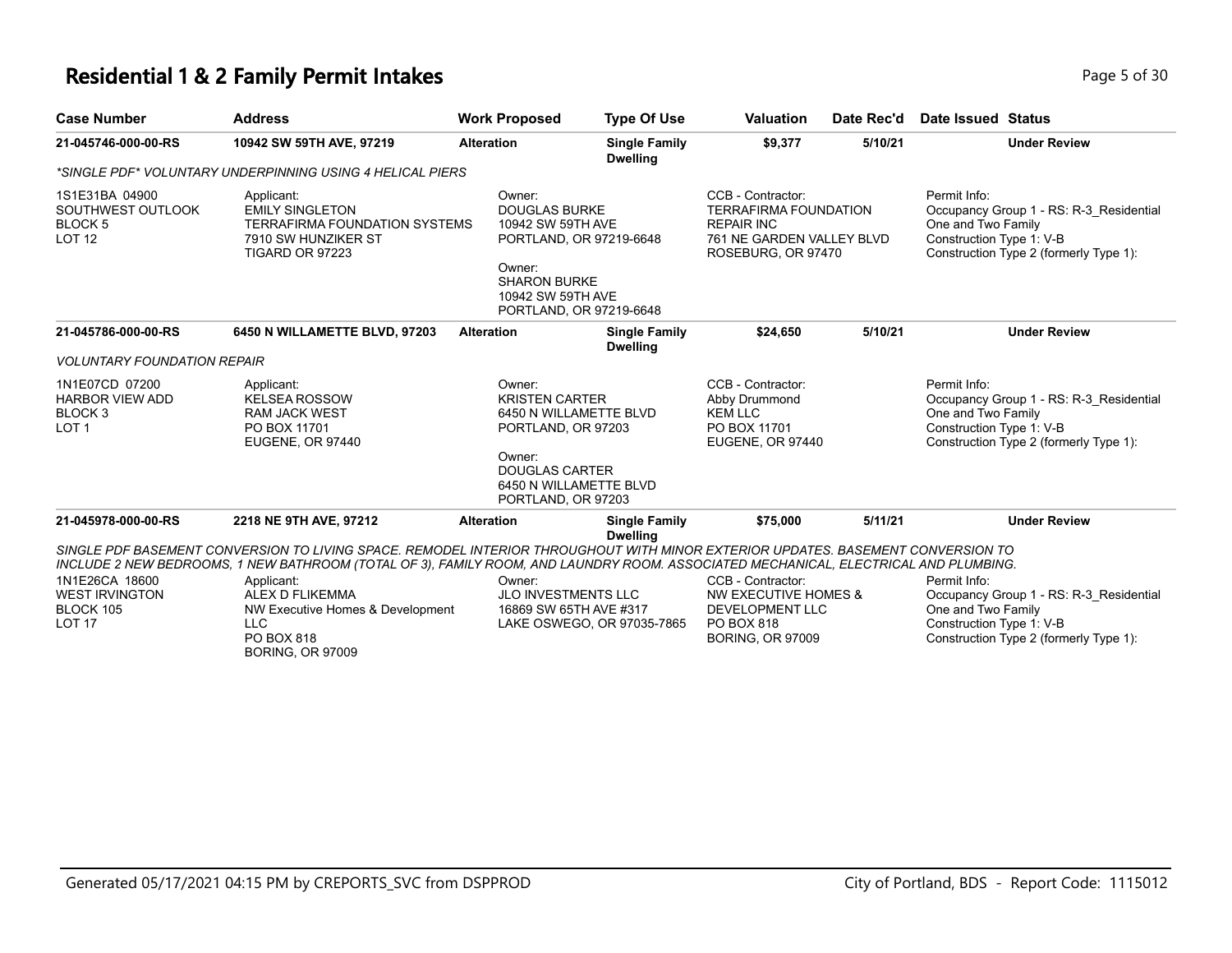### **Residential 1 & 2 Family Permit Intakes Page 1 and 2 and 2 and 2 and 2 and 2 and 2 and 2 and 2 and 2 and 2 and 2 and 2 and 2 and 2 and 2 and 2 and 2 and 2 and 2 and 2 and 2 and 2 and 2 and 2 and 2 and 2 and 2 and 2 and**

| <b>Case Number</b>                                                                                                       | <b>Address</b>                                                                                                                                                                                                                                                                                                                                                                                             | <b>Work Proposed</b>                                                                                                                       | <b>Type Of Use</b>                      | <b>Valuation</b>                                                                                                                                                                                                                                                                                                                                                                                                                      | Date Rec'd | <b>Date Issued Status</b>                                      |                                                                                   |
|--------------------------------------------------------------------------------------------------------------------------|------------------------------------------------------------------------------------------------------------------------------------------------------------------------------------------------------------------------------------------------------------------------------------------------------------------------------------------------------------------------------------------------------------|--------------------------------------------------------------------------------------------------------------------------------------------|-----------------------------------------|---------------------------------------------------------------------------------------------------------------------------------------------------------------------------------------------------------------------------------------------------------------------------------------------------------------------------------------------------------------------------------------------------------------------------------------|------------|----------------------------------------------------------------|-----------------------------------------------------------------------------------|
| 21-046053-000-00-RS                                                                                                      | 3125 NE 15TH AVE - UNIT A, 97212                                                                                                                                                                                                                                                                                                                                                                           | <b>Alteration</b>                                                                                                                          | <b>Single Family</b><br><b>Dwelling</b> | \$20,000                                                                                                                                                                                                                                                                                                                                                                                                                              | 5/11/21    | 5/11/21 Issued                                                 |                                                                                   |
| 1N1E26AB 10500<br><b>IRVINGTON</b><br>BLOCK 69<br>LOT <sub>8</sub><br>N 20' OF LOT 9, POTENTIAL<br><b>ADDITIONAL TAX</b> | *SINGLE PDF* REMODEL OF KITCHEN AND SECOND STORY BATHROOM. REPLACEMENT OF WINDOWS ON 2ND STORY NORTH ELEVATION PER IRVINGTON HISTORIC<br>DISTRICT REVIEW BOARD APPROVAL., REWIRE KITCHEN/BATHROOM, KITCHEN VENT HOOD AND BATHROOM FAN INSTALL, KITCHEN FIXTURES.<br>Applicant:<br><b>MIKE ANDERSON</b><br><b>CREATIVE DESIGN &amp; CONSTRUCTION</b><br><b>LLC</b><br>PO BOX 68391<br>PORTLAND OR, OR 97268 | Owner:<br><b>KEITH PITT</b><br>3125 NE 15TH AVE<br>PORTLAND, OR 97212<br>Owner:<br>STEPHANIE MIX<br>3125 NE 15TH AVE<br>PORTLAND, OR 97212 |                                         | CCB - Contractor:<br><b>JOHN BOYLES</b><br><b>BOYLES ELECTRIC INC</b><br>PO BOX 1227<br><b>BORING, OR 97009</b><br>CCB - Contractor:<br><b>CONNECT PLUMBING LLC</b><br>PO BOX 429<br>COLTON, OR 97017<br>CCB - Contractor:<br><b>MIKE ANDERSON</b><br><b>CREATIVE DESIGN &amp;</b><br><b>CONSTRUCTION LLC</b><br>PO BOX 68391<br>PORTLAND OR, OR 97268<br>CCB - Contractor:<br>EVERGREEN GAS INC<br>PO BOX 388<br><b>WEST LINN OR</b> |            | Permit Info:<br>One and Two Family<br>Construction Type 1: V-B | Occupancy Group 1 - RS: R-3 Residential<br>Construction Type 2 (formerly Type 1): |
| 21-046192-000-00-RS                                                                                                      | 6333 N BOWDOIN ST, 97203                                                                                                                                                                                                                                                                                                                                                                                   | <b>Alteration</b>                                                                                                                          | <b>Single Family</b><br><b>Dwelling</b> | \$3,425                                                                                                                                                                                                                                                                                                                                                                                                                               | 5/11/21    |                                                                | 5/11/21 Under Inspection                                                          |
|                                                                                                                          | <b>VOLUNTARY CONNECTION F FRAMING TO FOUNDATION</b>                                                                                                                                                                                                                                                                                                                                                        |                                                                                                                                            |                                         |                                                                                                                                                                                                                                                                                                                                                                                                                                       |            |                                                                |                                                                                   |
| 1N1E07AC 14900<br><b>MCKENNA PK</b><br>BLOCK <sub>1</sub><br><b>LOT 13</b>                                               | Applicant:<br>Michael Weber<br><b>NW Seismic Retrofitters</b><br>P O BOX 18058<br>PORTLAND OR 97212                                                                                                                                                                                                                                                                                                        | Owner:<br><b>KEVIN TIEMAN</b><br>6333 N BOWDOIN ST<br>PORTLAND, OR 97203                                                                   |                                         | CCB - Contractor:<br><b>MICHAEL WIEBER</b><br>ELYSIUM CONSTRUCTION LLC<br>PO BOX 18058<br>PORTLAND, OR 97218                                                                                                                                                                                                                                                                                                                          |            | Permit Info:<br>One and Two Family<br>Construction Type 1: V-B | Occupancy Group 1 - RS: R-3_Residential<br>Construction Type 2 (formerly Type 1): |
| 21-046579-000-00-RS                                                                                                      | 12448 SW 62ND AVE, 97219                                                                                                                                                                                                                                                                                                                                                                                   | <b>Alteration</b>                                                                                                                          | <b>Single Family</b>                    | \$15,850                                                                                                                                                                                                                                                                                                                                                                                                                              | 5/12/21    | 5/12/21 Issued                                                 |                                                                                   |
|                                                                                                                          | **NON-PRESCRIPTIVE** 7.48KW SOLAR ROOF MOUNTED SYSTEM WITH STRUCTURAL UPGRADES                                                                                                                                                                                                                                                                                                                             |                                                                                                                                            | <b>Dwelling</b>                         |                                                                                                                                                                                                                                                                                                                                                                                                                                       |            |                                                                |                                                                                   |
| 1S1E31CC 04200<br>SOUTHVIEW<br>LOT <sub>4</sub>                                                                          | Applicant:<br>ZANE GOFF<br>NEIL KELLY CO INC<br>804 N ALBERTA ST<br>PORTLAND, OR 97217-2639                                                                                                                                                                                                                                                                                                                | Owner:<br>MICHAEL R MACHINSKI<br>LIV TR<br>12448 SW 62ND AVE<br>PORTLAND, OR 97219                                                         | &PENELOPE J MACHINSKI REV               | CCB - Contractor:<br>ZANE GOFF<br>NEIL KELLY CO INC<br>804 N ALBERTA ST<br>PORTLAND, OR 97217-2693                                                                                                                                                                                                                                                                                                                                    |            | Permit Info:<br>One and Two Family<br>Construction Type 1: V-B | Occupancy Group 1 - RS: R-3_Residential<br>Construction Type 2 (formerly Type 1): |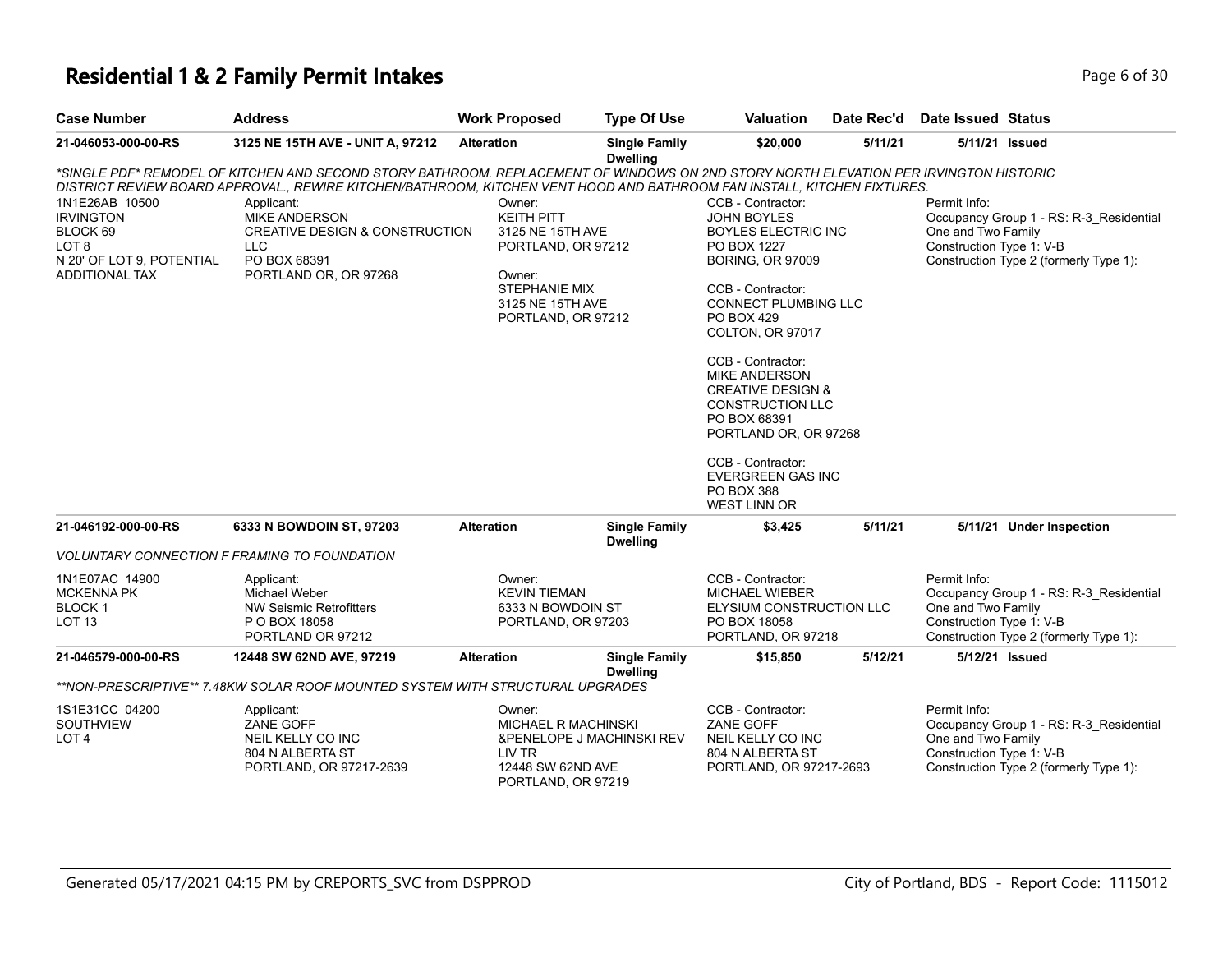# **Residential 1 & 2 Family Permit Intakes Page 7 of 30**

| <b>Case Number</b>                                                            | <b>Address</b>                                                                                                         | <b>Work Proposed</b>                                                                                               | <b>Type Of Use</b>                                                                                        | Valuation                                                                                                                 | Date Rec'd | <b>Date Issued Status</b>                                                                                                                           |
|-------------------------------------------------------------------------------|------------------------------------------------------------------------------------------------------------------------|--------------------------------------------------------------------------------------------------------------------|-----------------------------------------------------------------------------------------------------------|---------------------------------------------------------------------------------------------------------------------------|------------|-----------------------------------------------------------------------------------------------------------------------------------------------------|
| 21-046629-000-00-RS                                                           | 7075 NE HASSALO ST, 97213                                                                                              | <b>Alteration</b>                                                                                                  | <b>Single Family</b><br><b>Dwelling</b>                                                                   | \$24,450                                                                                                                  | 5/12/21    | <b>Approved to Issue</b>                                                                                                                            |
| 8.3KW SOLAR PV ROOF MOUNTED SYSTEM                                            |                                                                                                                        |                                                                                                                    |                                                                                                           |                                                                                                                           |            |                                                                                                                                                     |
| 1N2E32BA 07800<br><b>JONESMORE</b><br>BLOCK <sub>8</sub><br>LOT 15&16 TL 7800 | Applicant:<br>ZANE GOFF<br>NEIL KELLY CO INC<br>804 N ALBERTA ST<br>PORTLAND, OR 97217-2639                            | Owner:<br><b>DOUGLAS MOORE</b><br>7075 NE HASSALO ST<br>PORTLAND, OR 97213                                         |                                                                                                           | CCB - Contractor:<br><b>ZANE GOFF</b><br>NEIL KELLY CO INC<br>804 N ALBERTA ST<br>PORTLAND, OR 97217-2693                 |            | Permit Info:<br>Occupancy Group 1 - RS: R-3 Residential<br>One and Two Family<br>Construction Type 1: V-B<br>Construction Type 2 (formerly Type 1): |
| 21-046915-000-00-RS                                                           | 6525 SE STARK ST, 97215                                                                                                | <b>Alteration</b>                                                                                                  | <b>Single Family</b>                                                                                      | \$18,250                                                                                                                  | 5/12/21    | <b>Approved to Issue</b>                                                                                                                            |
|                                                                               | **NON-PRESCRIPTIVE** 7.4KW SOLAR PV ROOF MOUNTED SYSTEM WITH STRUCTURAL UP-GRADES                                      |                                                                                                                    | <b>Dwelling</b>                                                                                           |                                                                                                                           |            |                                                                                                                                                     |
| 1N2E32CC 03800<br><b>ASBAHR HTS</b><br><b>BLOCK1</b><br>ELY 75' OF LOT 6      | Applicant:<br>ZANE GOFF<br>NEIL KELLY CO INC<br>804 N ALBERTA ST<br>PORTLAND, OR 97217-2639                            | Owner:<br>6525 SE STARK ST                                                                                         | <b>WALTERS &amp; HANKIN FAMILY TR</b><br>PORTLAND, OR 97215-2021                                          | CCB - Contractor:<br><b>ZANE GOFF</b><br>NEIL KELLY CO INC<br>804 N ALBERTA ST<br>PORTLAND, OR 97217-2693                 |            | Permit Info:<br>Occupancy Group 1 - RS: R-3 Residential<br>One and Two Family<br>Construction Type 1: V-B<br>Construction Type 2 (formerly Type 1): |
| 21-047214-000-00-RS                                                           | 737 NE KNOTT ST - UNIT A, 97212                                                                                        | <b>Alteration</b>                                                                                                  | <b>Single Family</b>                                                                                      | \$1,500                                                                                                                   | 5/13/21    | <b>Under Review</b>                                                                                                                                 |
| *SINGLE PDF* VOLUNTARY SEISMIC RETROFIT                                       |                                                                                                                        |                                                                                                                    | <b>Dwelling</b>                                                                                           |                                                                                                                           |            |                                                                                                                                                     |
| 1N1E26BC 12400<br><b>IRVINGTON</b><br>BLOCK 116<br><b>LOT 10</b>              | Applicant:<br><b>EMILY SINGLETON</b><br><b>TERRAFIRMA FOUNDATION SYSTEMS</b><br>7910 SW HUNZIKER ST<br>TIGARD OR 97223 | Owner:<br>737 NE KNOTT ST<br>Owner:<br>737 NE KNOTT ST                                                             | LISTON A IV IV WITHERILL<br>PORTLAND, OR 97212-3131<br>KRISTIANA L T WITHERILL<br>PORTLAND, OR 97212-3131 | CCB - Contractor:<br><b>TERRAFIRMA FOUNDATION</b><br><b>REPAIR INC</b><br>761 NE GARDEN VALLEY BLVD<br>ROSEBURG, OR 97470 |            | Permit Info:<br>Occupancy Group 1 - RS: R-3_Residential<br>One and Two Family<br>Construction Type 1: V-B<br>Construction Type 2 (formerly Type 1): |
| 21-047387-000-00-RS                                                           | 2040 SE MAIN ST, 97214                                                                                                 | <b>Alteration</b>                                                                                                  | <b>Single Family</b><br><b>Dwelling</b>                                                                   | \$8,465                                                                                                                   | 5/14/21    | Approved to Issue                                                                                                                                   |
|                                                                               | VOLUNTARY CONNECTION OF FRAMING TO FOUNDATION. INSTALL AUTOMATIC GAS SHUT-OFF VALVE                                    |                                                                                                                    |                                                                                                           |                                                                                                                           |            |                                                                                                                                                     |
| 1S1E02AD 16200                                                                | Applicant:<br><b>Michael Weber</b><br><b>NW Seismic Retrofitters</b><br>P O BOX 18058<br>PORTLAND OR 97212             | Owner:<br>PO BOX 42482<br>PORTLAND, OR 97242<br>Owner:<br>GALULLO, PAUL S TR<br>PO BOX 42482<br>PORTLAND, OR 97242 | <b>GETTINGER, CHARLES E TR</b>                                                                            | CCB - Contractor:<br><b>MICHAEL WIEBER</b><br>ELYSIUM CONSTRUCTION LLC<br>PO BOX 18058<br>PORTLAND, OR 97218              |            | Permit Info:<br>Occupancy Group 1 - RS: R-3_Residential<br>One and Two Family<br>Construction Type 1: V-B<br>Construction Type 2 (formerly Type 1): |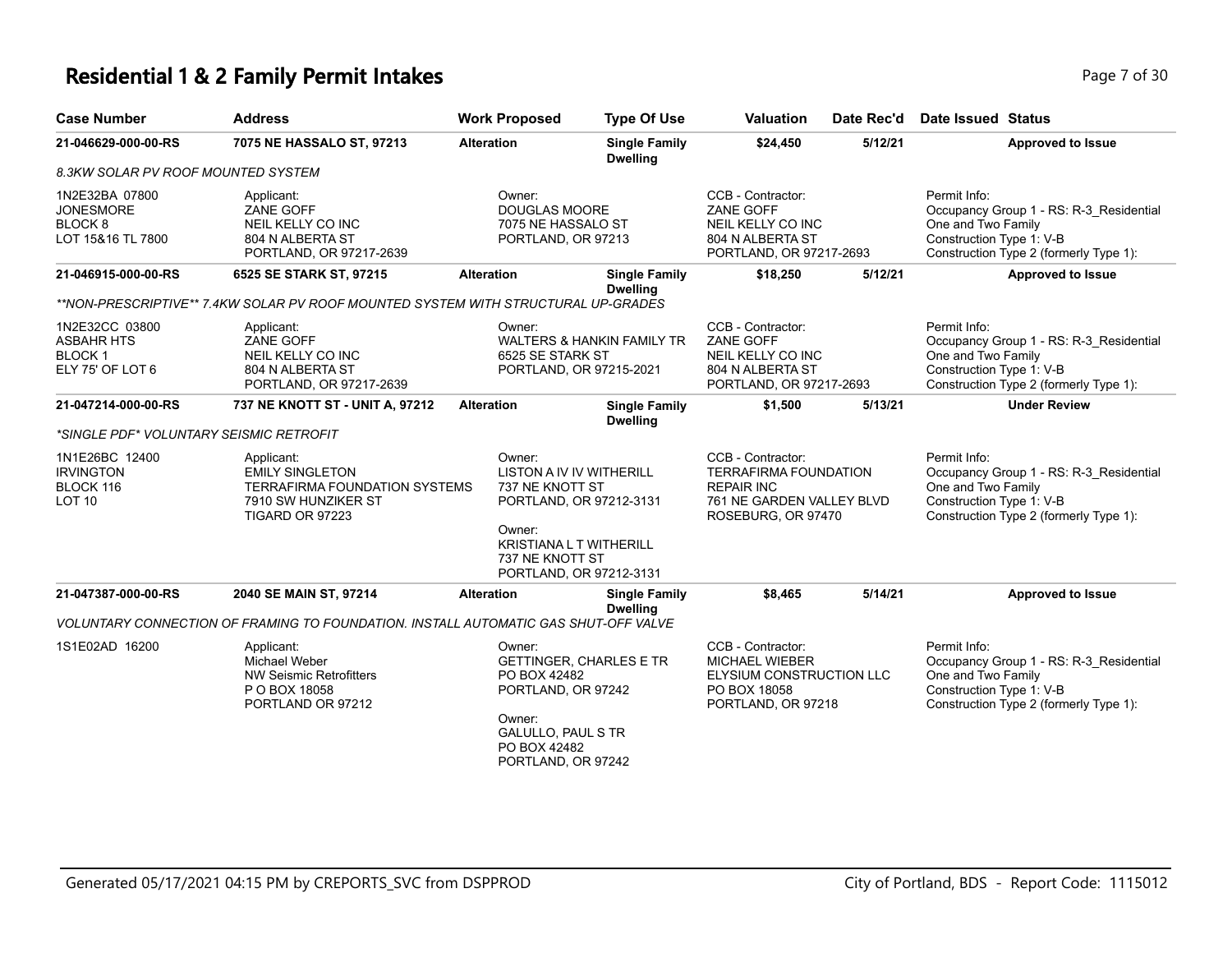## **Residential 1 & 2 Family Permit Intakes Page 1 and 2 and 2 and 2 and 2 and 2 and 2 and 2 and 2 and 2 and 2 and 2 and 2 and 2 and 2 and 2 and 2 and 2 and 2 and 2 and 2 and 2 and 2 and 2 and 2 and 2 and 2 and 2 and 2 and**

| Page 8 of |  |  |
|-----------|--|--|
|           |  |  |

| <b>Case Number</b>                                                              | <b>Address</b>                                                                                                                         | <b>Work Proposed</b>                                                                                                                                     | <b>Type Of Use</b>                      | <b>Valuation</b>                                                                                             | Date Rec'd | <b>Date Issued Status</b>                                                                                                                                             |  |
|---------------------------------------------------------------------------------|----------------------------------------------------------------------------------------------------------------------------------------|----------------------------------------------------------------------------------------------------------------------------------------------------------|-----------------------------------------|--------------------------------------------------------------------------------------------------------------|------------|-----------------------------------------------------------------------------------------------------------------------------------------------------------------------|--|
| 21-047421-000-00-RS                                                             | 3623 SE 76TH AVE, 97206                                                                                                                | <b>Alteration</b>                                                                                                                                        | <b>Single Family</b><br><b>Dwelling</b> | \$11,825                                                                                                     | 5/14/21    | <b>Approved to Issue</b>                                                                                                                                              |  |
| AUTOMATIC GAS SHUT-OFF VALVE.                                                   | VOLUNTARY CONNECTIN OF FRAMING TO FOUNDATION. ADD NEW WINDOW AND WINDOW WELL IN BASEMENT. NOT INTENDED TO CREATE LIVING SPACE. INSTALL |                                                                                                                                                          |                                         |                                                                                                              |            |                                                                                                                                                                       |  |
| 1S2E08DB 04700<br><b>ESSEX PK</b><br>N 10' OF LOT 28<br>S 1/2 OF LOT 29         | Applicant:<br>Michael Weber<br><b>NW Seismic Retrofitters</b><br>P O BOX 18058<br>PORTLAND OR 97212                                    | Owner:<br>THEODORE YOUNG<br>3623 SE 76TH AVE<br>PORTLAND, OR 97206<br>Owner:<br><b>ABIGAIL SINGER</b><br>3623 SE 76TH AVE<br>PORTLAND, OR 97206          |                                         | CCB - Contractor:<br><b>MICHAEL WIEBER</b><br>ELYSIUM CONSTRUCTION LLC<br>PO BOX 18058<br>PORTLAND, OR 97218 |            | Permit Info:<br>Occupancy Group 1 - RS: R-3_Residential<br>One and Two Family<br>Construction Type 1: V-B<br>Construction Type 2 (formerly Type 1):                   |  |
| 20-190246-REV-01-RS                                                             | 4320 SE LAMBERT ST, 97206                                                                                                              | <b>Alteration</b>                                                                                                                                        | <b>Single Family</b><br><b>Dwelling</b> | \$500                                                                                                        | 5/11/21    | <b>Under Review</b>                                                                                                                                                   |  |
|                                                                                 | SINGLE PDF - VALUE ADDED REVISION TO ADD 2ND SINK IN BASEMENT ONLY                                                                     |                                                                                                                                                          |                                         |                                                                                                              |            |                                                                                                                                                                       |  |
| 1S2E19CB 05800<br><b>EAST MORELAND HTS</b><br><b>BLOCK1</b><br>LOT <sub>7</sub> | Applicant:<br>RYAN GANNAWAY<br>4320 SE LAMBERT ST<br>PORTLAND OREGON 97206                                                             | Owner:<br><b>RYAN GANNAWAY</b><br>4320 SE LAMBERT ST<br>PORTLAND, OR 97206                                                                               |                                         |                                                                                                              |            | Permit Info:<br>Occupancy Group 1 - RS: R-3_Remodel<br>Construction Type 1: V-B<br>Construction Type 2 (formerly Type 1):<br>Total Square Footage - Display Only: 771 |  |
|                                                                                 |                                                                                                                                        | Owner:<br><b>ROBYN BOREN</b><br>4320 SE LAMBERT ST<br>PORTLAND, OR 97206                                                                                 |                                         |                                                                                                              |            |                                                                                                                                                                       |  |
| 20-223235-REV-02-RS                                                             | 4255 SE 117TH AVE, 97266                                                                                                               | <b>Alteration</b>                                                                                                                                        | <b>Single Family</b><br><b>Dwelling</b> | \$200                                                                                                        | 5/16/21    | <b>Under Review</b>                                                                                                                                                   |  |
|                                                                                 | PAPER SUBMITTAL - VALUE ADDED REVISION TO ADD A WINDOW TO GARAGE CONVERSION                                                            |                                                                                                                                                          |                                         |                                                                                                              |            |                                                                                                                                                                       |  |
| 1S2E10DD 03000<br><b>MINDORO PK</b><br><b>BLOCK1</b><br>LOT 5                   | Applicant:<br>ANDREW WAYNE MUSICK<br>1144 SE 85TH AVE<br>PORTLAND, OR 97216                                                            | Owner:<br><b>MARTHA MWERU</b><br>4255 SE 117TH AVE<br>PORTLAND, OR 97266                                                                                 |                                         |                                                                                                              |            | Permit Info:<br>Occupancy Group 1 - RS: R-3_Remodel<br>Construction Type 1: V-B<br>Construction Type 2 (formerly Type 1):<br>Total Square Footage - Display Only: 912 |  |
| 21-026432-000-00-RS                                                             | 9613 N PIER PARK PL, 97203                                                                                                             | <b>Alteration</b>                                                                                                                                        | <b>Single Family</b><br><b>Dwelling</b> | \$500                                                                                                        | 5/14/21    | 5/14/21 Issued                                                                                                                                                        |  |
|                                                                                 | SINGLE PDF - SOLAR 7.14KW ROOF TOP MOUNTED PV SYSTEM WITH TWO TESLA POWERWALLS : PRESCRIPTIVE                                          |                                                                                                                                                          |                                         |                                                                                                              |            |                                                                                                                                                                       |  |
| 1N1W01AC 05702<br><b>BAILEYS ADD</b><br>BLOCK <sub>3</sub><br><b>LOT 31</b>     | Applicant:<br><b>MELISSA FARIAS</b><br><b>TESLA</b><br>6132 NE 112TH AVE<br>PORTLAND, OR 97220                                         | Owner:<br><b>KELLY HICKMAN</b><br>9613 N PIER PARK PL<br>PORTLAND, OR 97203<br>Owner:<br><b>TRACY MEADE</b><br>9613 N PIER PARK PL<br>PORTLAND, OR 97203 |                                         | CCB - Contractor:<br>TESLA ENERGY OPERATIONS INC<br>901 PAGE AVENUE<br>FREMONT, CA 94538                     |            | Permit Info:<br>Occupancy Group 1 - RS: R-3_Residential<br>One and Two Family<br>Construction Type 1: V-B<br>Construction Type 2 (formerly Type 1):                   |  |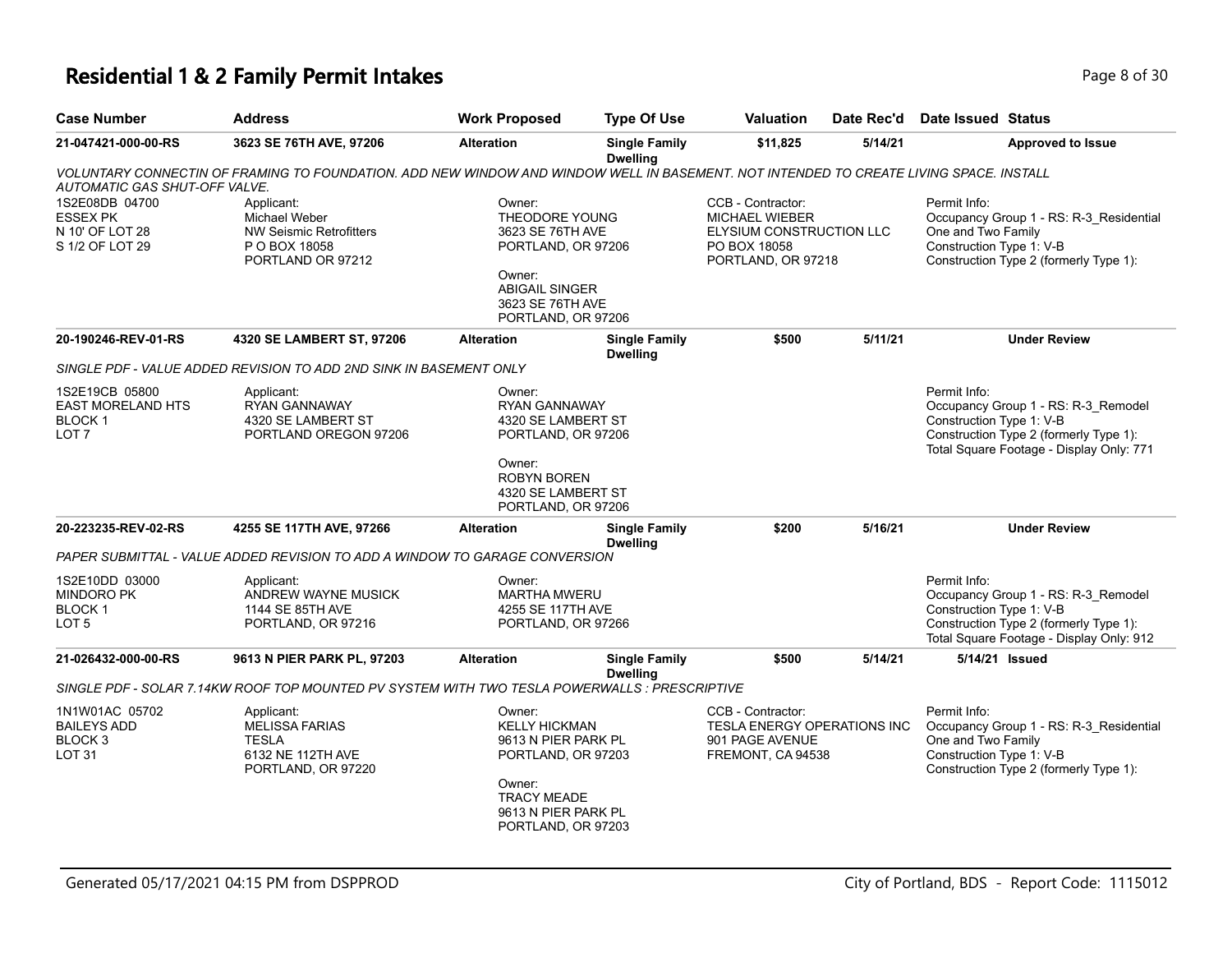# **Residential 1 & 2 Family Permit Intakes Page 1 and Security Page 9 of 30**

| <b>Case Number</b>                                                                           | <b>Address</b>                                                                                            | <b>Work Proposed</b>                                                                                                                                                        | <b>Type Of Use</b>                      | <b>Valuation</b>                                                                         | Date Rec'd | Date Issued Status                                                                                                                                  |
|----------------------------------------------------------------------------------------------|-----------------------------------------------------------------------------------------------------------|-----------------------------------------------------------------------------------------------------------------------------------------------------------------------------|-----------------------------------------|------------------------------------------------------------------------------------------|------------|-----------------------------------------------------------------------------------------------------------------------------------------------------|
| 21-035521-000-00-RS                                                                          | 842 NE 74TH AVE, 97213                                                                                    | <b>Alteration</b>                                                                                                                                                           | <b>Single Family</b><br><b>Dwelling</b> | \$1,500                                                                                  | 5/11/21    | 5/11/21 Issued                                                                                                                                      |
|                                                                                              | SINGLE PDF: VOLUNTARY INSTALLATION OF ANCHORS BETWEEN EXISITNG FRAMED STRUCTURE AND CONCRETE FOUDATION.   |                                                                                                                                                                             |                                         |                                                                                          |            |                                                                                                                                                     |
| 1N2E32AC 11800<br><b>BRAINARD</b><br>BLOCK <sub>8</sub><br>LOT 5&6                           | Applicant:<br><b>CHRISTOPHER TINNIN</b><br>842 NE 74TH AVE<br>PORTLAND OR 97213                           | Owner:<br><b>MEKALA TINNIN</b><br>842 NE 74TH AVE<br>PORTLAND, OR 97213<br>Owner:<br><b>CHRISTOPHER TINNIN</b><br>842 NE 74TH AVE<br>PORTLAND, OR 97213                     |                                         |                                                                                          |            | Permit Info:<br>Occupancy Group 1 - RS: R-3_Residential<br>One and Two Family<br>Construction Type 1: V-B<br>Construction Type 2 (formerly Type 1): |
| 21-039761-000-00-RS                                                                          | 7033 SE CARLTON ST, 97206                                                                                 | <b>Alteration</b>                                                                                                                                                           | <b>Single Family</b><br><b>Dwelling</b> | \$6,750                                                                                  | 5/14/21    | 5/14/21 Issued                                                                                                                                      |
|                                                                                              | SINGLE PDF - SOLAR 6.00KW ROOF TOP MOUNTED PV SYSTEM WITH 225AMP PANEL UPGRADE: ENGINEERED                |                                                                                                                                                                             |                                         |                                                                                          |            |                                                                                                                                                     |
| 1S2E17CD 04400<br><b>POMONA</b><br>BLOCK <sub>2</sub><br>LOT <sub>9</sub><br>E 10' OF LOT 10 | Applicant:<br><b>MOLLY BECKEL</b><br>ELEMENTAL ENERGY LLC<br>1339 SE 8TH AVE SUITE B<br>PORTLAND OR 97214 | Owner:<br><b>DEBORAH CROWN</b><br>7033 SE CARLTON ST<br>PORTLAND, OR 97206-6549                                                                                             |                                         | CCB - Contractor:<br>ELEMENTAL ENERGY LLC<br>1339 SE 8TH AVE #B<br>PORTLAND, OR 97214    |            | Permit Info:<br>Occupancy Group 1 - RS: R-3_Remodel<br>Construction Type 1: V-B<br>Construction Type 2 (formerly Type 1):                           |
| 21-040508-000-00-RS                                                                          | 1508 SE 120TH AVE, 97216                                                                                  | <b>Alteration</b>                                                                                                                                                           | <b>Single Family</b><br><b>Dwelling</b> | \$6,750                                                                                  | 5/14/21    | 5/14/21 Issued                                                                                                                                      |
|                                                                                              | SINGLE PDF - SOLAR 6.00KW ROOFTOP MOUNTED PV SYSTEM: ENGINEERED                                           |                                                                                                                                                                             |                                         |                                                                                          |            |                                                                                                                                                     |
| 1S2E03AD 07100<br>PATRICIA ADD<br><b>BLOCK1</b><br>LOT <sub>13</sub>                         | Applicant:<br><b>MOLLY BECKEL</b><br>ELEMENTAL ENERGY LLC<br>1339 SE 8TH AVE SUITE B<br>PORTLAND OR 97214 | Owner:<br>MELISSA GUTIERREZ<br>1508 SE 120TH AVE<br>PORTLAND, OR 97216                                                                                                      |                                         | CCB - Contractor:<br>ELEMENTAL ENERGY LLC<br>1339 SE 8TH AVE #B<br>PORTLAND, OR 97214    |            | Permit Info:<br>Occupancy Group 1 - RS: R-3_Residential<br>One and Two Family<br>Construction Type 1: V-B<br>Construction Type 2 (formerly Type 1): |
| 21-040679-000-00-RS                                                                          | 3434 SW RHINO WAY, 97239                                                                                  | <b>Alteration</b>                                                                                                                                                           | <b>Single Family</b>                    | \$500                                                                                    | 5/14/21    | 5/14/21 Issued                                                                                                                                      |
|                                                                                              | SINGLE PDF - SOLAR 8.16KW ROOFTOP MOUNTED PV SYSTEM: PRESCRIPTIVE                                         |                                                                                                                                                                             | <b>Dwelling</b>                         |                                                                                          |            |                                                                                                                                                     |
| 1S1E17DB 08600<br>SECTION 17 1S 1E<br>TL 8600 0.70 ACRES                                     | Applicant:<br><b>MELISSA FARIAS</b><br><b>TESLA</b><br>6132 NE 112TH AVE<br>PORTLAND, OR 97220            | Owner:<br><b>BLAND, DIXIE L TR</b><br>3434 SW RHINO WAY<br>PORTLAND, OR 97239-1144<br>Owner:<br><b>BLAND, A STAN III TR</b><br>3434 SW RHINO WAY<br>PORTLAND, OR 97239-1144 |                                         | CCB - Contractor:<br>TESLA ENERGY OPERATIONS INC<br>901 PAGE AVENUE<br>FREMONT, CA 94538 |            | Permit Info:<br>Occupancy Group 1 - RS: R-3_Residential<br>One and Two Family<br>Construction Type 1: V-B<br>Construction Type 2 (formerly Type 1): |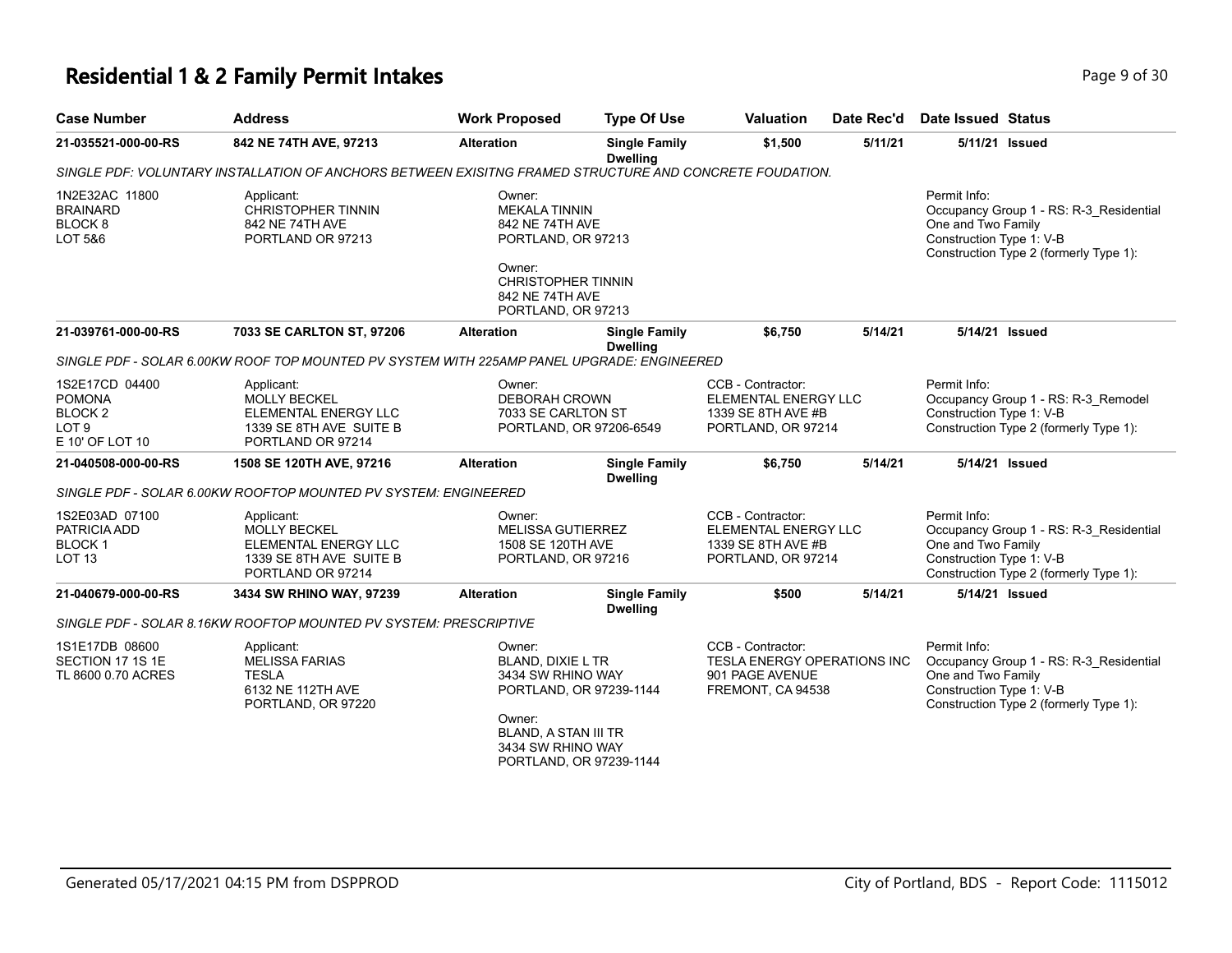# **Residential 1 & 2 Family Permit Intakes Page 10 of 30** Page 10 of 30

| <b>Case Number</b>                                                              | <b>Address</b>                                                                                                                                                                  | <b>Work Proposed</b>                                                                                                                                                     | <b>Type Of Use</b>                      | <b>Valuation</b>                                                                                          | Date Rec'd                                                                 | Date Issued Status                                                                                                    |                                                                                                                                                                                |
|---------------------------------------------------------------------------------|---------------------------------------------------------------------------------------------------------------------------------------------------------------------------------|--------------------------------------------------------------------------------------------------------------------------------------------------------------------------|-----------------------------------------|-----------------------------------------------------------------------------------------------------------|----------------------------------------------------------------------------|-----------------------------------------------------------------------------------------------------------------------|--------------------------------------------------------------------------------------------------------------------------------------------------------------------------------|
| 21-042680-000-00-RS                                                             | 2012 SE HEMLOCK AVE, 97214                                                                                                                                                      | <b>Alteration</b>                                                                                                                                                        | <b>Single Family</b><br><b>Dwelling</b> | \$58,893                                                                                                  | 5/11/21                                                                    |                                                                                                                       | <b>Under Review</b>                                                                                                                                                            |
| OBTAINED SEPARATELY***                                                          | SINGLE PDF - BASEMENT CONVERSION TO HABITABLE SPACE ***NOT ADU*** INCLUDING LIVING ROOM, BATHROOM, BEDROOM AND UTILITY ROOM***TRADES TO BE                                      |                                                                                                                                                                          |                                         |                                                                                                           |                                                                            |                                                                                                                       |                                                                                                                                                                                |
| 1S1E02DD 18800<br><b>LADDS ADD</b><br>BLOCK <sub>27</sub><br><b>LOT 22</b>      | Applicant:<br><b>MATHIEU DERASPE</b><br>MADE PARTNERSHIP LLC<br>P.O. BOX 86664<br>PORTLAND, OR 97286                                                                            | Owner:<br><b>MATHIEU DERASPE</b><br>2012 SE HEMLOCK AVE<br>PORTLAND, OR 97214<br>Owner:<br><b>LYNN YEAGER</b><br>2012 SE HEMLOCK AVE<br>PORTLAND, OR 97214               |                                         | CCB - Contractor:<br>MATTHEW DERASPE<br><b>MADE PARTNERSHIP LLC</b><br>PO BOX 86664<br>PORTLAND, OR 97286 |                                                                            | Permit Info:<br>One and Two Family<br>Construction Type 1: V-B<br>Construction Type 2 (formerly Type 1):              | Occupancy Group 1 - RS: R-3 Residential<br>Total Square Footage - Display Only: 451                                                                                            |
| 21-042705-000-00-RS                                                             | 1810 SW SUNSET BLVD, 97239                                                                                                                                                      | <b>Alteration</b>                                                                                                                                                        | <b>Single Family</b><br><b>Dwelling</b> | \$6,790                                                                                                   | 5/10/21                                                                    |                                                                                                                       | <b>Under Review</b>                                                                                                                                                            |
|                                                                                 | SINGLE PDF - ADD FULL BATH IN EXISTING FINISHED BASEMENT. ***TRADES TO BE OBTAINED SEPARATELY***                                                                                |                                                                                                                                                                          |                                         |                                                                                                           |                                                                            |                                                                                                                       |                                                                                                                                                                                |
| 1S1E16CA 05800<br><b>ALBINWOOD</b><br>LOT 13 TL 5800                            | Applicant:<br><b>ALLISON SWEET</b><br>3536 N Farragut St<br>Portland OR 97217                                                                                                   | Owner:<br><b>KAREN GIMARC-SAVINI</b><br>1810 SW SUNSET BLVD<br>PORTLAND, OR 97239<br>Owner:<br><b>JESSICA GIMARC-SAVINI</b><br>1810 SW SUNSET BLVD<br>PORTLAND, OR 97239 |                                         | CCB - Contractor:                                                                                         | <b>ROBERT SIMON KARELS</b><br>57473 COLUMBIA RIVER HWY<br>WARREN, OR 97053 |                                                                                                                       | Occupancy Group 1 - RS: R-3_Residential<br>One and Two Family<br>Construction Type 1: V-B<br>Construction Type 2 (formerly Type 1):<br>Total Square Footage - Display Only: 52 |
| 21-043804-000-00-RS                                                             | 5402 NE HOYT ST, 97213                                                                                                                                                          | <b>Alteration</b>                                                                                                                                                        | <b>Single Family</b><br><b>Dwelling</b> | \$40,000                                                                                                  | 5/10/21                                                                    |                                                                                                                       | <b>Under Review</b>                                                                                                                                                            |
|                                                                                 | SINGLE PDF - BASEMENT CONVERSION TO HABITABLE SPACE TO INCLUDE NEW PARTITION WALLS FOR 2 BEDROOMS; BATHROOM AND EGRESS WINDOWS<br>PREVIOUSLY PERMITTED***TRADE PERMITS SEPARATE |                                                                                                                                                                          |                                         |                                                                                                           |                                                                            |                                                                                                                       |                                                                                                                                                                                |
| 1N2E31AC 06900<br><b>CENTER ADD ANX</b><br><b>BLOCK1</b><br>LOT 3 EXC PT IN HWY | Applicant:<br>ROCH NALEWAY<br>PORTLAND OR<br><b>USA</b>                                                                                                                         | Owner:<br>53G LLC<br>7655 SW DUNSMUIR LN<br>BEAVERTON, OR 97007                                                                                                          |                                         | CCB - Contractor:<br>CMC CONSTRUCTION LLC<br>4141 GERANIUM AVE NE<br><b>SALEM, OR 97305</b>               |                                                                            | Permit Info:<br>Construction Type 1: V-B<br>Construction Type 2 (formerly Type 1):                                    | Occupancy Group 1 - RS: R-3_Remodel<br>Total Square Footage - Display Only: 602                                                                                                |
| 21-043938-000-00-RS                                                             | 8020 N ST JOHNS AVE - Unit B,<br>97203                                                                                                                                          | <b>Alteration</b>                                                                                                                                                        | <b>Single Family</b><br><b>Dwelling</b> | \$31,340                                                                                                  | 5/11/21                                                                    |                                                                                                                       | <b>Under Review</b>                                                                                                                                                            |
| WINDOW WELLS****TRADE PERMITS SEPARATE                                          | SINGLE PDF - ADU: ALTERATION TO CONVERT PARTIALLY FINISHED BASEMENT TO ADU TO INCLUDE ADDING 2 BEDROOMS AND 1 BATHROOM; NEW EGRESS                                              |                                                                                                                                                                          |                                         |                                                                                                           |                                                                            |                                                                                                                       |                                                                                                                                                                                |
| 1N1W01CA 13800                                                                  | Applicant:<br>ZAC HORTON<br><b>FASTER PERMITS</b><br>2000 SW 1ST AVE SUITE 420<br>PORTLAND, OR 97201                                                                            | Owner:<br>MRE NE 11TH LLC<br>2701 NW VAUGHN ST STE 470<br>PORTLAND, OR 97210                                                                                             |                                         | Primary Contractor:<br><b>TO BID</b>                                                                      |                                                                            | Permit Info:<br>Construction Type 1: V-B<br>Construction Type 2 (formerly Type 1):<br>Number of New Dwelling Units: 1 | Occupancy Group 1 - RS: R-3_Remodel<br>Total Square Footage - Display Only: 720                                                                                                |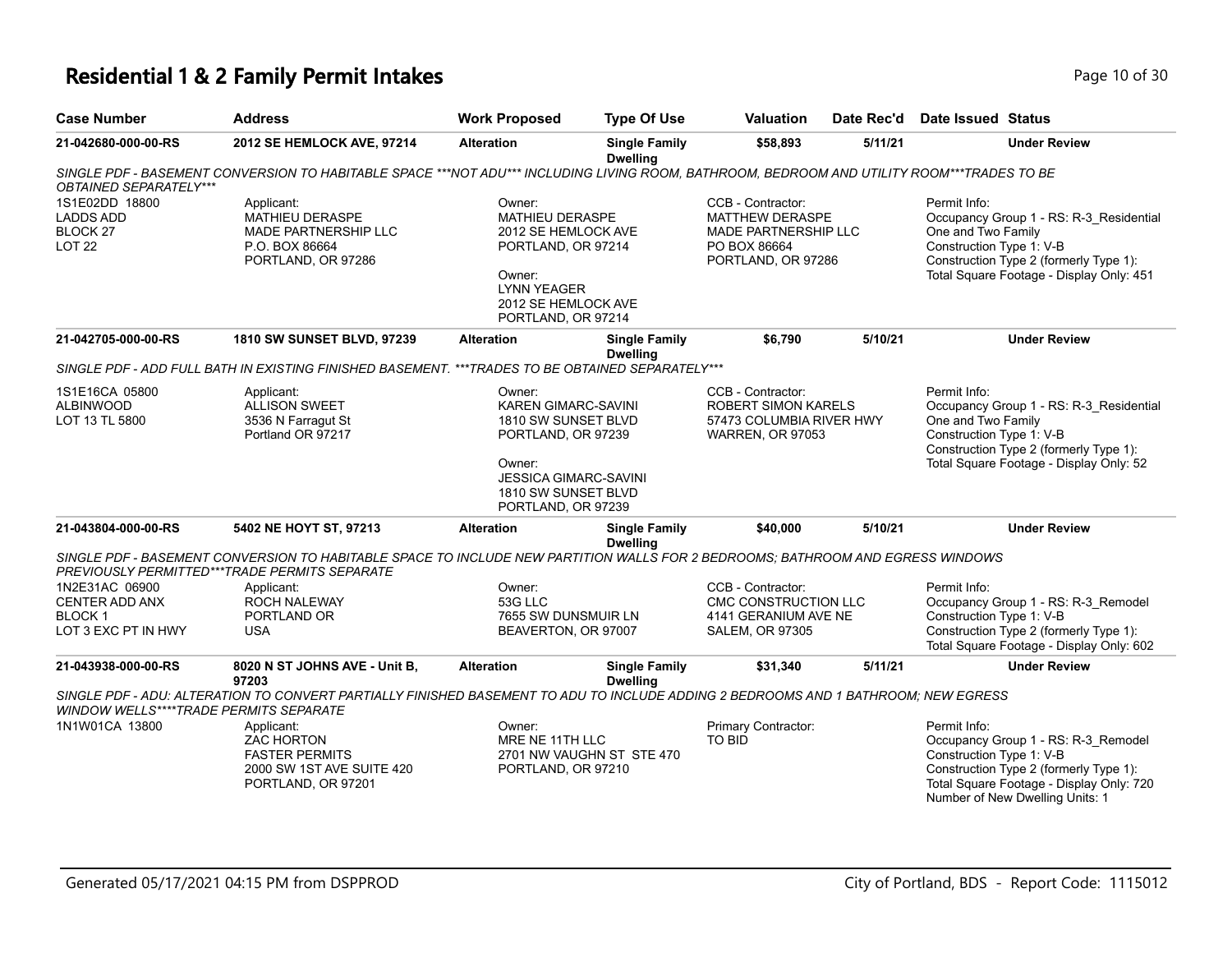## **Residential 1 & 2 Family Permit Intakes Page 11 of 30 Page 11 of 30**

| <b>Case Number</b>                                                                                             | <b>Address</b>                                                                                                                                 | <b>Work Proposed</b>                                                                                                                              | <b>Type Of Use</b>                      | <b>Valuation</b>                                                                                                 | Date Rec'd | <b>Date Issued Status</b>                                                                                                                                                                   |  |
|----------------------------------------------------------------------------------------------------------------|------------------------------------------------------------------------------------------------------------------------------------------------|---------------------------------------------------------------------------------------------------------------------------------------------------|-----------------------------------------|------------------------------------------------------------------------------------------------------------------|------------|---------------------------------------------------------------------------------------------------------------------------------------------------------------------------------------------|--|
| 21-044470-000-00-RS                                                                                            | 404 NE 67TH AVE, 97213                                                                                                                         | <b>Alteration</b>                                                                                                                                 | <b>Single Family</b><br><b>Dwelling</b> | \$7,400                                                                                                          | 5/13/21    | 5/14/21 Issued                                                                                                                                                                              |  |
|                                                                                                                | SINGLE PDF - FILL IN DOOR BETWEEN BEDROOM AND LIVING ROOM                                                                                      |                                                                                                                                                   |                                         |                                                                                                                  |            |                                                                                                                                                                                             |  |
| 1N2E32CA 20100<br><b>NORTH MT TABOR</b><br><b>BLOCK 11</b><br>LOT <sub>8</sub>                                 | Applicant:<br><b>ERAC KAISER</b><br>404 NE 67th Ave<br>Portland, OR 97213                                                                      | Owner:<br><b>BARBARA MILDENBERGER</b><br>404 NE 67TH AVE<br>PORTLAND, OR 97213-5036                                                               |                                         |                                                                                                                  |            | Permit Info:<br>Occupancy Group 1 - RS: R-3_Remodel<br>Construction Type 1: V-B<br>Construction Type 2 (formerly Type 1):<br>Total Square Footage - Display Only: 170                       |  |
| 21-044590-000-00-RS                                                                                            | 2245 NE 32ND AVE, 97212                                                                                                                        | <b>Alteration</b>                                                                                                                                 | <b>Single Family</b><br><b>Dwelling</b> | \$12,405                                                                                                         | 5/12/21    | <b>Under Review</b>                                                                                                                                                                         |  |
| <b>OBTAINED SEPARATELY***</b>                                                                                  | SINGLE PDF - FURR OUT WALLS IN UTILITY ROOM IN BASEMENT. FINISH SPACE TO REMAIN UTILITY, ADD FULL BATHROOM TO BASEMENT. ***TRADE PERMITS TO BE |                                                                                                                                                   |                                         |                                                                                                                  |            |                                                                                                                                                                                             |  |
| 1N1E25CA 19300<br><b>DOLPH PK</b><br>BLOCK <sub>9</sub><br>E 26' OF S 8' OF LOT 3<br>S 8' OF LOT 4&5, N 48' OF | Applicant:<br><b>STEPHEN HULL</b><br>STEPHEN HULL CONSTRUCTION<br>692 SE BEAVERCREEK CT<br>TROUTDALE, OR 97060                                 | Owner:<br><b>CHRISTOPHER KOBACK</b><br>2245 NE 32ND AVE<br>PORTLAND, OR 97212-5109                                                                |                                         | CCB - Contractor:<br>STEPHEN HULL<br>STEPHEN HURLEY HULL<br>692 SE BEAVER CREEK CT<br>TROUTDALE, OR 97060        |            | Permit Info:<br>Occupancy Group 1 - RS: R-3_Remodel<br>Construction Type 1: V-B<br>Construction Type 2 (formerly Type 1):<br>Total Square Footage - Display Only: 285                       |  |
| LOT <sub>6</sub>                                                                                               |                                                                                                                                                | Owner:<br><b>ELIZABETH KOBACK</b><br>2245 NE 32ND AVE<br>PORTLAND, OR 97212-5109                                                                  |                                         |                                                                                                                  |            |                                                                                                                                                                                             |  |
| 21-044604-000-00-RS                                                                                            | 5817 NE SUMNER ST, 97218                                                                                                                       | <b>Alteration</b>                                                                                                                                 | <b>Single Family</b><br><b>Dwelling</b> | \$23,129                                                                                                         | 5/11/21    | <b>Under Review</b>                                                                                                                                                                         |  |
|                                                                                                                | SINGLE PDF - ADD FULL BATH AND UTILITY SINK TO GARAGE - GARAGE TO REMAIN UNHABITABLE SPACE *** TRADES TO BE OBTAINED SEPARATELY***             |                                                                                                                                                   |                                         |                                                                                                                  |            |                                                                                                                                                                                             |  |
| 1N2E19AA 09400<br>PRIMROSE PK<br>BLOCK <sub>2</sub><br><b>LOT 19</b><br>W 1/2 OF LOT 20                        | Applicant:<br>Kara Chanasyk<br>5817 NE Sumner Street<br>Portland, OR 97218                                                                     | Owner:<br><b>KARA CHANASYK</b><br>5817 NE SUMNER ST<br>PORTLAND, OR 97218                                                                         |                                         | CCB - Contractor:<br><b>RAYMOND M WILSON</b><br>RAYMOND MICHAEL WILSON<br>2833 N BRYANT ST<br>PORTLAND, OR 97217 |            | Permit Info:<br>Occupancy Group 1 - RS: U_Private<br>Garage\Utility Misc.<br>Construction Type 1: V-B<br>Construction Type 2 (formerly Type 1):<br>Total Square Footage - Display Only: 451 |  |
| 21-045161-000-00-RS                                                                                            | 5324 SE LINCOLN ST, 97215                                                                                                                      | <b>Alteration</b>                                                                                                                                 | <b>Single Family</b><br><b>Dwelling</b> | \$12,000                                                                                                         | 5/13/21    | <b>Under Review</b>                                                                                                                                                                         |  |
|                                                                                                                | SINGLE PDF - REMOVE WALLS AROUND DINING ROOM TO CREATE AN OPEN LAYOUT: NEW BEAM                                                                |                                                                                                                                                   |                                         |                                                                                                                  |            |                                                                                                                                                                                             |  |
| 1S2E06DC 07400<br><b>GROVELAND PK</b><br>BLOCK <sub>3</sub><br>LOT <sub>2</sub>                                | Applicant:<br><b>KYRON CHRISTMAN</b><br><b>FASTER PERMITS</b><br>2000 SW 1ST AVE STE 420<br>PORTLAND OR 97201                                  | Owner:<br>NICHOLAS BEACH<br>5324 SE LINCOLN ST<br>PORTLAND, OR 97215<br>Owner:<br><b>ASHLEY BEACH</b><br>5324 SE LINCOLN ST<br>PORTLAND, OR 97215 |                                         | Primary Contractor:<br>TO BID                                                                                    |            | Permit Info:<br>Occupancy Group 1 - RS: R-3_Remodel<br>Construction Type 1: V-B<br>Construction Type 2 (formerly Type 1):<br>Total Square Footage - Display Only: 246                       |  |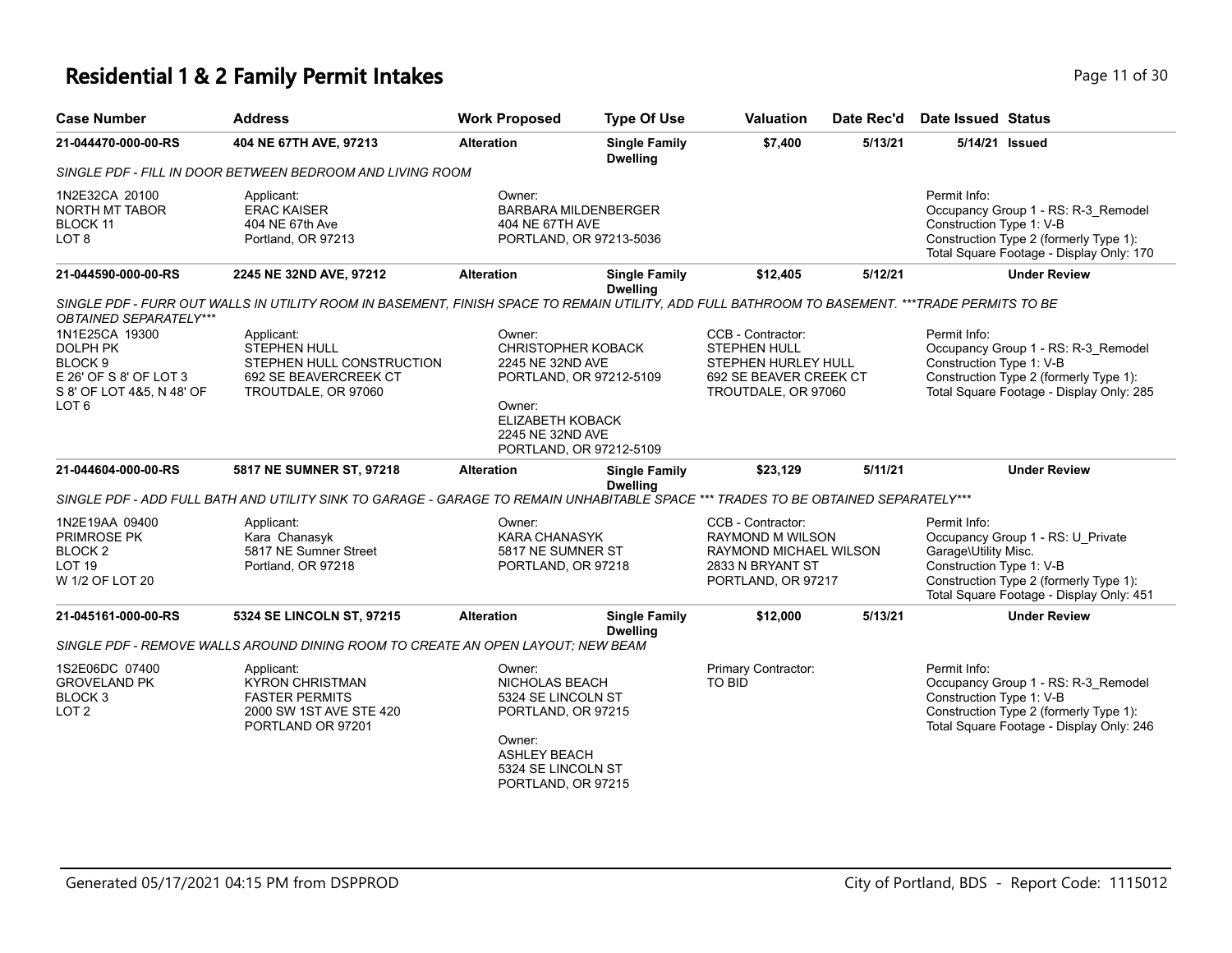### **Residential 1 & 2 Family Permit Intakes Page 12 of 30 Page 12 of 30**

| <b>Case Number</b>                                                           | <b>Address</b>                                                                                                                                                                           | <b>Work Proposed</b>                                                                                                                                | <b>Type Of Use</b>                                       | <b>Valuation</b>                                                                             | Date Rec'd | Date Issued Status                                             |                                                                                                                           |
|------------------------------------------------------------------------------|------------------------------------------------------------------------------------------------------------------------------------------------------------------------------------------|-----------------------------------------------------------------------------------------------------------------------------------------------------|----------------------------------------------------------|----------------------------------------------------------------------------------------------|------------|----------------------------------------------------------------|---------------------------------------------------------------------------------------------------------------------------|
| 21-045383-000-00-RS                                                          | 1415 NE 74TH AVE, 97213                                                                                                                                                                  | <b>Alteration</b>                                                                                                                                   | <b>Single Family</b><br><b>Dwelling</b>                  | \$6,529                                                                                      | 5/13/21    |                                                                | <b>Under Review</b>                                                                                                       |
| SEPARATELY***                                                                | SINGLE PDF - BASEMENT CONVERSION TO HABITABLE SPACE - INCLUDING, BEDROOM, FULL BATH, AND UTILITY/LAUNDRY ROOM. ***TRADES TO BE OBTAINED                                                  |                                                                                                                                                     |                                                          |                                                                                              |            |                                                                |                                                                                                                           |
| 1N2E32AB 02600<br><b>KATHARINE</b><br>BLOCK <sub>9</sub><br>LOT <sub>3</sub> | Applicant:<br><b>SKY COOPER</b><br><b>KENTON WOODWORK LLC</b><br>2405 N Schofield St<br>Portland Oregon 97217                                                                            | Owner:<br><b>NEEMA SAHEBI</b><br>1415 NE 74TH AVE<br>PORTLAND, OR 97213<br>Owner:<br><b>MONIKA ZINTER</b><br>1415 NE 74TH AVE<br>PORTLAND, OR 97213 |                                                          | CCB - Contractor:<br><b>KENTON WOODWORK LLC</b><br>2405 N SCHOFIELD ST<br>PORTLAND, OR 97217 |            | Permit Info:<br>Construction Type 1: V-B                       | Occupancy Group 1 - RS: R-3 Remodel<br>Construction Type 2 (formerly Type 1):<br>Total Square Footage - Display Only: 150 |
| 21-045427-000-00-RS                                                          | 1929 SE 40TH AVE, 97214                                                                                                                                                                  | <b>Alteration</b>                                                                                                                                   | <b>Single Family</b><br><b>Dwelling</b>                  | \$31,340                                                                                     | 5/12/21    |                                                                | <b>Under Review</b>                                                                                                       |
|                                                                              | SINGLE PDF - BASEMENT CONVERSION TO HABITABLE SPACE INCLUDING 2ND KITCHEN ***NOT ADU*** FULL BATH AND LAUNDRY AREA. NEW AWNING WINDOWS.<br>***TRADE PERMITS TO BE OBTAINED SEPARATELY*** |                                                                                                                                                     |                                                          |                                                                                              |            |                                                                |                                                                                                                           |
| 1S1E01DA 06300<br>SECTION 01 1S 1E<br>TL 6300 0.13 ACRES                     | Applicant:<br><b>VALERIE REYNOLDS</b><br>PORTLAND OR<br><b>USA</b>                                                                                                                       | Owner:<br><b>SUSAN ANTHONY</b><br>1929 SE 40TH AVE<br>PORTLAND, OR 97214                                                                            |                                                          | Primary Contractor:<br><b>TO BID</b>                                                         |            | Permit Info:<br>Construction Type 1: V-B                       | Occupancy Group 1 - RS: R-3_Remodel<br>Construction Type 2 (formerly Type 1):<br>Total Square Footage - Display Only: 720 |
|                                                                              |                                                                                                                                                                                          | Owner:<br><b>STEVEN ANTHONY</b><br>1929 SE 40TH AVE<br>PORTLAND, OR 97214                                                                           |                                                          |                                                                                              |            |                                                                |                                                                                                                           |
| 21-045429-000-00-RS                                                          | 5247 NE 35TH AVE, 97211                                                                                                                                                                  | <b>Alteration</b>                                                                                                                                   | <b>Single Family</b><br><b>Dwelling</b>                  | \$5,000                                                                                      | 5/13/21    |                                                                | <b>Under Review</b>                                                                                                       |
|                                                                              | SINGLE PDF - REMOVE/DEMO MUD ROOM ATTACHED TO HOUSE. INFILL DOOR. IN RESPONSE TO 21-022222-PR ***TRADE PERMITS TO BE OBTAINED SEPARATELY***                                              |                                                                                                                                                     |                                                          |                                                                                              |            |                                                                |                                                                                                                           |
| 1N1E24AB 11300<br><b>WILLAMETTE ADD</b><br>BLOCK <sub>24</sub><br>LOT 39&40  | Applicant:<br><b>MATTHEW RUSNAC</b><br><b>STUDIO RUSNAC</b><br>7888 SE Jefferson St<br>Portland OR 97267                                                                                 | Owner:<br><b>JOHN WHITT</b><br>10422 SHANGRI LA DR<br>Owner:<br><b>TRACY CONWAY</b><br>10422 SHANGRI LA DR                                          | HUNTINGTON BEACH, CA 92646<br>HUNTINGTON BEACH, CA 92646 | Primary Contractor:<br><b>TO BID</b>                                                         |            | Permit Info:<br>One and Two Family<br>Construction Type 1: V-B | Occupancy Group 1 - RS: R-3_Residential<br>Construction Type 2 (formerly Type 1):                                         |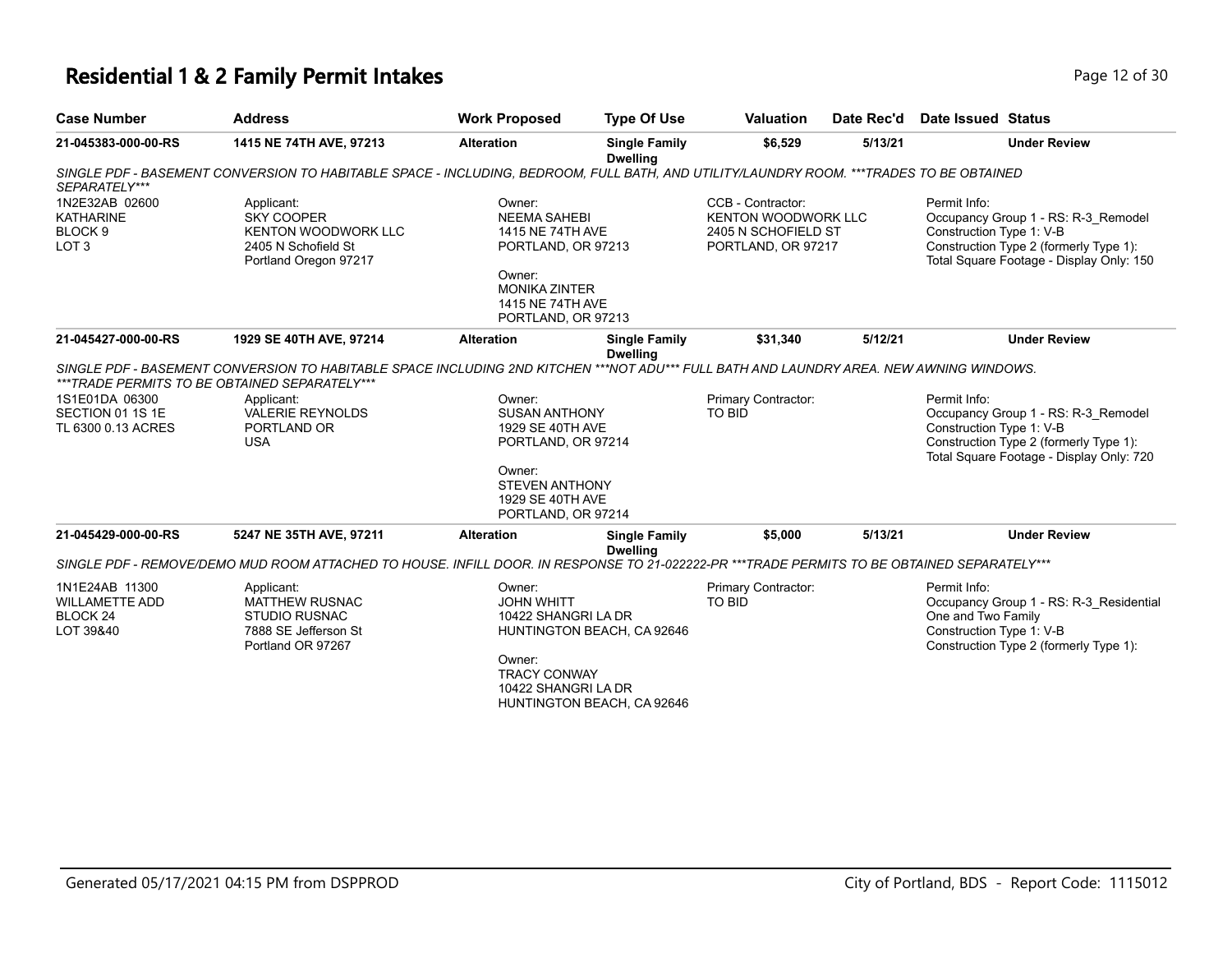## **Residential 1 & 2 Family Permit Intakes Page 13 of 30 Page 13 of 30**

| <b>Case Number</b>                                                         | <b>Address</b>                                                                                                                                                                                                                                                                                                   | <b>Work Proposed</b>                                                                                                                                 | <b>Type Of Use</b>                      | <b>Valuation</b>                                                                                             | Date Rec'd | <b>Date Issued Status</b>                                                                                                                                             |
|----------------------------------------------------------------------------|------------------------------------------------------------------------------------------------------------------------------------------------------------------------------------------------------------------------------------------------------------------------------------------------------------------|------------------------------------------------------------------------------------------------------------------------------------------------------|-----------------------------------------|--------------------------------------------------------------------------------------------------------------|------------|-----------------------------------------------------------------------------------------------------------------------------------------------------------------------|
| 21-045438-000-00-RS                                                        | 2737 NW 81ST PL, 97229                                                                                                                                                                                                                                                                                           | <b>Alteration</b>                                                                                                                                    | <b>Single Family</b><br><b>Dwelling</b> | \$100,000                                                                                                    | 5/13/21    | <b>Under Review</b>                                                                                                                                                   |
|                                                                            | SINGLE PDF - RECONFIGURE KITCHEN, HALF BATH, AND PANTRY; RELOCATE INTERIOR DOOR TO GARAGE; REMOVE SKYLIGHTS; RAISE CEILING IN KITCHEN                                                                                                                                                                            |                                                                                                                                                      |                                         |                                                                                                              |            |                                                                                                                                                                       |
| 1N1W25BC 03800<br>PANAVISTA PARK<br>BLOCK <sub>2</sub><br>LOT <sub>4</sub> | Applicant:<br><b>CHARLES PERGIEL</b><br>2629 NE LINDSEY DR<br>HILLSBORO OR 97124                                                                                                                                                                                                                                 | Owner:<br>C PERGIEL<br>2737 NW 81ST PL<br>PORTLAND, OR 97229<br>Owner:<br><b>ANNE PERGIEL</b><br>2737 NW 81ST PL<br>PORTLAND, OR 97229               |                                         |                                                                                                              |            | Permit Info:<br>Occupancy Group 1 - RS: R-3_Residential<br>One and Two Family<br>Construction Type 1: V-B<br>Construction Type 2 (formerly Type 1):                   |
| 21-045489-000-00-RS                                                        | 1544 NE 73RD AVE, 97213                                                                                                                                                                                                                                                                                          | <b>Alteration</b>                                                                                                                                    | <b>Single Family</b>                    | \$30,000                                                                                                     | 5/13/21    | <b>Under Review</b>                                                                                                                                                   |
| 1N2E29DC 07100<br><b>JONESMORE</b><br>BLOCK 34<br>LOT 9&10                 | SINGLE PDF: CONVERT BASEMENT TO HABITABLE SPACE; BEDROOM; BATHROOM (2 TOILES); OFFICE; LAURNDRY ROOM. VOLUNTARY INSTALLATION OF ANCHORS<br>BETWEEN EXISTING FRAMED STRUCTURE AND CONCRETE FOUNDATION***ET, PT, MT SEPARATE PERMITS<br>Applicant:<br><b>ROBERT LIGON</b><br>1544 NE 73RD AVE<br>PORTLAND OR 97213 | Owner:<br>MARGARET GOODLOE<br>1544 NE 73RD AVE<br>PORTLAND, OR 97213<br>Owner:<br><b>ROBERT S JR LIGON</b><br>1544 NE 73RD AVE<br>PORTLAND, OR 97213 | <b>Dwelling</b>                         |                                                                                                              |            | Permit Info:<br>Occupancy Group 1 - RS: R-3_Remodel<br>Construction Type 1: V-B<br>Construction Type 2 (formerly Type 1):<br>Total Square Footage - Display Only: 690 |
| 21-046099-000-00-RS                                                        | 5735 NE 15TH AVE, 97211                                                                                                                                                                                                                                                                                          | <b>Alteration</b>                                                                                                                                    | <b>Single Family</b><br><b>Dwelling</b> | \$27,248                                                                                                     | 5/11/21    | <b>Under Review</b>                                                                                                                                                   |
|                                                                            | SINGLE PDF - ALTERATION FOR FOUNDATION UPGRADE AND CONVERSION OF 626 SQ FT OF BASEMENT TO AN ADU ADDING A BEDROOM W/EGRESS WINDOW AND<br>BATHROOM. ADDING EXTERIOR STAIRS AND DOOR*****TRADE PERMITS OBTAINED SEPERATELY*****                                                                                    |                                                                                                                                                      |                                         |                                                                                                              |            |                                                                                                                                                                       |
| 1N1E14DC 13300<br><b>OAKHURST</b><br><b>BLOCK1</b><br>N 1/2 OF LOT 23&24   | Applicant:<br><b>BEATE IOANIDE-CULI</b><br>R & B DESIGN STUDIO LLC<br>70 NE FREMONT ST<br>PORTLAND, OR 97212                                                                                                                                                                                                     | Owner:<br><b>TATIANA MENDOZA</b><br>5735 NE 15TH AVE<br>PORTLAND, OR 97211                                                                           |                                         | CCB - Contractor:<br><b>CHRISTIAN A IOANIDE</b><br>CHRISTIAN A IOANIDE<br>PO BOX 90220<br>PORTLAND, OR 97290 |            | Permit Info:<br>Occupancy Group 1 - RS: R-3_Remodel<br>Construction Type 1: V-B<br>Construction Type 2 (formerly Type 1):<br>Total Square Footage - Display Only: 626 |
| 21-046145-000-00-RS                                                        | 6107 NE 24TH AVE - UNIT A, 97211                                                                                                                                                                                                                                                                                 | <b>Alteration</b>                                                                                                                                    | <b>Single Family</b><br><b>Dwelling</b> | \$18,717                                                                                                     | 5/12/21    | <b>Under Review</b>                                                                                                                                                   |
|                                                                            | SINGLE PDF - ALTERATION TO ADD BEDROOM AND BATHROOM AND 2 SKYLIGHTS IN ATTIC SPACE******TRADES OBTAINED SEPERATELY*****                                                                                                                                                                                          |                                                                                                                                                      |                                         |                                                                                                              |            |                                                                                                                                                                       |
| 1N1E14DA 11700<br><b>IRVINGTON PK</b><br>BLOCK 12<br>LOT 18&20             | Applicant:<br>SUE WETZEL<br>6107 NE 24TH AVE<br>PORTLAND, OR 97211                                                                                                                                                                                                                                               | Owner:<br><b>SUE WETZEL</b><br>6107 NE 24TH AVE<br>PORTLAND, OR 97211-6003                                                                           |                                         |                                                                                                              |            | Permit Info:<br>Occupancy Group 1 - RS: R-3_Remodel<br>Construction Type 1: V-B<br>Construction Type 2 (formerly Type 1):<br>Total Square Footage - Display Only: 430 |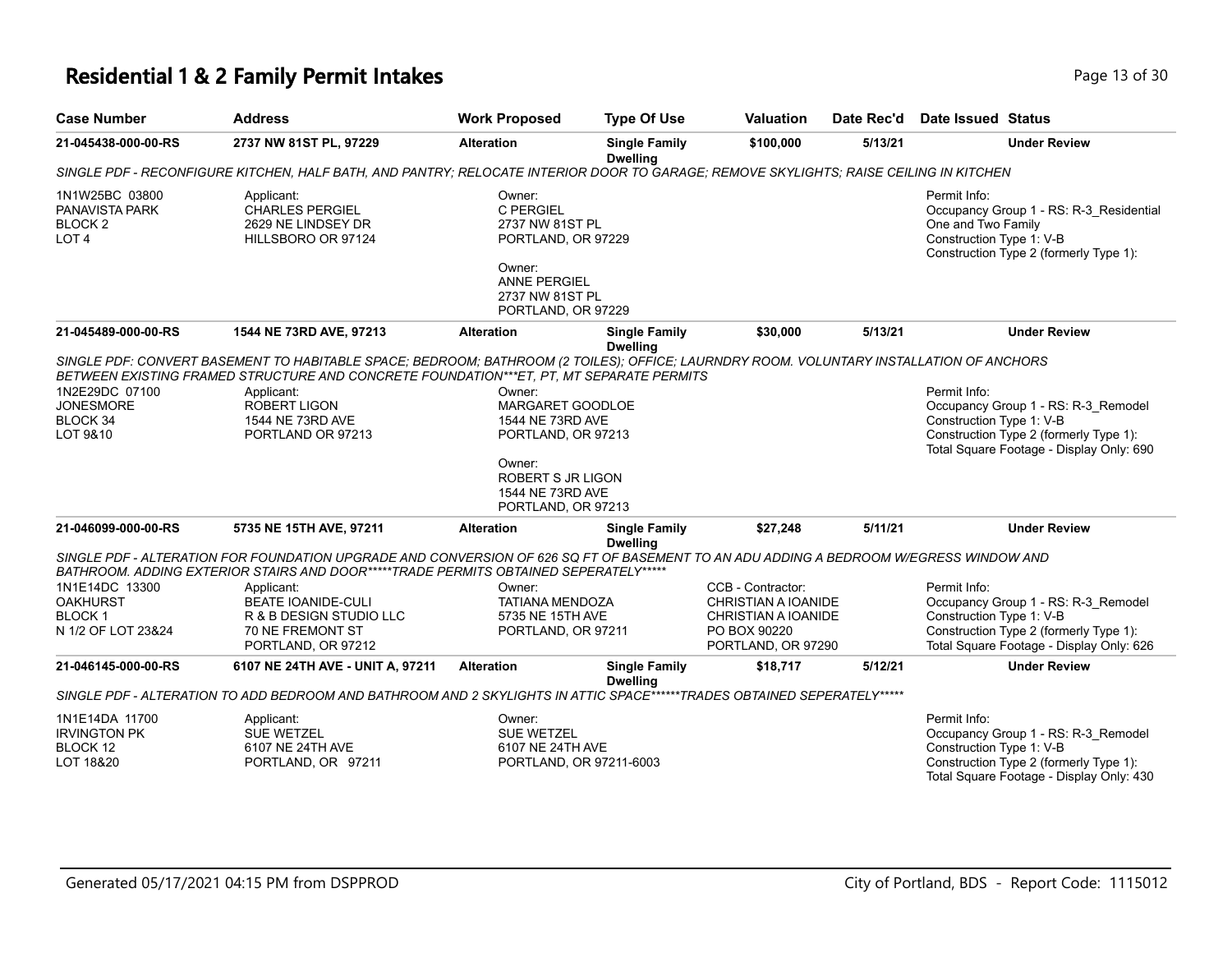### **Residential 1 & 2 Family Permit Intakes Page 14 of 30 Page 14 of 30**

| <b>Case Number</b>                                                            | <b>Address</b>                                                                                                                                                                                                                                         | <b>Work Proposed</b>                                                                                                                                | <b>Type Of Use</b>                      | <b>Valuation</b>                                                                                                          | Date Rec'd | Date Issued Status                                                                                                                                                                     |
|-------------------------------------------------------------------------------|--------------------------------------------------------------------------------------------------------------------------------------------------------------------------------------------------------------------------------------------------------|-----------------------------------------------------------------------------------------------------------------------------------------------------|-----------------------------------------|---------------------------------------------------------------------------------------------------------------------------|------------|----------------------------------------------------------------------------------------------------------------------------------------------------------------------------------------|
| 21-046224-000-00-RS                                                           | 214 NE 65TH AVE, 97213                                                                                                                                                                                                                                 | <b>Alteration</b>                                                                                                                                   | <b>Single Family</b><br><b>Dwelling</b> | \$30,000                                                                                                                  | 5/12/21    | <b>Under Review</b>                                                                                                                                                                    |
|                                                                               | SINGLE PDF - ALTERATION TO CONVERT 850 SQ FT UNFINISHED BASEMENT TO HABITABLE SPACE AND REBUILD STAIRS IN LOCATION OF EXISTING STAIRS. ADD<br>BEDROOM W/EGRESS WINDOW AND BATHROOM IN BASEMENT.****TRADE PERMITS OBTAINED SEPERATELY*****              |                                                                                                                                                     |                                         |                                                                                                                           |            |                                                                                                                                                                                        |
| 1N2E32CB 13500<br>NORTH MT TABOR<br>BLOCK <sub>20</sub><br>LOT 13&14 TL 13500 | Applicant:<br><b>JOE BASHAW</b><br>JOSEPH BASHAW ARCHITECTURE LLC<br>52 SE 66TH AVE<br>PORTLAND, OR 97215                                                                                                                                              | Owner:<br><b>SUSAN YUDT</b><br>214 NE 65TH AVE<br>PORTLAND, OR 97213                                                                                |                                         | CCB - Contractor:<br><b>RIP CITY CONSTRUCTION &amp;</b><br>REMODELING LLC<br>7648 SE HAWTHORNE BLVD<br>PORTLAND, OR 97215 |            | Permit Info:<br>Occupancy Group 1 - RS: R-3_Residential<br>One and Two Family<br>Construction Type 1: V-B<br>Construction Type 2 (formerly Type 1):                                    |
|                                                                               |                                                                                                                                                                                                                                                        | Owner:<br><b>SCOTT SEPICH</b><br>214 NE 65TH AVE<br>PORTLAND, OR 97213                                                                              |                                         |                                                                                                                           |            |                                                                                                                                                                                        |
| 21-046277-000-00-RS                                                           | 13943 NE RUSSELL ST, 97230                                                                                                                                                                                                                             | <b>Alteration</b>                                                                                                                                   | <b>Single Family</b><br><b>Dwelling</b> | \$9,402                                                                                                                   | 5/13/21    | <b>Under Review</b>                                                                                                                                                                    |
|                                                                               | SINGLE PDF - ALTERATION TO REMOVE INTERIOR WALLS BETWEEN KITCHEN, LIVING ROOM AND DINING ROOM AND INTALL A BEAM. INSTALL NEW WINDOW<br>KITCHEN IN EXISTING OPENING. *** MECHANICAL, ELECTRICAL, PLUMBING PERMITS SEPARATE                              |                                                                                                                                                     |                                         |                                                                                                                           |            |                                                                                                                                                                                        |
| 1N2E26AD 07700<br><b>CLIFGATE</b><br>BLOCK 12<br><b>LOT 23</b>                | Applicant:<br>LUIS GUADARRAMA<br>13943 NE RUSSELL ST<br>PORTLAND, OR 97230                                                                                                                                                                             | Owner:<br><b>AYMEE BURCH</b><br>13943 NE RUSSELL ST<br>PORTLAND, OR 97230                                                                           |                                         |                                                                                                                           |            | Permit Info:<br>Occupancy Group 1 - RS: R-3 Remodel<br>Construction Type 1: V-B<br>Construction Type 2 (formerly Type 1):<br>Total Square Footage - Display Only: 216                  |
|                                                                               |                                                                                                                                                                                                                                                        | Owner:<br>LUIS GUADARRAMA<br>13943 NE RUSSELL ST<br>PORTLAND, OR 97230                                                                              |                                         |                                                                                                                           |            |                                                                                                                                                                                        |
| 21-046539-000-00-RS                                                           | 2104 NE COUCH ST, 97232                                                                                                                                                                                                                                | <b>Alteration</b>                                                                                                                                   | <b>Single Family</b><br><b>Dwelling</b> | \$40,000                                                                                                                  | 5/13/21    | <b>Under Review</b>                                                                                                                                                                    |
|                                                                               | SINGLE PDF - ALTERATION TO CONVERT BASEMENT TO HABITABLE SPACE. ADDING A BEDROOM W/EGRESS WINDOW AND ACCESSORY KITCHEN PROPOSED.<br>VOLUNTARY INSTALLATION OF ANCHORS BETWEEN FOUNDATION AND FRAMED STRUCTURE ****NOT AN ACCESSORY DWELLING UNIT****** |                                                                                                                                                     |                                         |                                                                                                                           |            |                                                                                                                                                                                        |
| 1N1E35DA 17000<br><b>DUNNS ADD</b><br>BLOCK 6<br>LOT <sub>7</sub>             | Applicant:<br><b>JOHN SARVAY</b><br>2104 NE COUCH ST<br>PORTLAND, OR 97232                                                                                                                                                                             | Owner:<br><b>JOHN SARVAY</b><br>2104 NE COUCH ST<br>PORTLAND, OR 97232                                                                              |                                         |                                                                                                                           |            | Permit Info:<br>Occupancy Group 1 - RS: R-3_Remodel<br>Construction Type 1: V-B<br>Construction Type 2 (formerly Type 1):<br>Total Square Footage - Display Only: 585                  |
| 21-047381-000-00-RS                                                           | 2445 SE 84TH AVE, 97216                                                                                                                                                                                                                                | <b>Alteration</b>                                                                                                                                   | <b>Single Family</b><br><b>Dwelling</b> | \$7,000                                                                                                                   | 5/16/21    | <b>Under Review</b>                                                                                                                                                                    |
| OBTAINED SEPERATELY*****                                                      | SINGLE PDF - ALTERATION TO CONVERT EXISTING ATTACHED GARAGE TO HABITABLE SPACE. ADDING BATHROOM, BEDROOM, FAMILY ROOM*****TRADE PERMITS                                                                                                                |                                                                                                                                                     |                                         |                                                                                                                           |            |                                                                                                                                                                                        |
| 1S2E04CC 06701<br>PARTITION PLAT 2003-86<br>LOT <sub>1</sub>                  | Applicant:<br><b>XIANG DING</b><br>304 NW 132ND ST<br>VANCOUVER, WASH. 98085                                                                                                                                                                           | Owner:<br><b>XIANG JI DING</b><br>2445 SE 84TH AVE<br>PORTLAND, OR 97216<br>Owner:<br><b>JIAN HUA LIU</b><br>2445 SE 84TH AVE<br>PORTLAND, OR 97216 |                                         |                                                                                                                           |            | Permit Info:<br>Occupancy Group 1 - RS: R-3_Residential<br>One and Two Family<br>Construction Type 1: V-B<br>Construction Type 2 (formerly Type 1):<br>Number of New Dwelling Units: 1 |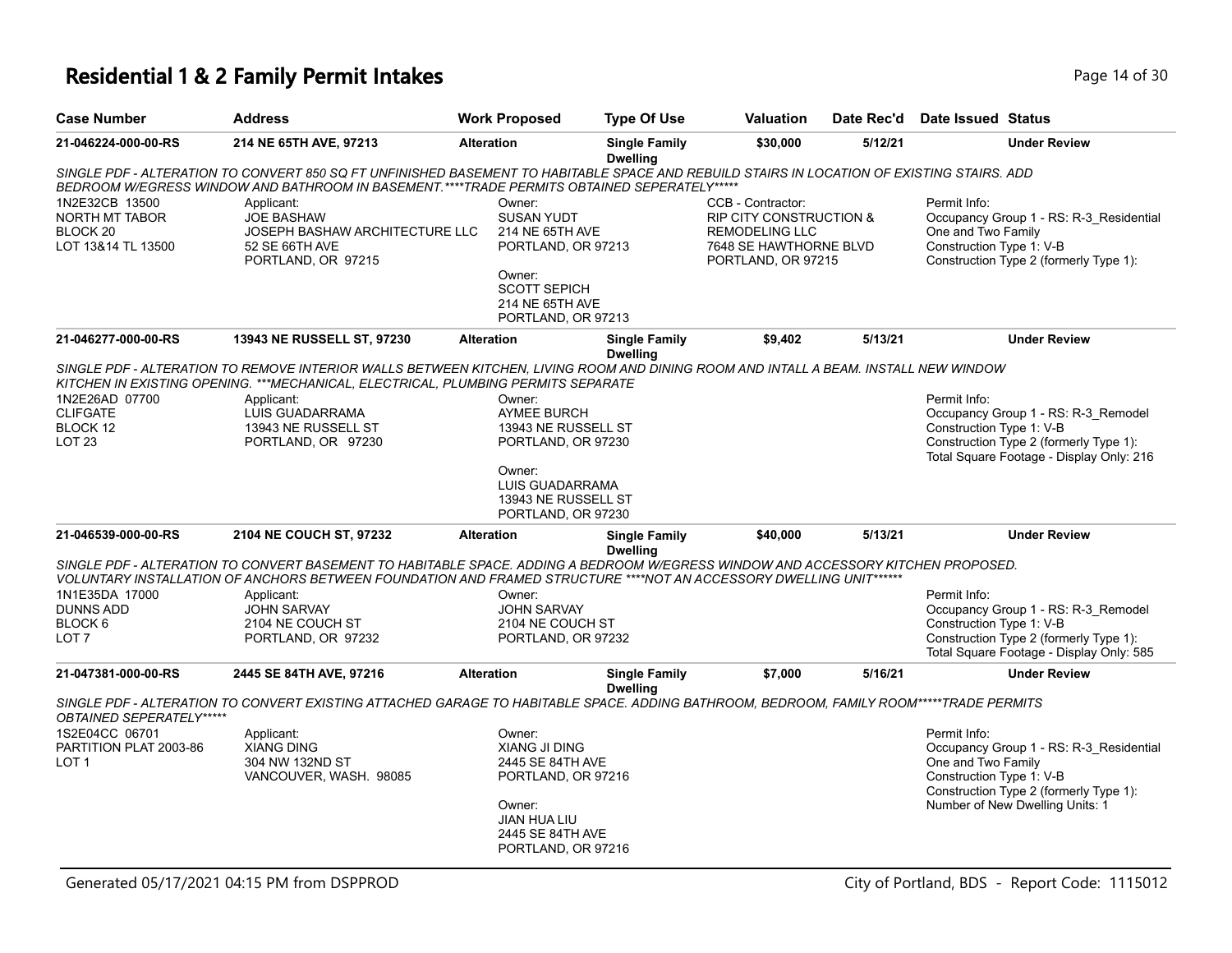# **Residential 1 & 2 Family Permit Intakes Page 15 of 30** Page 15 of 30

| <b>Case Number</b>                                                      | <b>Address</b>                                                                                                 | <b>Work Proposed</b>                                                                                                                       | <b>Type Of Use</b>       | <b>Valuation</b>                                                                                                   | Date Rec'd | Date Issued Status                                                                                                                              |  |
|-------------------------------------------------------------------------|----------------------------------------------------------------------------------------------------------------|--------------------------------------------------------------------------------------------------------------------------------------------|--------------------------|--------------------------------------------------------------------------------------------------------------------|------------|-------------------------------------------------------------------------------------------------------------------------------------------------|--|
| Total # of RS Alteration permit intakes: 42                             |                                                                                                                |                                                                                                                                            |                          |                                                                                                                    |            | Total valuation of RS Alteration permit intakes: \$801,980                                                                                      |  |
| 21-007056-000-00-RS                                                     | 7747 SE LAMBERT ST, 97206                                                                                      | <b>Demolition</b>                                                                                                                          | Garage/Carport           | \$2,000                                                                                                            | 5/10/21    | 5/10/21 Issued                                                                                                                                  |  |
|                                                                         | SINGLE PDF - SB871: DECONSTRUCT DETACHED GARAGE. REMOVE ALL DEBRIS. W/ 20-223082-RS (HOUSE)                    |                                                                                                                                            |                          |                                                                                                                    |            |                                                                                                                                                 |  |
| 1S2E20DA 10200<br>D & O LITTLE HMS SUB 2<br>LOT 20 TL 10200             | Applicant:<br><b>JOHN REILLY</b><br>REILLY SIGNATURE HOMES LLC<br>3231 NE US GRANT PLACE<br>PORTLAND OR 97212  | Owner:<br><b>JOHN REILLY</b><br>3231 NE US GRANT PL<br>PORTLAND, OR 97212-5144<br>Owner:<br>3231 NE US GRANT PL<br>PORTLAND, OR 97212-5144 | JENNIFER DOHERTY-REILLY  | CCB - Contractor:<br><b>JOHN REILLY</b><br>REILLY SIGNATURE HOMES LLC<br>3231 NE US GRANT PL<br>PORTLAND, OR 97212 |            | Permit Info:<br>Occupancy Group 1 - RS: U_Private<br>Garage\Utility Misc.<br>Construction Type 1: V-B<br>Construction Type 2 (formerly Type 1): |  |
| 21-042667-000-00-RS                                                     | 9715 SW 54TH AVE, 97219                                                                                        | <b>Demolition</b>                                                                                                                          | Garage/Carport           | \$5,000                                                                                                            | 5/14/21    | <b>Under Review</b>                                                                                                                             |  |
|                                                                         | SINGLE PDF - SB871: DEMOLISH DETACHED GARAGE. REMOVE ALL DEBRIS. W/ 21-042665-RS (HOUSE)                       |                                                                                                                                            |                          |                                                                                                                    |            |                                                                                                                                                 |  |
| 1S1E30AC 19800<br>WEST PORTLAND<br>BLOCK 37<br><b>LOT 8&amp;9</b>       | Applicant:<br><b>BRADLEE HERSEY</b><br><b>FASTER PERMITS</b><br>2000 SW 1ST AVE SUITE 420<br>PORTLAND OR 97201 | Owner:<br><b>DBS GROUP LLC</b><br>PORTLAND OR<br><b>USA</b>                                                                                |                          | CCB - Contractor:<br><b>DAN RIEHL</b><br>DAN RIEHL EXCAVATING INC<br>24801 SE HOFFMEISTER<br>DAMASCUS, OR 97089    |            | Permit Info:<br>Occupancy Group 1 - RS: U_Private<br>Garage\Utility Misc.<br>Construction Type 1: V-B<br>Construction Type 2 (formerly Type 1): |  |
| 21-043254-000-00-RS                                                     | 704 NE BUFFALO ST, 97211                                                                                       | <b>Demolition</b>                                                                                                                          | Garage/Carport           | \$4,700                                                                                                            | 5/10/21    | <b>Under Review</b>                                                                                                                             |  |
|                                                                         | SINGLE PDF - SB871: DECONSTRUCT DETACHED GARAGE. SLAB TO REMAIN. REMOVE ALL DEBRIS.                            |                                                                                                                                            |                          |                                                                                                                    |            |                                                                                                                                                 |  |
| 1N1E14BB 08000<br>EL TOVAR<br><b>BLOCK 5</b><br><b>LOT 20</b>           | Applicant:<br><b>ASMUND TWETO</b><br>ASMUND TWETO ARCHITECT<br>3727 NE 7TH AVE<br>PORTLAND, OR 97212           | Owner:<br>704 NE BUFFALO ST<br>PORTLAND, OR 97211-3548                                                                                     | BARBARA C ENGLAND REV TR | CCB - Contractor:<br>LOVETT DECONSTRUCTION INC<br>2522 SE 16TH AVE<br>PORTLAND, OR 97202                           |            | Permit Info:<br>Occupancy Group 1 - RS: U_Private<br>Garage\Utility Misc.<br>Construction Type 1: V-B<br>Construction Type 2 (formerly Type 1): |  |
| 21-044432-000-00-RS                                                     | 4355 NE 83RD AVE, 97220                                                                                        | <b>Demolition</b>                                                                                                                          | Garage/Carport           | \$6,000                                                                                                            | 5/13/21    | <b>Under Review</b>                                                                                                                             |  |
|                                                                         | SINGLE PDF - SB871: DEMOLISH DETACHED GARAGE. REMOVE ALL DEBRIS.                                               |                                                                                                                                            |                          |                                                                                                                    |            |                                                                                                                                                 |  |
| 1N2E21CB 06800<br>ROSEWAY & PLAT 2<br><b>BLOCK7</b><br>LOT <sub>7</sub> | Applicant:<br><b>KEN WIESLER</b><br>624 NE 64TH AVE<br>PORTLAND, OR 97213                                      | Owner:<br>PATRICK MOUNTS<br>4355 NE 83RD AVE<br>PORTLAND, OR 97220<br>Owner:<br>RACHAEL TRUMBO<br>4355 NE 83RD AVE<br>PORTLAND, OR 97220   |                          | Primary Contractor:<br>TO BID                                                                                      |            | Permit Info:<br>Occupancy Group 1 - RS: U_Private<br>Garage\Utility Misc.<br>Construction Type 1: V-B<br>Construction Type 2 (formerly Type 1): |  |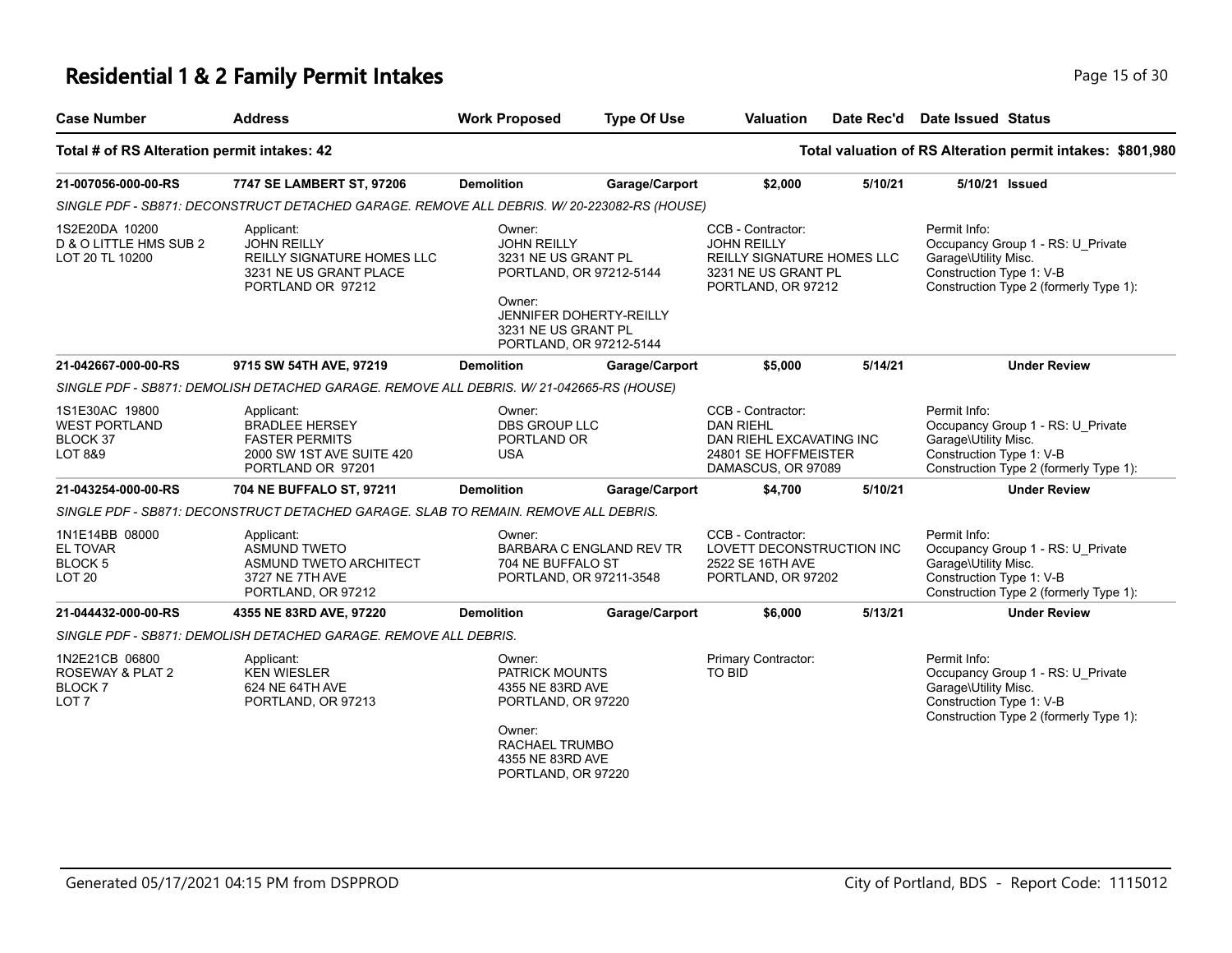#### **Residential 1 & 2 Family Permit Intakes Page 16 of 30 Page 16 of 30**

| <b>Case Number</b>                                                                 | <b>Address</b>                                                                                                                                                                                                               | <b>Work Proposed</b>                                                                                                                               | <b>Type Of Use</b>                      | <b>Valuation</b>                                                                                                    | Date Rec'd | Date Issued Status                                               |                                                                                   |
|------------------------------------------------------------------------------------|------------------------------------------------------------------------------------------------------------------------------------------------------------------------------------------------------------------------------|----------------------------------------------------------------------------------------------------------------------------------------------------|-----------------------------------------|---------------------------------------------------------------------------------------------------------------------|------------|------------------------------------------------------------------|-----------------------------------------------------------------------------------|
| 21-046029-000-00-RS                                                                | 1704 SE 22ND AVE, 97214                                                                                                                                                                                                      | <b>Demolition</b>                                                                                                                                  | Garage/Carport                          | \$4,000                                                                                                             | 5/14/21    |                                                                  | <b>Under Review</b>                                                               |
|                                                                                    | SINGLE PDF - SB871: DECONSTRUCT DETACHED GARAGE. SLAB TO REMAIN. REMOVE ALL DEBRIS.                                                                                                                                          |                                                                                                                                                    |                                         |                                                                                                                     |            |                                                                  |                                                                                   |
| 1S1E02DA 09600<br><b>COLONIAL HTS</b><br>BLOCK <sub>6</sub><br>LOT <sub>1</sub>    | Applicant:<br><b>DECLAN LOWRY</b><br>LOVETT DECONSTRUCTION<br>2034 NE SANDY BLVD<br>PORTLAND, OR 97232                                                                                                                       | Owner:<br>PETER ANDERSON<br>1704 SE 22ND AVE<br>PORTLAND, OR 97214<br>Owner:<br><b>KATE STATMAN-WELL</b><br>1704 SE 22ND AVE<br>PORTLAND, OR 97214 |                                         | CCB - Contractor:<br>LOVETT DECONSTRUCTION INC<br>2522 SE 16TH AVE<br>PORTLAND, OR 97202                            |            | Permit Info:<br>Garage\Utility Misc.<br>Construction Type 1: V-B | Occupancy Group 1 - RS: U Private<br>Construction Type 2 (formerly Type 1):       |
| 21-042665-000-00-RS                                                                | 9715 SW 54TH AVE, 97219                                                                                                                                                                                                      | <b>Demolition</b>                                                                                                                                  | <b>Single Family</b><br><b>Dwelling</b> | \$30,000                                                                                                            | 5/14/21    |                                                                  | <b>Under Review</b>                                                               |
|                                                                                    | SINGLE PDF - SB871: DECONSTRUCT SINGLE FAMILY RESIDENCE (NO BASEMENT). CAP SEWER. INCLUDES DEMO OF SHED UNDER 200SF, NO PERMIT REQUIRED.<br>REMOVE ALL DEBRIS. *** SUBJECT TO 35-DAY DEMO DELAY *** W/ 21-042667-RS (GARAGE) |                                                                                                                                                    |                                         |                                                                                                                     |            |                                                                  |                                                                                   |
| 1S1E30AC 19800<br><b>WEST PORTLAND</b><br>BLOCK 37<br>LOT 8&9                      | Applicant:<br><b>BRADLEE HERSEY</b><br><b>FASTER PERMITS</b><br>2000 SW 1ST AVE SUITE 420<br>PORTLAND OR 97201                                                                                                               | Owner:<br><b>DBS GROUP LLC</b><br>PORTLAND OR<br><b>USA</b>                                                                                        |                                         | CCB - Contractor:<br><b>DAN RIEHL</b><br>DAN RIEHL EXCAVATING INC<br>24801 SE HOFFMEISTER<br>DAMASCUS, OR 97089     |            | Permit Info:<br>One and Two Family<br>Construction Type 1: V-B   | Occupancy Group 1 - RS: R-3 Residential<br>Construction Type 2 (formerly Type 1): |
| 21-044418-000-00-RS                                                                | 9448 N TYLER AVE, 97203                                                                                                                                                                                                      | <b>Demolition</b>                                                                                                                                  | <b>Single Family</b><br><b>Dwelling</b> | \$1,500                                                                                                             | 5/11/21    |                                                                  | <b>Under Review</b>                                                               |
|                                                                                    | SINGLE PDF - SB871: DECONSTRUCT SINGLE FAMILY RESIDENCE (NO BASEMENT). CAP SEWER. REMOVE ALL DEBRIS. *** SUBJECT TO 35-DAY DEMO DELAY ***                                                                                    |                                                                                                                                                    |                                         |                                                                                                                     |            |                                                                  |                                                                                   |
| 1N1E06CC 06500<br>POINT VIEW<br>BLOCK 24<br>LOT 8&9                                | Applicant:<br><b>RICHARD ADAMS</b><br><b>FASTER PERMITS</b><br>2000 SW 1ST AVENUE SUITE 420<br>PORTLAND, OR 97201                                                                                                            | Owner:<br><b>EASTSIDE VENTURES LLC</b><br>2800 N LOMBARD ST #205<br>PORTLAND, OR 97217                                                             |                                         | CCB - Contractor:<br><b>ASBESTOS ABATEMENT</b><br><b>CONTRACTING LLC</b><br>2909 SE 136TH AVE<br>PORTLAND, OR 97236 |            | Permit Info:<br>One and Two Family<br>Construction Type 1: V-B   | Occupancy Group 1 - RS: R-3 Residential<br>Construction Type 2 (formerly Type 1): |
| 21-044972-000-00-RS                                                                | 5934 SE MALDEN ST, 97206                                                                                                                                                                                                     | <b>Demolition</b>                                                                                                                                  | <b>Single Family</b>                    | \$3,000                                                                                                             | 5/12/21    |                                                                  | <b>Under Review</b>                                                               |
|                                                                                    | SINGLE PDF - SB871: DEMOLISH SINGLE FAMILY RESIDENCE (NO BASEMENT). CAP SEWER. REMOVE ALL DEBRIS. *** SUBJECT TO 35-DAY DEMO DELAY ***                                                                                       |                                                                                                                                                    | <b>Dwelling</b>                         |                                                                                                                     |            |                                                                  |                                                                                   |
| 1S2E19DA 15800<br><b>DARLINGTON</b><br>BLOCK <sub>6</sub><br>N 54.57' OF LOT 23&24 | Applicant:<br><b>JOE ROBERTSON</b><br>SHELTER SOLUTIONS LLC<br>1973 SE DUNCAN DR<br>HILLSBORO, OR 97123                                                                                                                      | Owner:<br><b>MORALES LIV TR</b><br>5934 SE MALDEN ST<br>PORTLAND, OR 97206                                                                         |                                         | CCB - Contractor:<br><b>JOE ROBERTSON</b><br>SHELTER SOLUTIONS LLC<br>1973 SE DUNCAN DR<br>HILLSBORO, OR 97123      |            | Permit Info:<br>One and Two Family<br>Construction Type 1: V-B   | Occupancy Group 1 - RS: R-3 Residential<br>Construction Type 2 (formerly Type 1): |

**Total # of RS Demolition permit intakes: 8 Total valuation of RS Demolition permit intakes: \$56,200**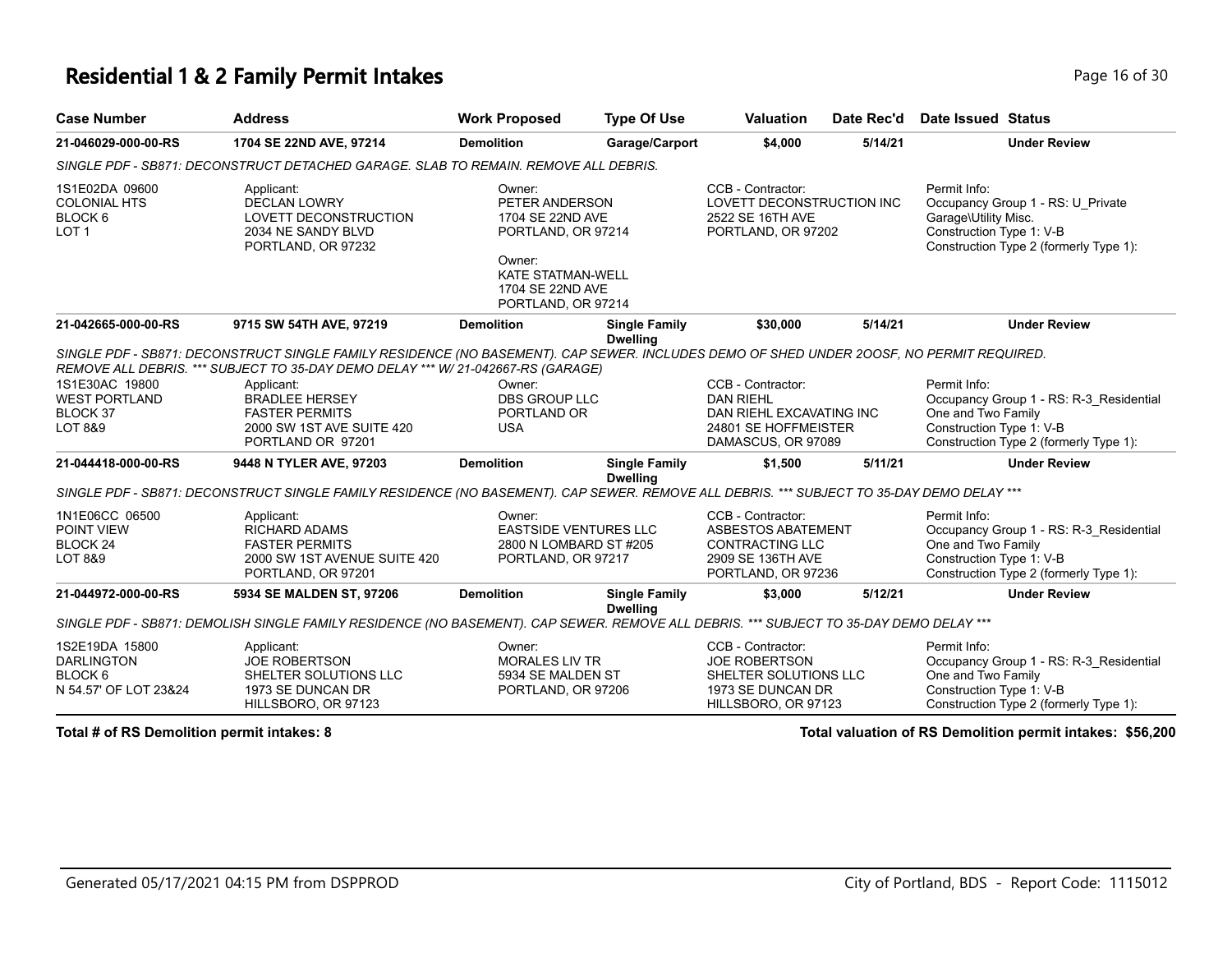### **Residential 1 & 2 Family Permit Intakes Page 17 of 30 Page 17 of 30**

| <b>Case Number</b>                                                                                 | <b>Address</b>                                                                                                   | <b>Work Proposed</b>                                                                                                                                    | <b>Type Of Use</b>                      | <b>Valuation</b>                                                                                                | Date Rec'd | <b>Date Issued Status</b>                                                                                                                           |
|----------------------------------------------------------------------------------------------------|------------------------------------------------------------------------------------------------------------------|---------------------------------------------------------------------------------------------------------------------------------------------------------|-----------------------------------------|-----------------------------------------------------------------------------------------------------------------|------------|-----------------------------------------------------------------------------------------------------------------------------------------------------|
| 21-047707-000-00-RS                                                                                | 1815 SW MONTGOMERY DR,<br>97201                                                                                  | <b>Interior Alteration</b><br>Only                                                                                                                      | Garage/Carport                          | \$36,000                                                                                                        | 5/15/21    | 5/15/21 Issued                                                                                                                                      |
|                                                                                                    | *SINGLE PDF* CONVERTING DAYLIGHT BASEMENT SPACE UNDER GARAGE TO UNCONDITIONED REC ROOM. NO EXTERIOR ALTERATIONS. |                                                                                                                                                         |                                         |                                                                                                                 |            |                                                                                                                                                     |
| 1S1E04BC 00400<br>CARTERS ADD TO P<br>BLOCK 65<br>LOT 2 TL 400                                     | Applicant:<br>Matthew McCarthy<br>JDL Development, Inc.<br>2314 NW SAVIER<br>PORTLAND, OR 97210                  | Owner:<br><b>ANDREW MOORE</b><br>1815 SW MONTGOMERY DR<br>PORTLAND, OR 97201                                                                            |                                         | CCB - Contractor:<br><b>JEFF JOHNSON</b><br>JDL DEVELOPMENT INC<br>2314 NW SAVIER ST<br>PORTLAND, OR 97210-2514 |            | Permit Info:<br>Occupancy Group 1 - RS: U_Private<br>Garage\Utility Misc.<br>Construction Type 1: V-B<br>Construction Type 2 (formerly Type 1):     |
| 21-045676-000-00-RS                                                                                | 3139 SE 62ND AVE, 97206                                                                                          | <b>Interior Alteration</b><br>Only                                                                                                                      | <b>Single Family</b><br><b>Dwelling</b> | \$4,225                                                                                                         | 5/10/21    | 5/10/21 Issued                                                                                                                                      |
|                                                                                                    | <b>VOLUNTARY CONNECTION OF FRAMING TO FOUNDATION</b>                                                             |                                                                                                                                                         |                                         |                                                                                                                 |            |                                                                                                                                                     |
| 1S2E07AD 01700<br><b>MERRILLS ADD</b><br>BLOCK 2<br>INC 14' STRIP W OF & ADJ<br>LOT 1 EXC PT IN ST | Applicant:<br>Michael Weber<br><b>NW Seismic Retrofitters</b><br>P O BOX 18058<br>PORTLAND OR 97212              | Owner:<br><b>MCKENZIE MILLER</b><br>3139 SE 62ND AVE<br>PORTLAND, OR 97206<br>Owner:                                                                    |                                         | CCB - Contractor:<br><b>MICHAEL WIEBER</b><br>ELYSIUM CONSTRUCTION LLC<br>PO BOX 18058<br>PORTLAND, OR 97218    |            | Permit Info:<br>Occupancy Group 1 - RS: R-3_Residential<br>One and Two Family<br>Construction Type 1: V-B<br>Construction Type 2 (formerly Type 1): |
|                                                                                                    |                                                                                                                  | CHRISTOPHER COLLINS<br>3139 SE 62ND AVE<br>PORTLAND, OR 97206                                                                                           |                                         |                                                                                                                 |            |                                                                                                                                                     |
| 21-045700-000-00-RS                                                                                | 123 NE 56TH AVE, 97213                                                                                           | <b>Interior Alteration</b><br>Only                                                                                                                      | <b>Single Family</b><br><b>Dwelling</b> | \$2,630                                                                                                         | 5/10/21    | 5/13/21 Final                                                                                                                                       |
|                                                                                                    | VOLUNTARY CONNECTION OF FRAMING TO FONDATION.                                                                    |                                                                                                                                                         |                                         |                                                                                                                 |            |                                                                                                                                                     |
| 1N2E31DB 05200<br><b>CAPITAN ADD</b><br><b>BLOCK 11</b><br>E 1/2 OF LOT 15-18                      | Applicant:<br>Michael Weber<br><b>NW Seismic Retrofitters</b><br>P O BOX 18058<br>PORTLAND OR 97212              | Owner:<br><b>ALICIA MILES</b><br>123 NE 56TH AVE<br>PORTLAND, OR 97213                                                                                  |                                         | CCB - Contractor:<br><b>MICHAEL WIEBER</b><br>ELYSIUM CONSTRUCTION LLC<br>PO BOX 18058<br>PORTLAND, OR 97218    |            | Permit Info:<br>Occupancy Group 1 - RS: R-3_Residential<br>One and Two Family<br>Construction Type 1: V-B<br>Construction Type 2 (formerly Type 1): |
| 21-045753-000-00-RS                                                                                | 2633 SW VISTA AVE, 97201                                                                                         | <b>Interior Alteration</b>                                                                                                                              | <b>Single Family</b>                    | \$9,175                                                                                                         | 5/10/21    | 5/10/21 Final                                                                                                                                       |
|                                                                                                    | VOLUNTARY CONNECTION OF FRAMING TO FOUNDATION. INSTALL AUTOMATIC GAS SHUT-OFF VALVE                              | Only                                                                                                                                                    | <b>Dwelling</b>                         |                                                                                                                 |            |                                                                                                                                                     |
| 1S1E05DD 03900<br><b>ALTAVISTA</b><br>LOT 1 EXC PT IN ST                                           | Applicant:<br>Michael Weber<br><b>NW Seismic Retrofitters</b><br>P O BOX 18058<br>PORTLAND OR 97212              | Owner:<br><b>ROBIN SKARSTAD</b><br>2633 SW VISTA AVE<br>PORTLAND, OR 97201<br>Owner:<br><b>ERIK SKARSTAD</b><br>2633 SW VISTA AVE<br>PORTLAND, OR 97201 |                                         | CCB - Contractor:<br><b>MICHAEL WIEBER</b><br>ELYSIUM CONSTRUCTION LLC<br>PO BOX 18058<br>PORTLAND, OR 97218    |            | Permit Info:<br>Occupancy Group 1 - RS: R-3_Residential<br>One and Two Family<br>Construction Type 1: V-B<br>Construction Type 2 (formerly Type 1): |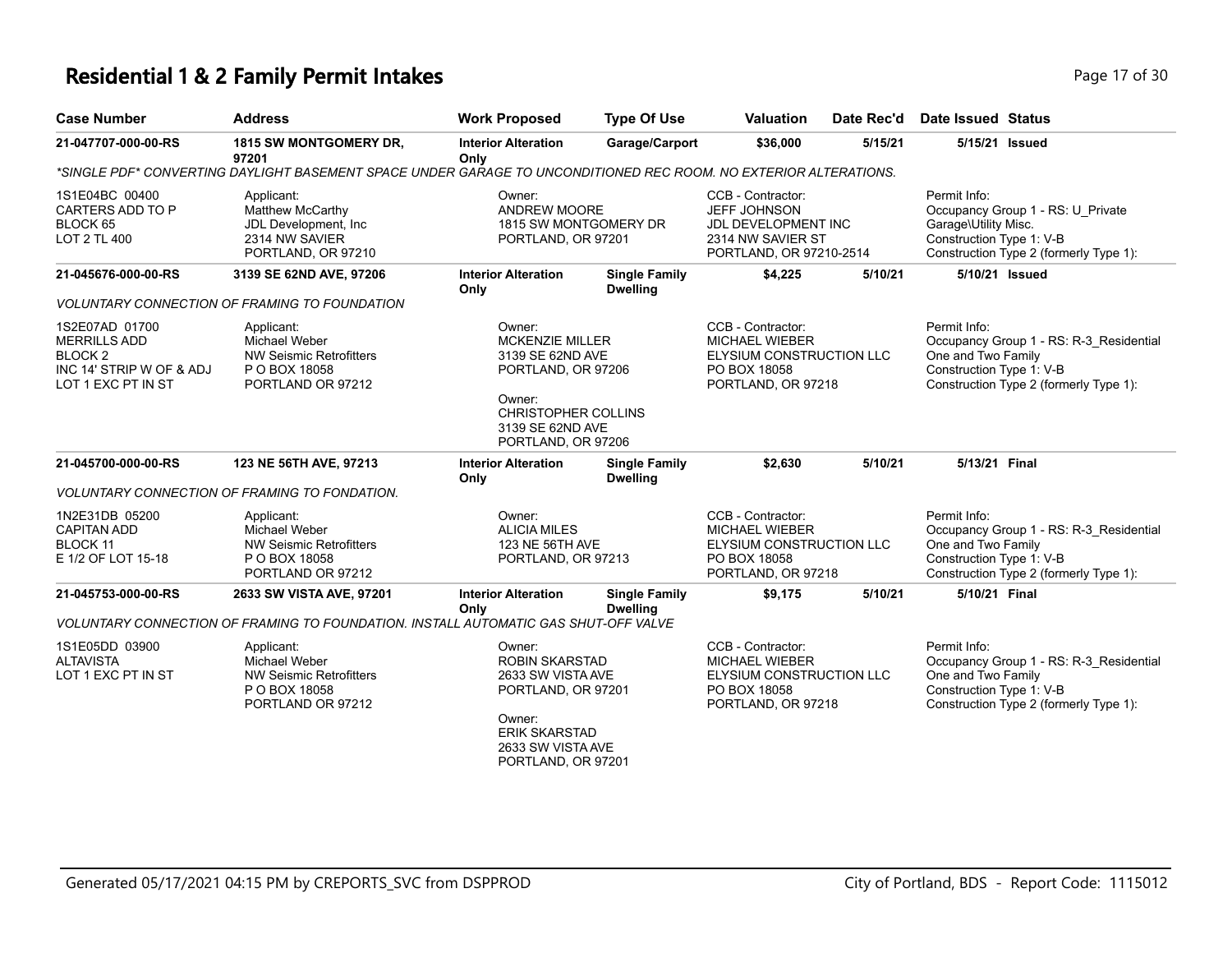# **Residential 1 & 2 Family Permit Intakes Page 18 of 30** Page 18 of 30

| <b>Case Number</b>                                               | <b>Address</b>                                                                                                                                                                                                                                                                                  | <b>Work Proposed</b>                                                                                                                                        | <b>Type Of Use</b>                                       | <b>Valuation</b>                                                                                                                                                                             | Date Rec'd | <b>Date Issued Status</b>                                                                                                                           |
|------------------------------------------------------------------|-------------------------------------------------------------------------------------------------------------------------------------------------------------------------------------------------------------------------------------------------------------------------------------------------|-------------------------------------------------------------------------------------------------------------------------------------------------------------|----------------------------------------------------------|----------------------------------------------------------------------------------------------------------------------------------------------------------------------------------------------|------------|-----------------------------------------------------------------------------------------------------------------------------------------------------|
| 21-046942-000-00-RS                                              | 610 NW 22ND AVE, 97210                                                                                                                                                                                                                                                                          | <b>Interior Alteration</b><br>Only                                                                                                                          | <b>Single Family</b><br><b>Dwelling</b>                  | \$12,000                                                                                                                                                                                     | 5/13/21    | 5/13/21 Under Inspection                                                                                                                            |
|                                                                  | REMODEL EXISTING SECOND FLOOR BATHROOM. TRADE WORK ONLY-NO PLANS REQUIRED.                                                                                                                                                                                                                      |                                                                                                                                                             |                                                          |                                                                                                                                                                                              |            |                                                                                                                                                     |
| 1N1E33BD 07600<br>KINGS 2ND ADD<br>BLOCK 11<br>S 30' OF LOT 17   | Applicant:<br>Erik Smith<br>ERIK SMITH CONTRACTING LLC<br>1318 SE 53rd Avenue<br>Portland, OR 97215                                                                                                                                                                                             | Owner:<br><b>DAVID STEELE</b><br>610 NW 22ND AVE<br>PORTLAND, OR 97210-3203<br>Owner:<br><b>LORIEN STEELE</b><br>610 NW 22ND AVE<br>PORTLAND, OR 97210-3203 |                                                          | CCB - Contractor:<br><b>ERIK SMITH</b><br>ERIK SMITH CONTRACTING LLC<br>1318 SE 53RD AVE<br>PORTLAND, OR 97215                                                                               |            | Permit Info:<br>Occupancy Group 1 - RS: R-3_Residential<br>One and Two Family<br>Construction Type 1: V-B<br>Construction Type 2 (formerly Type 1): |
| 21-047010-000-00-RS<br>VOLUNTARY EARTHQUAKE RETRO FIT            | 3316 NE 11TH AVE, 97212                                                                                                                                                                                                                                                                         | <b>Interior Alteration</b><br>Only                                                                                                                          | <b>Single Family</b><br><b>Dwelling</b>                  | \$4,140                                                                                                                                                                                      | 5/13/21    | 5/13/21 Final                                                                                                                                       |
| 1N1E26BA 05200<br>irvington<br>BLOCK 85<br>LOT 12                | Applicant:<br><b>STEVE GEMMELL</b><br><b>GEMMELL CONSTRUCTION LLC</b><br>2310 N KERBY AVE<br>PORTLAND, OR 97227                                                                                                                                                                                 | Owner:<br><b>RENSLA PROPERTIES LLC</b><br>3015 NE DUNCKLEY ST<br>PORTLAND, OR 97212                                                                         |                                                          | CCB - Contractor:<br><b>STEVE GEMMELL</b><br><b>GEMMELL CONSTRUCTION LLC</b><br>2310 N KERBY AVE<br>PORTLAND, OR 97227                                                                       |            | Permit Info:<br>Occupancy Group 1 - RS: R-3_Residential<br>One and Two Family<br>Construction Type 1: V-B<br>Construction Type 2 (formerly Type 1): |
| 21-047029-000-00-RS                                              | 7215 SE 17TH AVE, 97202                                                                                                                                                                                                                                                                         | <b>Interior Alteration</b>                                                                                                                                  | <b>Single Family</b>                                     | \$20,000                                                                                                                                                                                     | 5/13/21    | <b>Under Review</b>                                                                                                                                 |
| LOCATION, ENCLOSE MECHANICAL.                                    | *SINGLE PDF* FINISH EXISTING BASEMENT, WATERPROOF ENTIRE PERIMETER OF LIVING SPACE ADD SUMP PUMP, ADD (2) 1/2 BATHS - (1) IN BASEMENT, (1) ON MAIN<br>FLOOR EACH WITH DEDICATED CIRCUIT AND (2) BATH FANS, ADD (1) BEDROOM WITH EGRESS WINDOW, LVING SPACE AND OFFICE/DEN. MOVE LAUNDRY HOOK UP | Only                                                                                                                                                        | <b>Dwelling</b>                                          |                                                                                                                                                                                              |            |                                                                                                                                                     |
| 1S1E23AB 12200<br>WESTMORELAND<br><b>BLOCK4</b><br><b>LOT 15</b> | Applicant:<br>PHIL MURFF<br>TRUE CRAFT RENOVATIONS<br>8510 E BURNSIDE ST<br>PORTLAND, OR 97216                                                                                                                                                                                                  | Owner:<br>PHILLIP MURFF<br>7205 SE 17TH AVE<br>PORTLAND, OR 97202<br>Owner:<br><b>CHRISTINA MURFF</b><br>7205 SE 17TH AVE<br>PORTLAND, OR 97202             |                                                          | CCB - Contractor:<br>PHILLIP NOEL MURFF<br>7215 SE 17TH AVE<br>PORTLAND, OR 97202                                                                                                            |            | Permit Info:<br>Occupancy Group 1 - RS: R-3_Residential<br>One and Two Family<br>Construction Type 1: V-B<br>Construction Type 2 (formerly Type 1): |
| 21-047316-000-00-RS                                              | 208 SE CESAR E CHAVEZ BLVD,<br>97214                                                                                                                                                                                                                                                            | <b>Interior Alteration</b>                                                                                                                                  | <b>Single Family</b>                                     | \$24,000                                                                                                                                                                                     | 5/14/21    | 5/14/21 Under Inspection                                                                                                                            |
|                                                                  | REMODEL EXISTING MASTER BATHROOM. REMOVE BATH TUB AND REPLACE WITH SHOWER. TRADE WORK ONLY-NO PLANS REQUIRED.                                                                                                                                                                                   | Only                                                                                                                                                        | <b>Dwelling</b>                                          |                                                                                                                                                                                              |            |                                                                                                                                                     |
| 1N1E36DD 04000<br>LAURELHURST<br>BLOCK 100<br>LOT <sub>1</sub>   | Applicant:<br>MICHAEL DAGOSTINO<br>MEADOWLARK ENTERPRISES INC<br>1631 NE BROADWAY #439<br>PORTLAND, OR 97232                                                                                                                                                                                    | Owner:<br><b>JUSTIN WASSINGER</b><br>PORTLAND, OR 97214<br>Owner:<br><b>CHRISTOPHER MASON</b><br>PORTLAND, OR 97214                                         | 208 SE CESAR E CHAVEZ BLVD<br>208 SE CESAR E CHAVEZ BLVD | CCB - Contractor:<br>ANCTIL HEATING & COOLING INC<br>2150 N LEWIS AVE<br>PORTLAND, OR 97227<br>CCB - Contractor:<br>MEADOWLARK ENTERPRISE INC<br>1631 NE BROADWAY #439<br>PORTLAND, OR 97232 |            | Permit Info:<br>Occupancy Group 1 - RS: R-3_Residential<br>One and Two Family<br>Construction Type 1: V-B<br>Construction Type 2 (formerly Type 1): |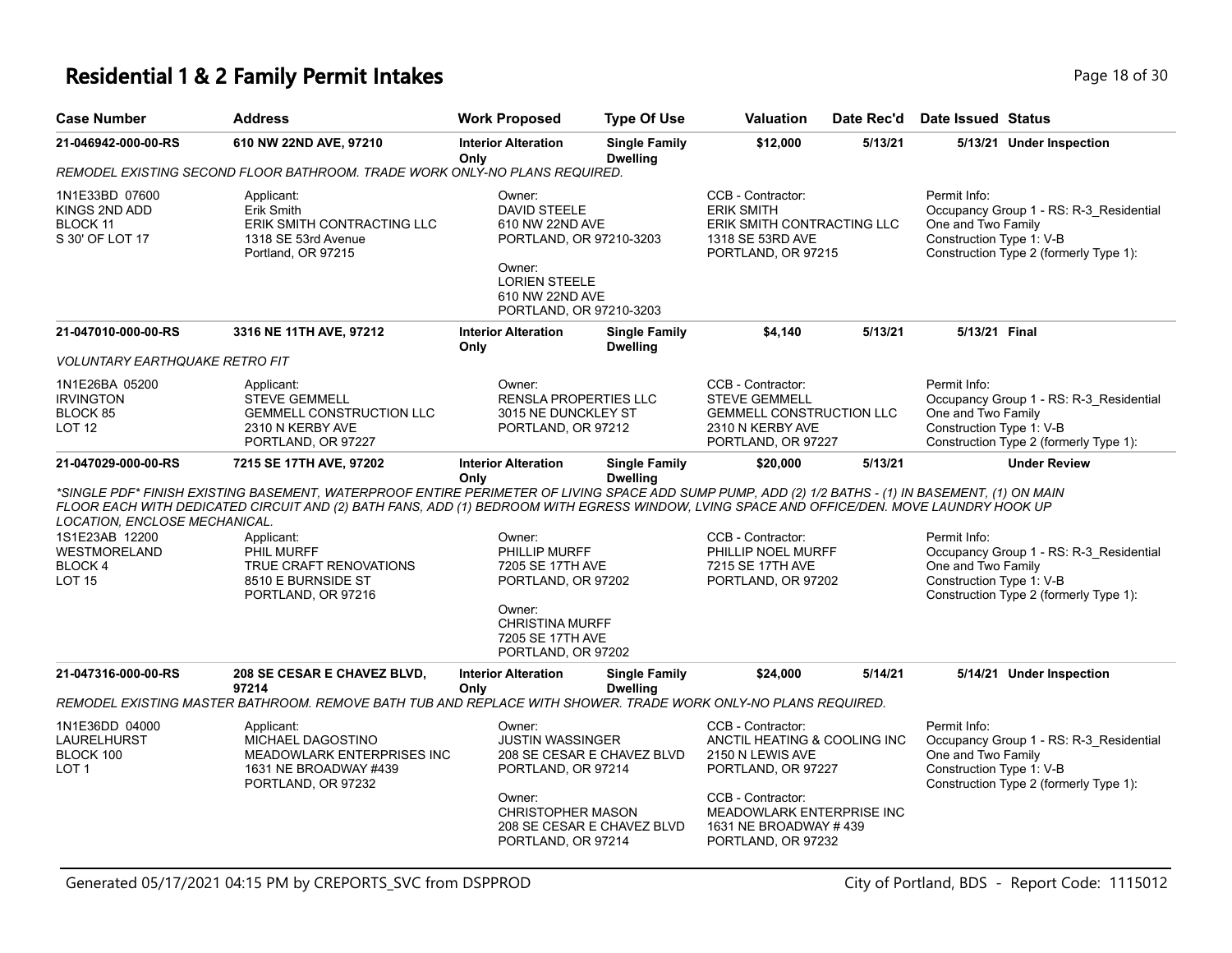#### **Residential 1 & 2 Family Permit Intakes Page 19 of 30** Page 19 of 30

| <b>Case Number</b>                                                      | <b>Address</b>                                                                                                  | <b>Work Proposed</b>                                                     | <b>Type Of Use</b>                      | <b>Valuation</b>                                                                                                       | Date Rec'd | Date Issued Status                                                                                                                                  |
|-------------------------------------------------------------------------|-----------------------------------------------------------------------------------------------------------------|--------------------------------------------------------------------------|-----------------------------------------|------------------------------------------------------------------------------------------------------------------------|------------|-----------------------------------------------------------------------------------------------------------------------------------------------------|
| 21-047320-000-00-RS                                                     | 601 SE MANCHESTER PL, 97202                                                                                     | <b>Interior Alteration</b><br>Only                                       | <b>Single Family</b><br><b>Dwelling</b> | \$6,180                                                                                                                | 5/14/21    | 5/14/21 Issued                                                                                                                                      |
| VOLUNTARY EARTHQUAKE UPGRADE                                            |                                                                                                                 |                                                                          |                                         |                                                                                                                        |            |                                                                                                                                                     |
| 11E26AB05700                                                            | Applicant:<br><b>STEVE GEMMELL</b><br><b>GEMMELL CONSTRUCTION LLC</b><br>2310 N KERBY AVE<br>PORTLAND, OR 97227 |                                                                          |                                         | CCB - Contractor:<br><b>STEVE GEMMELL</b><br><b>GEMMELL CONSTRUCTION LLC</b><br>2310 N KERBY AVE<br>PORTLAND, OR 97227 |            | Permit Info:<br>Occupancy Group 1 - RS: R-3 Residential<br>One and Two Family<br>Construction Type 1: V-B<br>Construction Type 2 (formerly Type 1): |
| 21-047325-000-00-RS                                                     | 7011 SE 42ND AVE, 97206                                                                                         | <b>Interior Alteration</b><br>Only                                       | <b>Single Family</b><br><b>Dwelling</b> | \$4,655                                                                                                                | 5/14/21    | 5/14/21 Issued                                                                                                                                      |
| <i>VOLUNTARY EARTHQUAKE UPGRADE</i>                                     |                                                                                                                 |                                                                          |                                         |                                                                                                                        |            |                                                                                                                                                     |
| 1S2E19BB 08500<br><b>DOVER</b><br>BLOCK 10<br>LOT 1                     | Applicant:<br><b>STEVE GEMMELL</b><br><b>GEMMELL CONSTRUCTION LLC</b><br>2310 N KERBY AVE<br>PORTLAND, OR 97227 | Owner:<br>CAMELA H RAYMOND TR<br>7011 SE 42ND AVE<br>PORTLAND, OR 97206  |                                         | CCB - Contractor:<br><b>STEVE GEMMELL</b><br><b>GEMMELL CONSTRUCTION LLC</b><br>2310 N KERBY AVE<br>PORTLAND, OR 97227 |            | Permit Info:<br>Occupancy Group 1 - RS: R-3_Residential<br>One and Two Family<br>Construction Type 1: V-B<br>Construction Type 2 (formerly Type 1): |
| 21-047330-000-00-RS                                                     | 4904 NE 24TH AVE, 97211                                                                                         | <b>Interior Alteration</b><br>Only                                       | <b>Single Family</b><br><b>Dwelling</b> | \$30,000                                                                                                               | 5/14/21    | 5/14/21 Issued                                                                                                                                      |
|                                                                         | CONVERT 3RD FLOOR DORMER INTO A BATHROOM, UP DATE PLUMBING IN 2ND FLOOR BATHROOM                                |                                                                          |                                         |                                                                                                                        |            |                                                                                                                                                     |
| 1N1E24BC 08700<br><b>LESTER PK</b><br><b>BLOCK1</b><br>LOT <sub>6</sub> | Applicant:<br><b>JOHN GRAY</b><br>JOHN GRAY DESIGN/BUILD LLC<br>1717 NW 24TH AVENUE<br>PORTLAND, OR 97210       | Owner:<br><b>DORIS RINK</b><br>4904 NE 24TH AVE<br>PORTLAND, OR 97211    |                                         | CCB - Contractor:<br>JOHN GRAY DESIGN LLC<br>1717 NW 24TH AVE<br>PORTLAND, OR 97210                                    |            | Permit Info:<br>Occupancy Group 1 - RS: R-3 Residential<br>One and Two Family<br>Construction Type 1: V-B<br>Construction Type 2 (formerly Type 1): |
| 21-047338-000-00-RS                                                     | 1729 SE 36TH AVE, 97214                                                                                         | <b>Interior Alteration</b><br>Only                                       | <b>Single Family</b><br><b>Dwelling</b> | \$21,000                                                                                                               | 5/14/21    | 5/14/21 Under Inspection                                                                                                                            |
|                                                                         | REMODEL KITCHEN. TRADE WORK ONLY-NO PLANS REQUIRED.                                                             |                                                                          |                                         |                                                                                                                        |            |                                                                                                                                                     |
| 1S1E01DB 06300<br>SECTION 01 1S 1E<br>TL 6300 0.06 ACRES                | Applicant:<br>PHILIP MANLEY<br>PHIL MANLEY CONSTRUCTION LLC<br>5803 SE LINCOLN ST<br>PORTLAND, OR 97214         | Owner:<br><b>KELLY MULLER</b><br>1729 SE 36TH AVE<br>PORTLAND, OR 97214  |                                         | CCB - Contractor:<br><b>ECOHEAT INC</b><br>2710 SE 50TH AVE<br>PORTLAND, OR 97206<br>CCB - Contractor:                 |            | Permit Info:<br>Occupancy Group 1 - RS: R-3_Residential<br>One and Two Family<br>Construction Type 1: V-B<br>Construction Type 2 (formerly Type 1): |
|                                                                         |                                                                                                                 |                                                                          |                                         | PHILIP MANLEY CONSTRUCTION<br><b>LLC</b><br>3803 SE LINCOLN ST<br>PORTLAND, OR 97214                                   |            |                                                                                                                                                     |
| 21-047357-000-00-RS                                                     | 6112 NE PRESCOTT ST, 97218                                                                                      | <b>Interior Alteration</b>                                               | <b>Single Family</b>                    | \$6,410                                                                                                                | 5/14/21    | 5/14/21 Issued                                                                                                                                      |
|                                                                         | VOLUNTARY CONNECTION OF FRAMING TO FOUNDATION. INSTALL AUTOMATIC GAS SHUT-OFF VALVE                             | Only                                                                     | <b>Dwelling</b>                         |                                                                                                                        |            |                                                                                                                                                     |
| 1N2E19DA 00101<br>PARTITION PLAT 2008-83<br>LOT <sub>1</sub>            | Applicant:<br>Michael Weber<br><b>NW Seismic Retrofitters</b><br>P O BOX 18058<br>PORTLAND OR 97212             | Owner:<br><b>ALLYN YORK</b><br>6112 NE PRESCOTT ST<br>PORTLAND, OR 97218 |                                         | CCB - Contractor:<br><b>MICHAEL WIEBER</b><br>ELYSIUM CONSTRUCTION LLC<br>PO BOX 18058<br>PORTLAND, OR 97218           |            | Permit Info:<br>Occupancy Group 1 - RS: R-3 Residential<br>One and Two Family<br>Construction Type 1: V-B<br>Construction Type 2 (formerly Type 1): |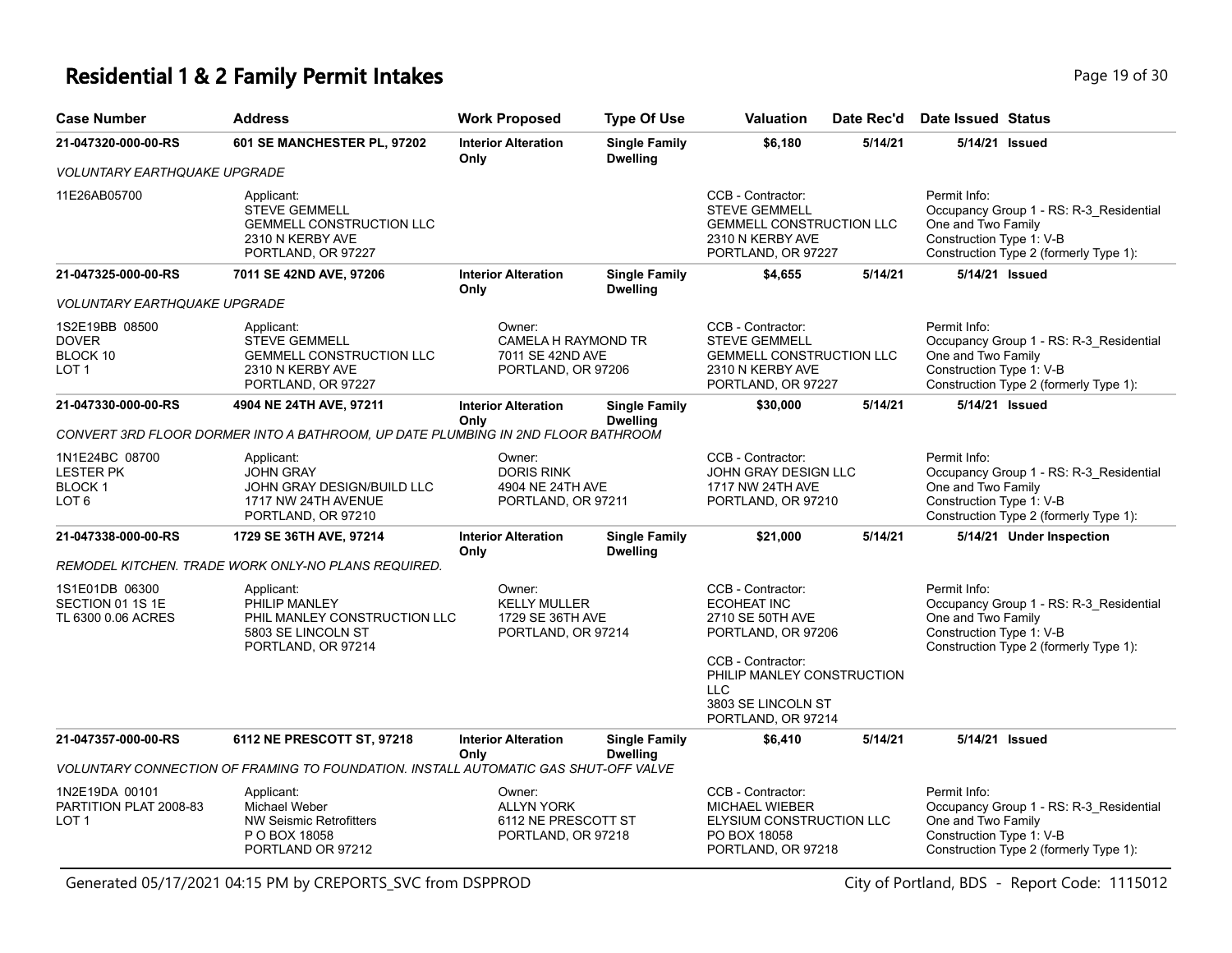### **Residential 1 & 2 Family Permit Intakes Page 20 of 30 Page 20 of 30**

| <b>Case Number</b>                                   | <b>Address</b>                                                                                                                          | <b>Work Proposed</b>                                                                                                                                 | <b>Type Of Use</b>                      | <b>Valuation</b>                                                                                                                          | Date Rec'd | Date Issued Status                                             |                                                                                                                                    |
|------------------------------------------------------|-----------------------------------------------------------------------------------------------------------------------------------------|------------------------------------------------------------------------------------------------------------------------------------------------------|-----------------------------------------|-------------------------------------------------------------------------------------------------------------------------------------------|------------|----------------------------------------------------------------|------------------------------------------------------------------------------------------------------------------------------------|
| 21-047370-000-00-RS                                  | 6235 NE DAVIS ST, 97213                                                                                                                 | <b>Interior Alteration</b><br>Only                                                                                                                   | <b>Single Family</b><br><b>Dwelling</b> | \$4,485                                                                                                                                   | 5/14/21    | 5/14/21 Issued                                                 |                                                                                                                                    |
|                                                      | VOLUNTARY CONNECTION OF FRAMING TO FOUNDATION. INSTALL AUTOMATIC GAS SHUT-OFF VALVE                                                     |                                                                                                                                                      |                                         |                                                                                                                                           |            |                                                                |                                                                                                                                    |
| 1N2E32CB 07400<br>ORCHARD HOMES<br>BLOCK 8<br>LOT 17 | Applicant:<br><b>Michael Weber</b><br><b>NW Seismic Retrofitters</b><br>P O BOX 18058<br>PORTLAND OR 97212                              | Owner:<br><b>JULIE NIX</b><br>6235 NE DAVIS ST<br>PORTLAND, OR 97213<br>Owner:<br><b>KATHRYN MCCURDY</b><br>6235 NE DAVIS ST<br>PORTLAND, OR 97213   |                                         | CCB - Contractor:<br><b>MICHAEL WIEBER</b><br>ELYSIUM CONSTRUCTION LLC<br>PO BOX 18058<br>PORTLAND, OR 97218                              |            | Permit Info:<br>One and Two Family<br>Construction Type 1: V-B | Occupancy Group 1 - RS: R-3 Residential<br>Construction Type 2 (formerly Type 1):                                                  |
|                                                      | Total # of RS Interior Alteration Only permit intakes: 14                                                                               |                                                                                                                                                      |                                         |                                                                                                                                           |            |                                                                | Total valuation of RS Interior Alteration Only permit intakes: \$184,900                                                           |
| 18-124558-REV-01-RS                                  | 1299 SW CARDINELL DR - Unit B,<br>97201                                                                                                 | <b>New Construction</b>                                                                                                                              | Accessory<br><b>Dwelling Unit</b>       | \$10,000                                                                                                                                  | 5/10/21    |                                                                | <b>Under Review</b>                                                                                                                |
| ROOM LAYOUT.                                         | SINGLE PDF - VALUE ADDED REVISION FOR ADDED FLOOR FRAMING TO CRAWL SPACE TO CREATE UNCONDITIONED, UNFINISHED SPACE. CHANGE TO 2ND FLOOR |                                                                                                                                                      |                                         |                                                                                                                                           |            |                                                                |                                                                                                                                    |
| 1S1E04DB 05300                                       | Applicant:<br><b>BRANDON YODER</b><br><b>BUILDERS DESIGN</b><br>11125 NE WEILDER ST<br>PORTLAND OR 97220                                | Owner:<br><b>HARISH PATEL</b><br>1299 SW CARDINELL DR<br>PORTLAND, OR 97201-3114                                                                     |                                         | CCB - Contractor:<br>MC MERRILL CONSTRUCTION<br><b>LLC</b><br>2870 NE HOGAN DR STE E #513<br>GRESHAM, OR 97030                            |            | Permit Info:<br>One and Two Family<br>Construction Type 1: V-B | Occupancy Group 1 - RS: R-3 Residential<br>Construction Type 2 (formerly Type 1): V-B<br>Total Square Footage - Display Only: 1143 |
| 20-150527-REV-01-RS                                  | 5563 SE HARNEY DR - Unit B,<br>97206                                                                                                    | <b>New Construction</b>                                                                                                                              | Accessory<br><b>Dwelling Unit</b>       | \$0                                                                                                                                       | 5/14/21    |                                                                | <b>Under Review</b>                                                                                                                |
| SINGLE PDF - REVISE SHEARWALL DESIGN                 |                                                                                                                                         |                                                                                                                                                      |                                         |                                                                                                                                           |            |                                                                |                                                                                                                                    |
| 1S2E19DC 02000                                       | Applicant:<br><b>NATE EMBER</b><br>INK BUILT ARCHITECTURE<br>2208 NE MLK BLVD, STE G<br>PORTLAND OR 97212                               | Owner:<br><b>JAKE MCMURDIE</b><br>5563 SE HARNEY DR<br>PORTLAND, OR 97206<br>Owner:<br><b>CHELSEY RAE</b><br>5563 SE HARNEY DR<br>PORTLAND, OR 97206 |                                         | CCB - Contractor:<br><b>DERRICK ARAGON</b><br>NORTHWEST VENTURES GROUP<br><b>INC</b><br>2808 NE MLK JR BLVD SUITE G<br>PORTLAND, OR 97212 |            | Permit Info:<br>One and Two Family<br>Construction Type 1: V-B | Occupancy Group 1 - RS: R-3_Residential<br>Construction Type 2 (formerly Type 1):<br>Total Square Footage - Display Only: 597      |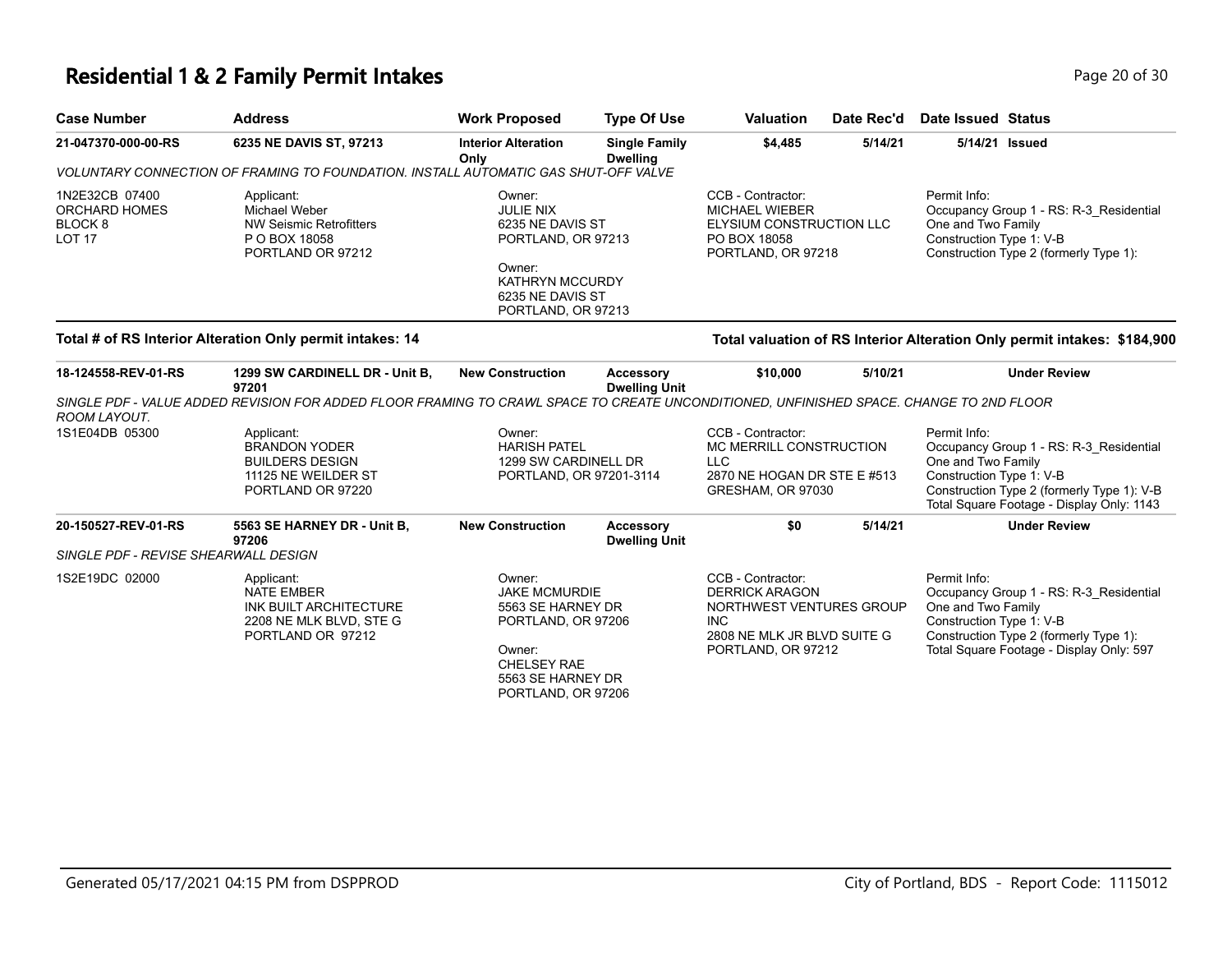## **Residential 1 & 2 Family Permit Intakes Page 21 of 30 Page 21 of 30**

| <b>Case Number</b>                                                         | <b>Address</b>                                                                                                                                                                                  | <b>Work Proposed</b>                                                                                                                                   | <b>Type Of Use</b>                       | <b>Valuation</b>                                                                                                                                                                                                                                                                                  | Date Rec'd | Date Issued Status                                                                                                                                                                                                                     |
|----------------------------------------------------------------------------|-------------------------------------------------------------------------------------------------------------------------------------------------------------------------------------------------|--------------------------------------------------------------------------------------------------------------------------------------------------------|------------------------------------------|---------------------------------------------------------------------------------------------------------------------------------------------------------------------------------------------------------------------------------------------------------------------------------------------------|------------|----------------------------------------------------------------------------------------------------------------------------------------------------------------------------------------------------------------------------------------|
| 21-040391-000-00-RS                                                        | 4242 SE GLADSTONE ST, 97206                                                                                                                                                                     | <b>New Construction</b>                                                                                                                                | <b>Accessory</b><br><b>Dwelling Unit</b> | \$75,216                                                                                                                                                                                                                                                                                          | 5/11/21    | <b>Under Review</b>                                                                                                                                                                                                                    |
| SEPARATE**                                                                 | SINGLE PDF - NEW DETACHED ACCESSORY DWELLING UNIT / 1-STORY / NO GARAGE / SLOPED LOT / COMPLEX ** ELECTRICAL MECHANICAL AND PLUMBING                                                            |                                                                                                                                                        |                                          |                                                                                                                                                                                                                                                                                                   |            |                                                                                                                                                                                                                                        |
| 1S2E07CC 07200<br><b>IVANHOE</b><br>BLOCK <sub>9</sub><br>LOT <sub>6</sub> | Applicant:<br><b>JORDAN TOEWS</b><br>MILLER CONSULTING ENGINEERS INC<br>9570 SW BARBUR BLVD<br>PORTLAND OR 97219<br>Applicant:<br><b>DANIEL HOYT</b><br>4327 SE ASH STREET<br>PORTLAND OR 97215 | Owner:<br><b>JODY COALE</b><br>4327 SE ASH ST<br>PORTLAND, OR 97215<br>Owner:<br><b>DANIEL HOYT</b><br>4327 SE ASH ST<br>PORTLAND, OR 97215            |                                          | Primary Contractor:<br>TO BID                                                                                                                                                                                                                                                                     |            | Permit Info:<br>Occupancy Group 1 - RS: R-3_Residential<br>One and Two Family<br>Construction Type 1: V-B<br>Construction Type 2 (formerly Type 1):<br>Total Square Footage - Display Only: 576<br>Number of New Dwelling Units: 1     |
| 21-044928-000-00-RS                                                        | 9333 N KELLOGG ST - Unit B,<br>97203                                                                                                                                                            | <b>New Construction</b>                                                                                                                                | <b>Accessory</b><br><b>Dwelling Unit</b> | \$66,467                                                                                                                                                                                                                                                                                          | 5/10/21    | <b>Under Review</b>                                                                                                                                                                                                                    |
|                                                                            | SINGLE PDF-NEW ACCESSORY DWELLING DETACHED UNIT/ 2-STORY/ NO GARAGE/ FLAT LOT/ SIMPLE ***TRADE PERMITS SEPARATE***                                                                              |                                                                                                                                                        |                                          |                                                                                                                                                                                                                                                                                                   |            |                                                                                                                                                                                                                                        |
| 1N1W01CA 15800                                                             | Applicant:<br><b>ELI David Green</b><br><b>SQFT Studios, LLC</b><br>PORTLAND OR<br><b>USA</b>                                                                                                   | Owner:<br><b>SCARLETT LYNSKY</b><br>9333 N KELLOGG ST<br>PORTLAND, OR 97203<br>Owner:<br>JAMES L III LYNSKY<br>9333 N KELLOGG ST<br>PORTLAND, OR 97203 |                                          | CCB - Contractor:<br><b>SCHUYLER SILVA</b><br><b>SQFT STUDIOS LLC</b><br>1804 NE M L KING BLVD, SUITE C<br>PORTLAND, OR 97212-3980                                                                                                                                                                |            | Permit Info:<br>Occupancy Group 1 - RS: R-3 Residential<br>One and Two Family<br>Construction Type 1: V-B<br>Construction Type 2 (formerly Type 1):<br>Total Square Footage - Display Only: 509<br>Number of New Dwelling Units: 1     |
| 21-045184-000-00-RS                                                        | 6548 SE 48TH AVE, 97206                                                                                                                                                                         | <b>New Construction</b>                                                                                                                                | <b>Accessory</b><br><b>Dwelling Unit</b> | \$108,569                                                                                                                                                                                                                                                                                         | 5/10/21    | <b>Under Review</b>                                                                                                                                                                                                                    |
|                                                                            | SINGLE PDF - NEW DETACHED ACCESSORY DWELLING UNIT / 2-STORY / NO GARAGE / FLAT LOT / COMPLEX ** W/ 21-045074/268/272-RS**                                                                       |                                                                                                                                                        |                                          |                                                                                                                                                                                                                                                                                                   |            |                                                                                                                                                                                                                                        |
| 1S2E19BA 05000<br>SECTION 19 1S 2E<br>TL 5000 0.16 ACRES                   | Applicant:<br><b>JILL CROPP</b><br><b>STUDIO CROPP</b><br>3725 SE HARRISON ST<br>PORTLAND, OR 97214-5845                                                                                        | Owner:<br>5901 S MACADAM AVE #108<br>PORTLAND, OR 97239-3622                                                                                           | PORTLAND HOUSEWORKS LLC                  | CCB - Contractor:<br><b>BFP ELECTRIC LLC</b><br>PO BOX 1747<br>OREGON CITY, OR 97045<br>CCB - Contractor:<br>PORTLAND HOUSEWORKS LLC<br>5901 SW MACADAM AVE 108<br>PORTLAND, OR 97239<br>CCB - Contractor:<br>SUPREME HEATING & COOLING<br><b>LLC</b><br>13009 NE 91ST CIR<br>VANCOUVER, WA 98682 |            | Permit Info:<br>Occupancy Group 1 - RS: R-3 Residential<br>One and Two Family<br>Construction Type 1: V-B<br>Construction Type 2 (formerly Type 1): V-B<br>Total Square Footage - Display Only: 960<br>Number of New Dwelling Units: 1 |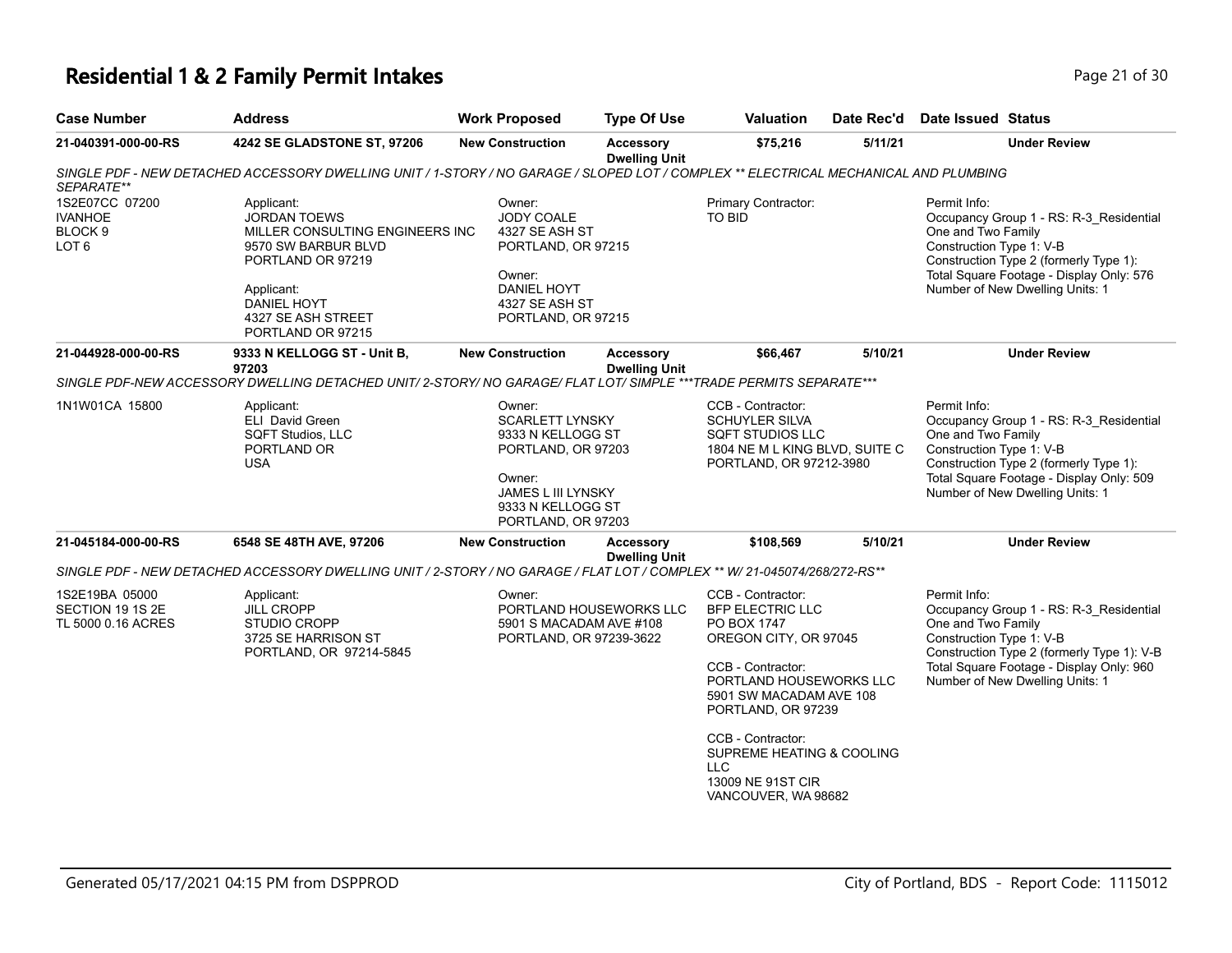### **Residential 1 & 2 Family Permit Intakes Page 12 of 30 Page 22 of 30**

| <b>Case Number</b>                                           | <b>Address</b>                                                                                                           | <b>Work Proposed</b>                                                                                                                                  | <b>Type Of Use</b>                | <b>Valuation</b>                                                                                                                                                                                                                                                                                                | Date Rec'd | Date Issued Status                                                                                                                                                                                                                 |
|--------------------------------------------------------------|--------------------------------------------------------------------------------------------------------------------------|-------------------------------------------------------------------------------------------------------------------------------------------------------|-----------------------------------|-----------------------------------------------------------------------------------------------------------------------------------------------------------------------------------------------------------------------------------------------------------------------------------------------------------------|------------|------------------------------------------------------------------------------------------------------------------------------------------------------------------------------------------------------------------------------------|
| 21-046013-000-00-RS                                          | 2803 SE 49TH AVE - Unit B, 97206                                                                                         | <b>New Construction</b>                                                                                                                               | Accessory<br><b>Dwelling Unit</b> | \$102,900                                                                                                                                                                                                                                                                                                       | 5/13/21    | <b>Under Review</b>                                                                                                                                                                                                                |
|                                                              | SINGLE PDF- NEW ACCESSORY DWELLING UNIT/ 2-STORY/ NO GARAGE/ FLAT LOT/ SIMPLE ***TRDAE PERMITS SEPARATE***               |                                                                                                                                                       |                                   |                                                                                                                                                                                                                                                                                                                 |            |                                                                                                                                                                                                                                    |
| 1S2E07BA 12500                                               | Applicant:<br><b>RICHARD ADAMS</b><br><b>FASTER PERMITS</b><br>2000 SW 1ST AVENUE SUITE 420<br>PORTLAND, OR 97201        | Owner:<br><b>49 CLINTON LLC</b><br>8334 SE TAYLOR CT<br>PORTLAND, OR 97216                                                                            |                                   | CCB - Contractor:<br>NW DEVELOPMENT INC<br>5305 RIVER RD N STE B<br><b>KEIZER, OR 97303</b>                                                                                                                                                                                                                     |            | Permit Info:<br>Occupancy Group 1 - RS: R-3 Residential<br>One and Two Family<br>Construction Type 1: V-B<br>Construction Type 2 (formerly Type 1):<br>Total Square Footage - Display Only: 788<br>Number of New Dwelling Units: 1 |
| 21-047416-000-00-RS                                          | 7240 N MACRUM AVE, 97203<br>SINGLE PDF - NEW DETACHED ACCESSORY DWELLING UNIT / 1-STORY / NO GARAGE / FLAT LOT / COMPLEX | <b>New Construction</b>                                                                                                                               | Accessory<br><b>Dwelling Unit</b> | \$85,532                                                                                                                                                                                                                                                                                                        | 5/14/21    | <b>Under Review</b>                                                                                                                                                                                                                |
| 1N1E07CA 02800<br>NORTHERN HILL ADD<br>BLOCK 14<br>LOT 27&28 | Applicant:<br><b>JOE ROBERTSON</b><br>SHELTER SOLUTIONS LLC<br>1973 SE DUNCAN DR<br>HILLSBORO, OR 97123                  | Owner:<br><b>VICTORIA DEPEW</b><br>7240 N MACRUM AVE<br>PORTLAND, OR 97203<br>Owner:<br><b>JASON DEPEW</b><br>7240 N MACRUM AVE<br>PORTLAND, OR 97203 |                                   | CCB - Contractor:<br><b>GARNER ELECTRIC CO</b><br>2890 SE BROOKWOOD AVE<br>HILLSBORO, OR 97123<br>CCB - Contractor:<br><b>RIGID PLUMBING INC</b><br>PO BOX 345<br>FOREST GROVE, OR 97116-0345<br>CCB - Contractor:<br><b>JOE ROBERTSON</b><br>SHELTER SOLUTIONS LLC<br>1973 SE DUNCAN DR<br>HILLSBORO, OR 97123 |            | Permit Info:<br>Occupancy Group 1 - RS: R-3 Residential<br>One and Two Family<br>Construction Type 1: V-B<br>Construction Type 2 (formerly Type 1):<br>Total Square Footage - Display Only: 655<br>Number of New Dwelling Units: 1 |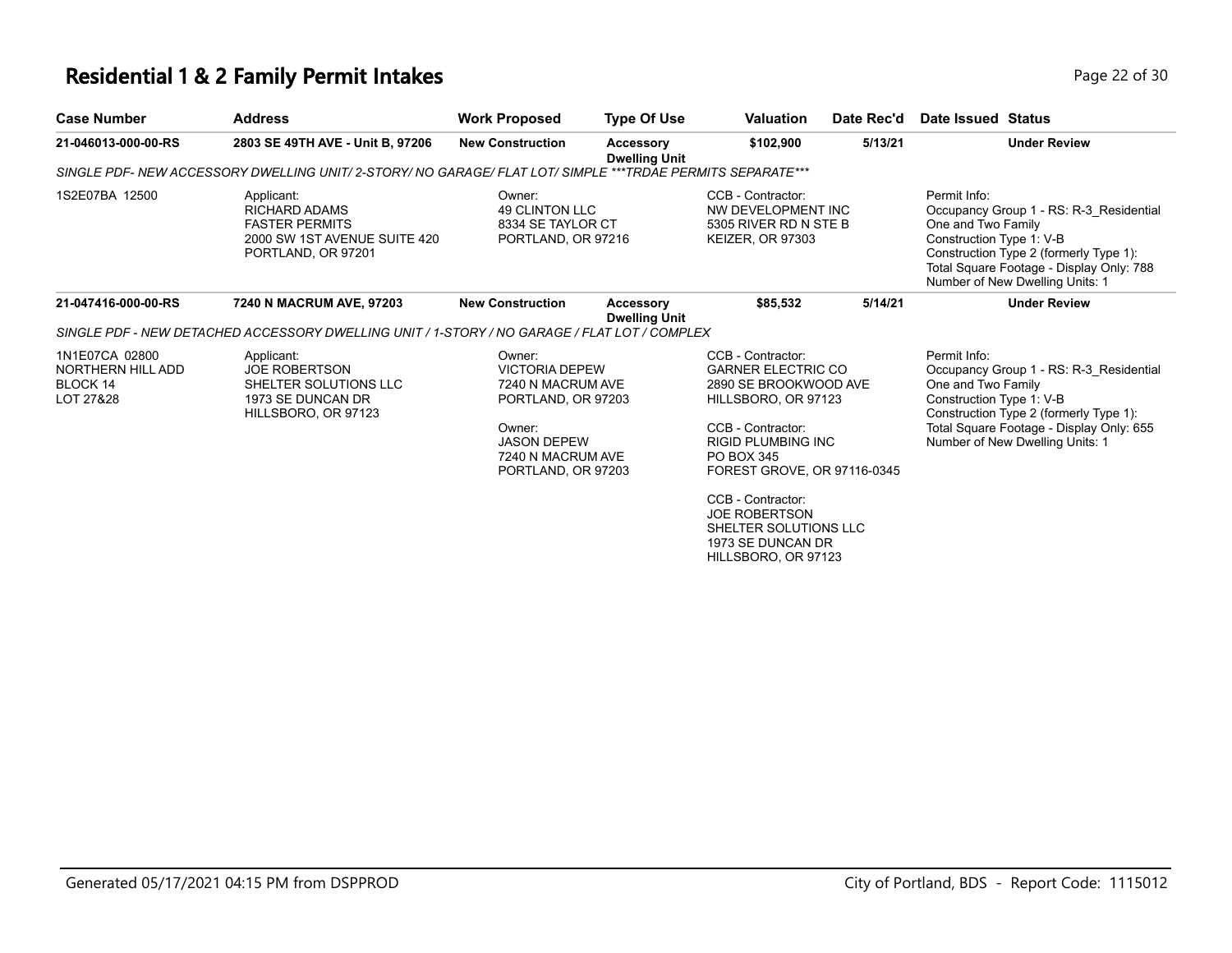#### **Residential 1 & 2 Family Permit Intakes Page 13 of 30 Page 23 of 30**

| <b>Case Number</b>                         | <b>Address</b>                                                                                                                                                                                                                                                | <b>Work Proposed</b>      | <b>Type Of Use</b>                      | <b>Valuation</b>                          | Date Rec'd | Date Issued Status                         |  |  |
|--------------------------------------------|---------------------------------------------------------------------------------------------------------------------------------------------------------------------------------------------------------------------------------------------------------------|---------------------------|-----------------------------------------|-------------------------------------------|------------|--------------------------------------------|--|--|
| 21-046212-000-00-RS                        | <b>1535 SE BIDWELL ST. 97202</b>                                                                                                                                                                                                                              | <b>New Construction</b>   | Accessory<br><b>Structure</b>           | \$51.711                                  | 5/11/21    | <b>Under Review</b>                        |  |  |
|                                            | ***SINGLE PDF*** BUILD NEW DETACHED ACCESSORY STRUCTURE- STUDIO/WORKSHOP. ELECTRICAL: CITCUITS FOR LIGHTS AND PLUGS WATERHEATER AND<br>HEATPUMP. MECHANICAL: DUCTLESS HEATPUMP AND BATH FAN. PLUMBING: ADD 1 BATHROOM WITH SINK OUTSIDE OF TOILET/SHOWER AREA |                           |                                         |                                           |            |                                            |  |  |
| 1S1E23DB 12200                             | Applicant:                                                                                                                                                                                                                                                    | Owner:                    |                                         | CCB - Contractor:                         |            | Permit Info:                               |  |  |
| <b>MILLERS ADD</b>                         | <b>JOE ROBERTSON</b>                                                                                                                                                                                                                                          | <b>GARNER ELECTRIC CO</b> | Occupancy Group 1 - RS: R-3 Residential |                                           |            |                                            |  |  |
| BLOCK <sub>9</sub>                         | SHELTER SOLUTIONS LLC<br>1535 SE BIDWELL ST<br>2890 SE BROOKWOOD AVE                                                                                                                                                                                          |                           |                                         | One and Two Family                        |            |                                            |  |  |
| LOT <sub>8</sub>                           | 1973 SE DUNCAN DR                                                                                                                                                                                                                                             | PORTLAND, OR 97202        |                                         | HILLSBORO, OR 97123                       |            | Construction Type 1: V-B                   |  |  |
|                                            | HILLSBORO, OR 97123                                                                                                                                                                                                                                           |                           |                                         |                                           |            | Construction Type 2 (formerly Type 1):     |  |  |
|                                            |                                                                                                                                                                                                                                                               |                           |                                         | CCB - Contractor:                         |            | Total Square Footage - Display Only: 396   |  |  |
|                                            |                                                                                                                                                                                                                                                               |                           |                                         | <b>RIGID PLUMBING INC</b>                 |            |                                            |  |  |
|                                            |                                                                                                                                                                                                                                                               |                           |                                         | PO BOX 345<br>FOREST GROVE, OR 97116-0345 |            |                                            |  |  |
|                                            |                                                                                                                                                                                                                                                               |                           |                                         |                                           |            |                                            |  |  |
|                                            |                                                                                                                                                                                                                                                               |                           |                                         | CCB - Contractor:                         |            |                                            |  |  |
|                                            |                                                                                                                                                                                                                                                               |                           |                                         | HOME ENERGY GROUP INC                     |            |                                            |  |  |
|                                            |                                                                                                                                                                                                                                                               |                           |                                         | PO BOX 820474<br>VANCOUVER, WA 98682      |            |                                            |  |  |
|                                            |                                                                                                                                                                                                                                                               |                           |                                         |                                           |            |                                            |  |  |
|                                            |                                                                                                                                                                                                                                                               |                           |                                         | CCB - Contractor:                         |            |                                            |  |  |
|                                            |                                                                                                                                                                                                                                                               |                           |                                         | <b>JOE ROBERTSON</b>                      |            |                                            |  |  |
|                                            |                                                                                                                                                                                                                                                               |                           |                                         | SHELTER SOLUTIONS LLC                     |            |                                            |  |  |
|                                            |                                                                                                                                                                                                                                                               |                           |                                         | 1973 SE DUNCAN DR                         |            |                                            |  |  |
|                                            |                                                                                                                                                                                                                                                               |                           |                                         | HILLSBORO, OR 97123                       |            |                                            |  |  |
| 18-145033-DFS-01-RS                        | 296 NW MAYWOOD DR. 97210                                                                                                                                                                                                                                      | <b>New Construction</b>   | <b>Single Family</b><br><b>Dwelling</b> | \$7.066                                   | 5/10/21    | 5/10/21 Issued                             |  |  |
| <b>SINGLE PDF- DFS FOR FIRE SPRINKLERS</b> |                                                                                                                                                                                                                                                               |                           |                                         |                                           |            |                                            |  |  |
| 1N1E33CB 06002                             | Applicant:                                                                                                                                                                                                                                                    | Owner:                    |                                         | CCB - Contractor:                         |            | Permit Info:                               |  |  |
| PARTITION PLAT 1997-91                     | <b>RONIN CAMPBELL</b>                                                                                                                                                                                                                                         | <b>KEITH NELSON</b>       |                                         | <b>SANDII CHASE</b>                       |            | Occupancy Group 1 - RS: R-3 Residential    |  |  |
| LOT 2 TL 6002                              | WYATT FIRE PROTECTION                                                                                                                                                                                                                                         | 3497 NW THURMAN ST        |                                         | WYATT FIRE PROTECTION INC                 |            | One and Two Family                         |  |  |
|                                            | 9095 SW BURNHAM ST                                                                                                                                                                                                                                            | PORTLAND, OR 97210        |                                         | 9095 SW BURNHAM ST                        |            | Construction Type 1: V-B                   |  |  |
|                                            | <b>TIGARD, OR 97223</b>                                                                                                                                                                                                                                       |                           |                                         | TIGARD, OR 97223-6104                     |            | Construction Type 2 (formerly Type 1): V-B |  |  |

CCB - Contractor: ERIC RYSTADT MAIN STREET DEVELOPMENT INC PMB 208 5331 SW MACADAM AVE SUITE 258 PORTLAND, OR 97239

Total Square Footage - Display Only: 6125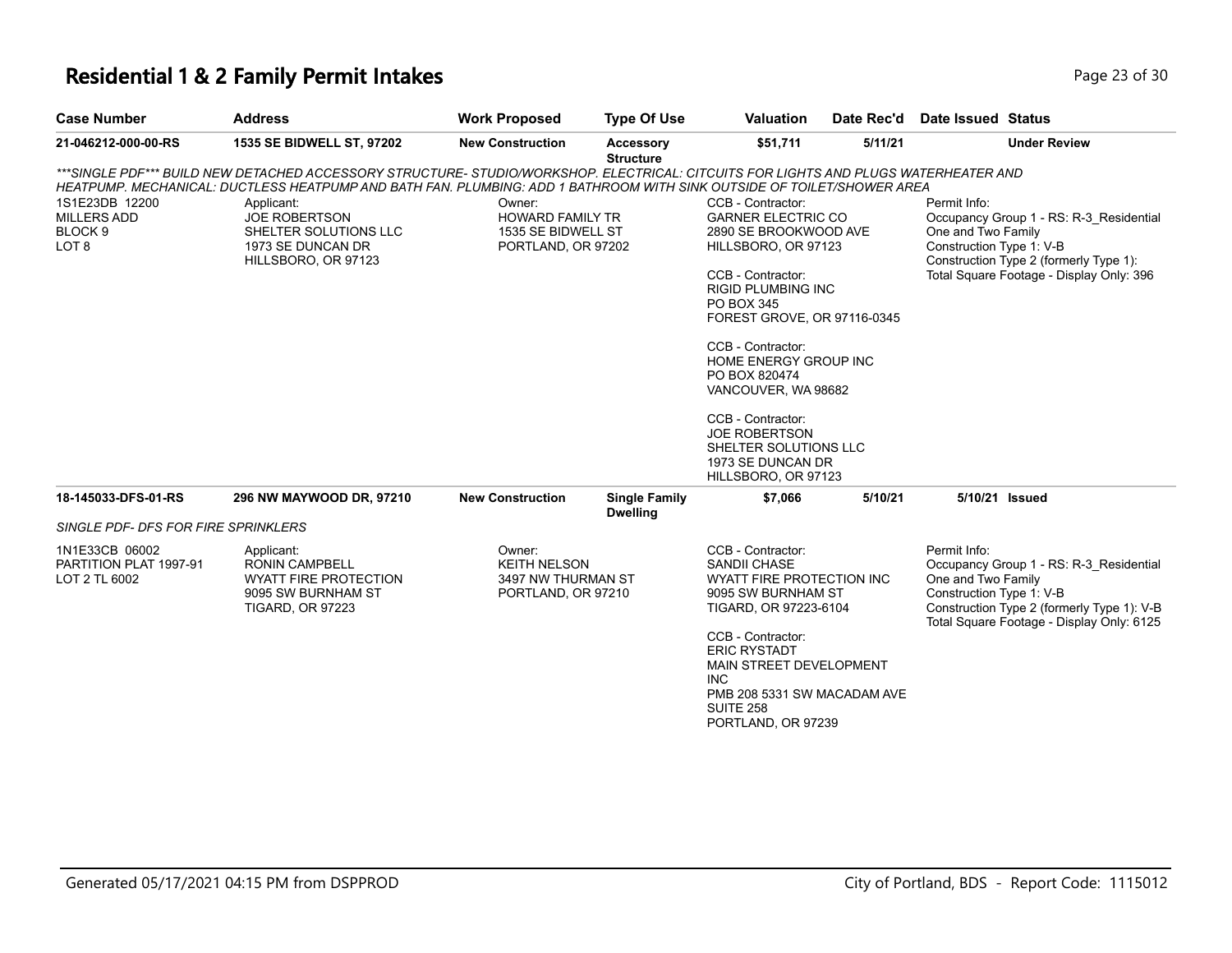## **Residential 1 & 2 Family Permit Intakes Page 24 of 30** Page 24 of 30

| Case Number                                               | <b>Address</b>                                                                                                                                                                                                                 | <b>Work Proposed</b>                                                                                                        | <b>Type Of Use</b>                      | <b>Valuation</b>                                                                                                                                                                                       | Date Rec'd | Date Issued Status                                             |                                                                                                                                    |
|-----------------------------------------------------------|--------------------------------------------------------------------------------------------------------------------------------------------------------------------------------------------------------------------------------|-----------------------------------------------------------------------------------------------------------------------------|-----------------------------------------|--------------------------------------------------------------------------------------------------------------------------------------------------------------------------------------------------------|------------|----------------------------------------------------------------|------------------------------------------------------------------------------------------------------------------------------------|
| 18-145033-REV-01-RS                                       | 296 NW MAYWOOD DR, 97210                                                                                                                                                                                                       | <b>New Construction</b>                                                                                                     | <b>Single Family</b><br><b>Dwelling</b> | \$0                                                                                                                                                                                                    | 5/13/21    | 5/14/21 Issued                                                 |                                                                                                                                    |
|                                                           | SINGLE PDF - REVISION TO 1ST FLOOR LAYOUT FIRE SPRINKLER SYSTEM PLAN                                                                                                                                                           |                                                                                                                             |                                         |                                                                                                                                                                                                        |            |                                                                |                                                                                                                                    |
| 1N1E33CB 06002<br>PARTITION PLAT 1997-91<br>LOT 2 TL 6002 | Applicant:<br><b>RONIN CAMPBELL</b><br><b>WYATT FIRE PROTECTION</b><br>9095 SW BURNHAM ST<br><b>TIGARD, OR 97223</b>                                                                                                           | Owner:<br><b>KEITH NELSON</b><br>3497 NW THURMAN ST<br>PORTLAND, OR 97210                                                   |                                         | CCB - Contractor:<br><b>ERIC RYSTADT</b><br>MAIN STREET DEVELOPMENT<br><b>INC</b><br>PMB 208 5331 SW MACADAM AVE<br><b>SUITE 258</b><br>PORTLAND, OR 97239                                             |            | Permit Info:<br>One and Two Family<br>Construction Type 1: V-B | Occupancy Group 1 - RS: R-3_Residential<br>Construction Type 2 (formerly Type 1): V-B<br>Total Square Footage - Display Only: 6125 |
| 19-230037-REV-05-RS                                       | 3952 SE GLADSTONE ST, 97202                                                                                                                                                                                                    | <b>New Construction</b>                                                                                                     | <b>Single Family</b><br><b>Dwelling</b> | \$0                                                                                                                                                                                                    | 5/15/21    | 5/17/21 Issued                                                 |                                                                                                                                    |
|                                                           | SINGLE PDF - REVISION OF AS BUILTS*****RELATES TO DFS FOR FIRE SPRINKLERS******                                                                                                                                                |                                                                                                                             |                                         |                                                                                                                                                                                                        |            |                                                                |                                                                                                                                    |
| 1S1E12DD 01400                                            | Applicant:<br><b>KEVIN PARTAIN</b><br><b>URBAN VISIONS</b><br>223 NE 56TH AVENUE<br>PORTLAND, OR 97213<br>Applicant:<br><b>RONIN CAMPBELL</b><br><b>WYATT FIRE PROTECTION</b><br>9095 SW BURNHAM ST<br><b>TIGARD, OR 97223</b> | Owner:<br><b>CRESTON &amp; KENILWORTH</b><br><b>CONDOMINIUM LLC</b><br>4110 SE HAWTHORNE BLVD<br>#166<br>PORTLAND, OR 97214 |                                         | CCB - Contractor:<br><b>STEVE MELKERSON</b><br>CALIBER HOMES LLC<br>4110 SE HAWTHORNE BLVD 166<br>PORTLAND, OR 97214<br>CCB - Contractor:<br>PINNACLE PLUMBING INC<br>PO BOX 1053<br>GRESHAM, OR 97030 |            | Permit Info:<br>One and Two Family<br>Construction Type 1: V-B | Occupancy Group 1 - RS: R-3_Residential<br>Construction Type 2 (formerly Type 1): V-B<br>Total Square Footage - Display Only: 1769 |
|                                                           |                                                                                                                                                                                                                                |                                                                                                                             |                                         | CCB - Contractor:<br><b>BARNSON ELECTRIC INC</b><br>17057 SW 123RD AVE<br><b>TIGARD, OR 97224</b>                                                                                                      |            |                                                                |                                                                                                                                    |
| 20-147734-REV-01-RS                                       | 11230 SW 53RD AVE, 97219                                                                                                                                                                                                       | <b>New Construction</b>                                                                                                     | <b>Single Family</b><br><b>Dwelling</b> | \$0                                                                                                                                                                                                    | 5/13/21    | 5/14/21 Issued                                                 |                                                                                                                                    |
|                                                           | SINGLE PDF - REVISION TO ENGINEERING PAGES TO SHOW THE CORRECT DETAIL CALLOUTS ON THE FOUNDATION PLAN                                                                                                                          |                                                                                                                             |                                         |                                                                                                                                                                                                        |            |                                                                |                                                                                                                                    |
| 1S1E31AB 02800                                            | Applicant:<br><b>TYSON OKELY</b><br><b>DEZ DEVELOPMENT</b><br>15648 SE 114TH AVE SUITE 211<br>CLACKAMAS, OR 97015                                                                                                              | Owner:<br>DEZ DEVELOPMENT LLC<br>CLACKAMAS, OR 97015-7708                                                                   | 10117 SE SUNNYSIDE RD #F1123            | Primary Contractor:<br><b>TO BID</b>                                                                                                                                                                   |            | Permit Info:<br>One and Two Family<br>Construction Type 1: V-B | Occupancy Group 1 - RS: R-3_Residential<br>Construction Type 2 (formerly Type 1): V-B<br>Total Square Footage - Display Only: 1683 |
| 20-147735-REV-01-RS                                       | 11236 SW 53RD AVE, 97219                                                                                                                                                                                                       | <b>New Construction</b>                                                                                                     | <b>Single Family</b><br><b>Dwelling</b> | \$0                                                                                                                                                                                                    | 5/13/21    | 5/14/21 Issued                                                 |                                                                                                                                    |
|                                                           | SINGLE PDF - REVISION TO ENGINEERING PAGES TO SHOW THE CORRECT DETAIL CALLOUTS ON THE FOUNDATION PLAN                                                                                                                          |                                                                                                                             |                                         |                                                                                                                                                                                                        |            |                                                                |                                                                                                                                    |
| 1S1E31AB 02800                                            | Applicant:<br><b>TYSON OKELY</b><br>DEZ DEVELOPMENT<br>15648 SE 114TH AVE SUITE 211<br>CLACKAMAS, OR 97015                                                                                                                     | Owner:<br>DEZ DEVELOPMENT LLC<br>CLACKAMAS, OR 97015-7708                                                                   |                                         | CCB - Contractor:<br>DEZ DEVELOPMENT LLC<br>10117 SE SUNNYSIDE RD #F1123 10117 SE SUNNYSIDE RD #F1123<br>CLACKAMAS, OR 97015                                                                           |            | Permit Info:<br>One and Two Family<br>Construction Type 1: V-B | Occupancy Group 1 - RS: R-3_Residential<br>Construction Type 2 (formerly Type 1): V-B<br>Total Square Footage - Display Only: 1683 |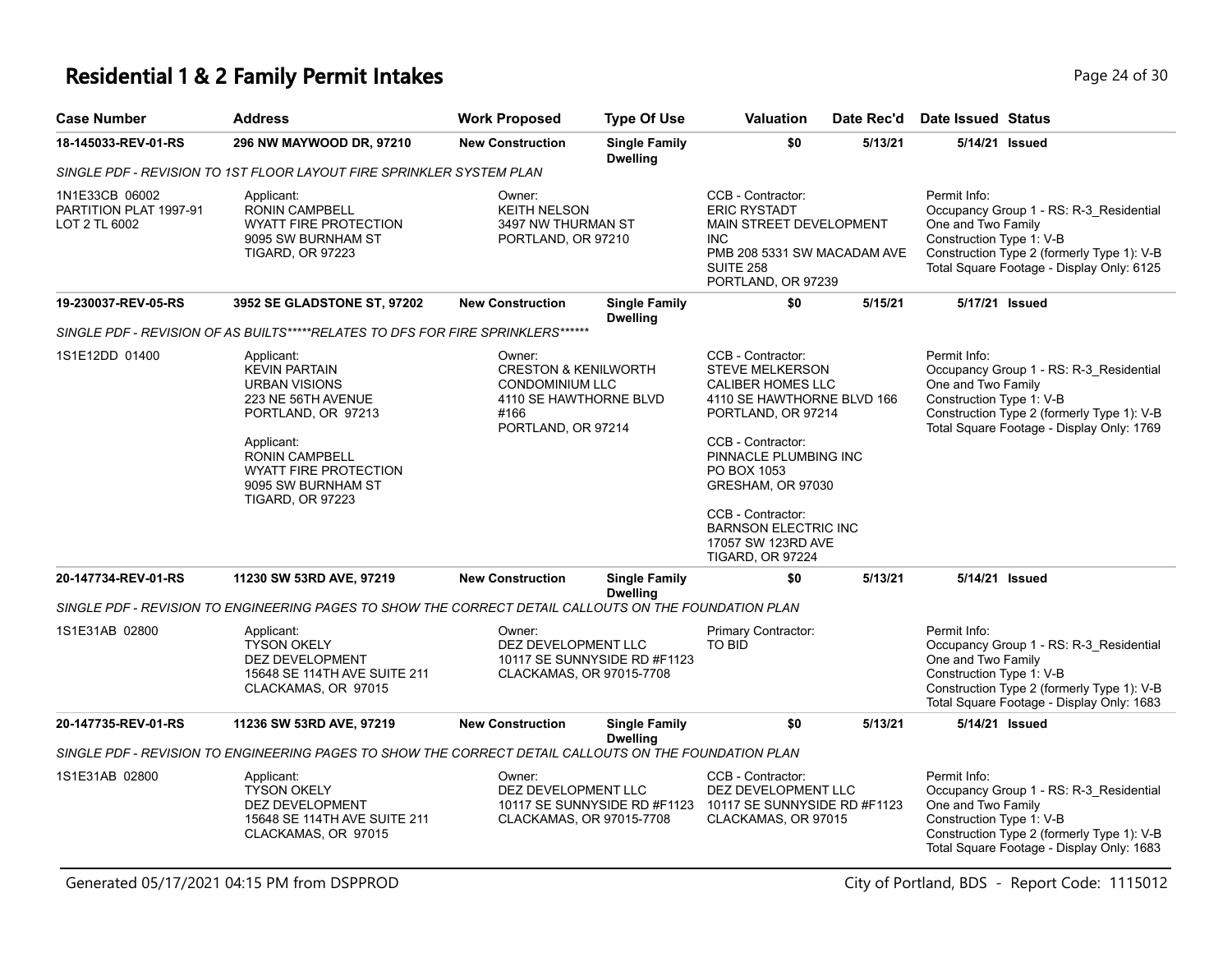## **Residential 1 & 2 Family Permit Intakes Page 25 of 30 Page 25 of 30**

| <b>Case Number</b>                                                                                    | <b>Address</b>                                                                                                                                                               | <b>Work Proposed</b>                                                                        | <b>Type Of Use</b>                      | <b>Valuation</b>                                                                                                                                                                                      | Date Rec'd | Date Issued Status                                                                                                                                                                                   |  |  |  |
|-------------------------------------------------------------------------------------------------------|------------------------------------------------------------------------------------------------------------------------------------------------------------------------------|---------------------------------------------------------------------------------------------|-----------------------------------------|-------------------------------------------------------------------------------------------------------------------------------------------------------------------------------------------------------|------------|------------------------------------------------------------------------------------------------------------------------------------------------------------------------------------------------------|--|--|--|
| 20-147736-REV-01-RS                                                                                   | 11240 SW 53RD AVE, 97219                                                                                                                                                     | <b>New Construction</b>                                                                     | <b>Single Family</b><br><b>Dwelling</b> | \$0                                                                                                                                                                                                   | 5/13/21    | 5/14/21 Issued                                                                                                                                                                                       |  |  |  |
| SINGLE PDF - REVISION TO ENGINEERING PAGES TO SHOW THE CORRECT DETAIL CALLOUTS ON THE FOUNDATION PLAN |                                                                                                                                                                              |                                                                                             |                                         |                                                                                                                                                                                                       |            |                                                                                                                                                                                                      |  |  |  |
| 1S1E31AB 02800                                                                                        | Applicant:<br><b>TYSON OKELY</b><br><b>DEZ DEVELOPMENT</b><br>15648 SE 114TH AVE SUITE 211<br>CLACKAMAS, OR 97015                                                            | Owner:<br>DEZ DEVELOPMENT LLC<br>10117 SE SUNNYSIDE RD #F1123<br>CLACKAMAS, OR 97015-7708   |                                         | CCB - Contractor:<br>DEZ DEVELOPMENT LLC<br>10117 SE SUNNYSIDE RD #F1123<br>CLACKAMAS, OR 97015                                                                                                       |            | Permit Info:<br>Occupancy Group 1 - RS: R-3_Residential<br>One and Two Family<br>Construction Type 1: V-B<br>Construction Type 2 (formerly Type 1): V-B<br>Total Square Footage - Display Only: 1683 |  |  |  |
| 20-147737-REV-01-RS                                                                                   | 11246 SW 53RD AVE, 97219                                                                                                                                                     | <b>New Construction</b>                                                                     | <b>Single Family</b><br><b>Dwelling</b> | \$0                                                                                                                                                                                                   | 5/13/21    | 5/14/21 Issued                                                                                                                                                                                       |  |  |  |
|                                                                                                       | SINGLE PDF - REVISION TO ENGINEERING PAGES TO SHOW THE CORRECT DETAIL CALLOUTS ON THE FOUNDATION PLAN                                                                        |                                                                                             |                                         |                                                                                                                                                                                                       |            |                                                                                                                                                                                                      |  |  |  |
| 1S1E31AB 02800                                                                                        | Applicant:<br><b>TYSON OKELY</b><br>DEZ DEVELOPMENT<br>15648 SE 114TH AVE SUITE 211<br>CLACKAMAS, OR 97015                                                                   | Owner:<br>DEZ DEVELOPMENT LLC<br>CLACKAMAS, OR 97015-7708                                   | 10117 SE SUNNYSIDE RD #F1123            | Primary Contractor:<br>TO BID                                                                                                                                                                         |            | Permit Info:<br>Occupancy Group 1 - RS: R-3_Residential<br>One and Two Family<br>Construction Type 1: V-B<br>Construction Type 2 (formerly Type 1): V-B<br>Total Square Footage - Display Only: 1683 |  |  |  |
| 20-175279-REV-02-RS                                                                                   | 13824 SE GLENWOOD ST, 97236                                                                                                                                                  | <b>New Construction</b>                                                                     | <b>Single Family</b><br><b>Dwelling</b> | \$0                                                                                                                                                                                                   | 5/10/21    | 5/11/21 Issued                                                                                                                                                                                       |  |  |  |
|                                                                                                       | SINGLE PDF - REVISION TO REDUCE THE SIZE OF WATER LINE ON PROPERTY FROM 1.5" TO 1.25". FIRE SPRINKLER DIAGRAM UPDATED.                                                       |                                                                                             |                                         |                                                                                                                                                                                                       |            |                                                                                                                                                                                                      |  |  |  |
| 1S2E23AA 01600                                                                                        | Applicant:<br><b>KEVIN PARTAIN</b><br><b>URBAN VISIONS</b><br>223 NE 56TH AVE<br>PORTLAND OR 97213                                                                           | Owner:<br>AF HOESLY INC<br>5539 SE 67TH AVE<br>PORTLAND, OR 97206-5313                      |                                         | CCB - Contractor:<br><b>ADAM HOESLY</b><br>AF HOESLY INC<br>4207 SE WOODSTOCK BLVD<br>SUITE 462<br>PORTLAND, OR 97206                                                                                 |            | Permit Info:<br>Occupancy Group 1 - RS: R-3 Residential<br>One and Two Family<br>Construction Type 1: V-B<br>Construction Type 2 (formerly Type 1): V-B<br>Total Square Footage - Display Only: 1876 |  |  |  |
| 20-192733-REV-01-RS                                                                                   | 9620 SW 53RD AVE, 97219                                                                                                                                                      | <b>New Construction</b>                                                                     | <b>Single Family</b><br><b>Dwelling</b> | \$500                                                                                                                                                                                                 | 5/13/21    | <b>Under Review</b>                                                                                                                                                                                  |  |  |  |
|                                                                                                       | SINGLE PDF - VALUE ADDED REVISION TO RELOCATE GARAGE TO ENTRY DOOR TO REAR OF GARAGE WALL W/STEPS ADDED. ADDED EPOXY NEW HD INTO<br>EXISTING STEM WALL PER ENGINEER REQUEST. |                                                                                             |                                         |                                                                                                                                                                                                       |            |                                                                                                                                                                                                      |  |  |  |
| 1S1E30AC 17600                                                                                        | Applicant:<br><b>TYSON OKELY</b><br>DEZ DEVELOPMENT<br>15648 SE 114TH AVE SUITE 211<br>CLACKAMAS, OR 97015                                                                   | Owner:<br><b>I&amp;N CONSTRUCTION INC</b><br>15137 SE 126TH AVE<br>CLACKAMAS, OR 97015-9257 |                                         | CCB - Contractor:<br><b>DELTA PLUMBING INC</b><br>12205 SE 108TH AVE<br>HAPPY VALLEY, OR 97086<br>CCB - Contractor:<br><b>1 &amp; N CONSTRUCTION INC</b><br>15137 SE 126TH AVE<br>CLACKAMAS, OR 97015 |            | Permit Info:<br>Occupancy Group 1 - RS: R-3 Residential<br>One and Two Family<br>Construction Type 1: V-B<br>Construction Type 2 (formerly Type 1): V-B<br>Total Square Footage - Display Only: 2805 |  |  |  |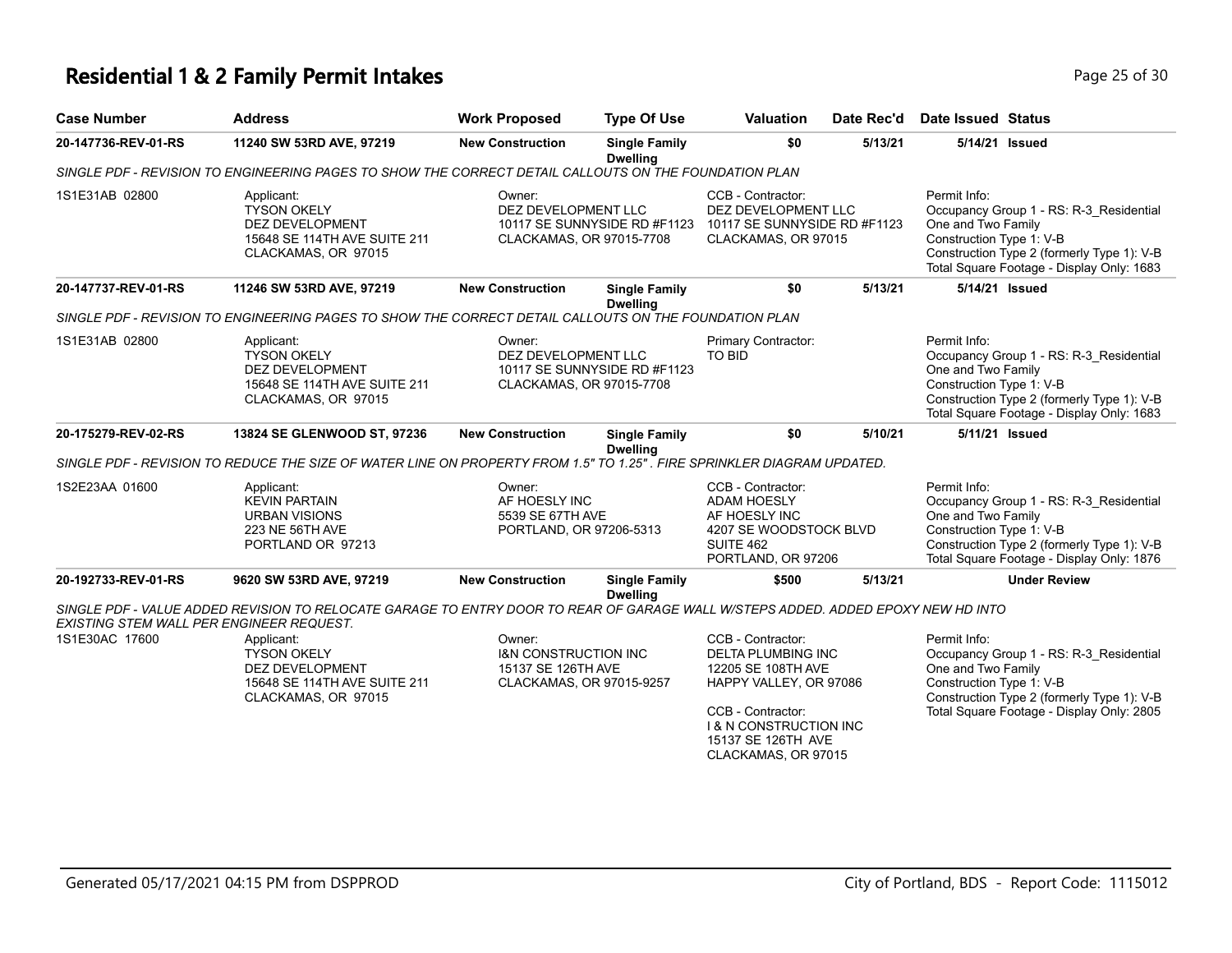## **Residential 1 & 2 Family Permit Intakes Page 16 of 30** Page 26 of 30

| <b>Case Number</b>                                                                      | <b>Address</b>                                                                                                                                | <b>Work Proposed</b>                                                                        | <b>Type Of Use</b>                      | <b>Valuation</b>                                                                                                                                                                                                                                                                                  | Date Rec'd | Date Issued Status                                                                                                                                                                                                                      |
|-----------------------------------------------------------------------------------------|-----------------------------------------------------------------------------------------------------------------------------------------------|---------------------------------------------------------------------------------------------|-----------------------------------------|---------------------------------------------------------------------------------------------------------------------------------------------------------------------------------------------------------------------------------------------------------------------------------------------------|------------|-----------------------------------------------------------------------------------------------------------------------------------------------------------------------------------------------------------------------------------------|
| 20-192738-REV-01-RS                                                                     | 9630 SW 53RD AVE, 97219                                                                                                                       | <b>New Construction</b>                                                                     | <b>Single Family</b><br><b>Dwelling</b> | \$500                                                                                                                                                                                                                                                                                             | 5/13/21    | <b>Under Review</b>                                                                                                                                                                                                                     |
| WALL.                                                                                   | SINGLE PDF - VALUE ADDED REVISION TO RELOCATE ENTRY DOOR TO GARAGE TO THE REAR GARAGE WALL W/STEPS. EPOXY NEW HD INTO EXISTING STEM           |                                                                                             |                                         |                                                                                                                                                                                                                                                                                                   |            |                                                                                                                                                                                                                                         |
| 1S1E30AC 17600                                                                          | Applicant:<br><b>TYSON OKELY</b><br>DEZ DEVELOPMENT<br>15648 SE 114TH AVE SUITE 211<br>CLACKAMAS, OR 97015                                    | Owner:<br><b>I&amp;N CONSTRUCTION INC</b><br>15137 SE 126TH AVE<br>CLACKAMAS, OR 97015-9257 |                                         | CCB - Contractor:<br><b>1&amp; N CONSTRUCTION INC</b><br>15137 SE 126TH AVE<br>CLACKAMAS, OR 97015                                                                                                                                                                                                |            | Permit Info:<br>Occupancy Group 1 - RS: R-3_Residential<br>One and Two Family<br>Construction Type 1: V-B<br>Construction Type 2 (formerly Type 1): V-B<br>Total Square Footage - Display Only: 2927                                    |
| 21-045074-000-00-RS                                                                     | 6548 SE 48TH AVE, 97206                                                                                                                       | <b>New Construction</b>                                                                     | <b>Single Family</b><br><b>Dwelling</b> | \$249,347                                                                                                                                                                                                                                                                                         | 5/10/21    | <b>Under Review</b>                                                                                                                                                                                                                     |
| W/ 21-045184-RS & 21-046028/31-ZP**                                                     | SINGLE PDF - NEW SINGLE FAMILY RESIDENCE WITH (2) ACCESSORY STORAGE STRUCTRES UNDER 200 SF EACH / 2-STORY / NO GARAGE / FLAT LOT / COMPLEX ** |                                                                                             |                                         |                                                                                                                                                                                                                                                                                                   |            |                                                                                                                                                                                                                                         |
| 1S2E19BA 05000<br>SECTION 19 1S 2E<br>TL 5000 0.16 ACRES                                | Applicant:<br><b>JILL CROPP</b><br><b>STUDIO CROPP</b><br>3725 SE HARRISON ST<br>PORTLAND, OR 97214-5845                                      | Owner:<br>5901 S MACADAM AVE #108<br>PORTLAND, OR 97239-3622                                | PORTLAND HOUSEWORKS LLC                 | CCB - Contractor:<br><b>BFP ELECTRIC LLC</b><br>PO BOX 1747<br>OREGON CITY, OR 97045<br>CCB - Contractor:<br>PORTLAND HOUSEWORKS LLC<br>5901 SW MACADAM AVE 108<br>PORTLAND, OR 97239<br>CCB - Contractor:<br>SUPREME HEATING & COOLING<br><b>LLC</b><br>13009 NE 91ST CIR<br>VANCOUVER, WA 98682 |            | Permit Info:<br>Occupancy Group 1 - RS: R-3_Residential<br>One and Two Family<br>Construction Type 1: V-B<br>Construction Type 2 (formerly Type 1): V-B<br>Total Square Footage - Display Only: 2067<br>Number of New Dwelling Units: 1 |
| 21-045243-000-00-RS                                                                     | SE LEXINGTON ST, 97206                                                                                                                        | <b>New Construction</b>                                                                     | <b>Single Family</b><br><b>Dwelling</b> | \$231,726                                                                                                                                                                                                                                                                                         | 5/12/21    | <b>Under Review</b>                                                                                                                                                                                                                     |
|                                                                                         | SINGLE PDF - NEW SINGLE FAMILY RESIDENCE / 2-STORY / 1-CAR GARAGE / FLAT LOT / COMPLEX ** ELECTRICAL MECHNICAL AND PLUMBING SEPARATE **       |                                                                                             |                                         |                                                                                                                                                                                                                                                                                                   |            |                                                                                                                                                                                                                                         |
| 1S2E19DA 05000<br><b>DARLINGTON</b><br>BLOCK 13<br>LOT <sub>37</sub><br>E 10' OF LOT 39 | Applicant:<br><b>KEVIN PARTAIN</b><br>URBAN VISIONS<br>223 NE 56TH AVE<br>PORTLAND OR 97213                                                   | Owner:<br><b>DANY SUON</b><br>13943 SE LINCOLN ST<br>PORTLAND, OR 97233-2454                |                                         | CCB - Contractor:<br>MODERN GREEN HOMES LLC<br>13943 SE LINCOLN ST<br>PORTLAND, OR 97233                                                                                                                                                                                                          |            | Permit Info:<br>Occupancy Group 1 - RS: R-3_Residential<br>One and Two Family<br>Construction Type 1: V-B<br>Construction Type 2 (formerly Type 1): V-B<br>Total Square Footage - Display Only: 1896<br>Number of New Dwelling Units: 1 |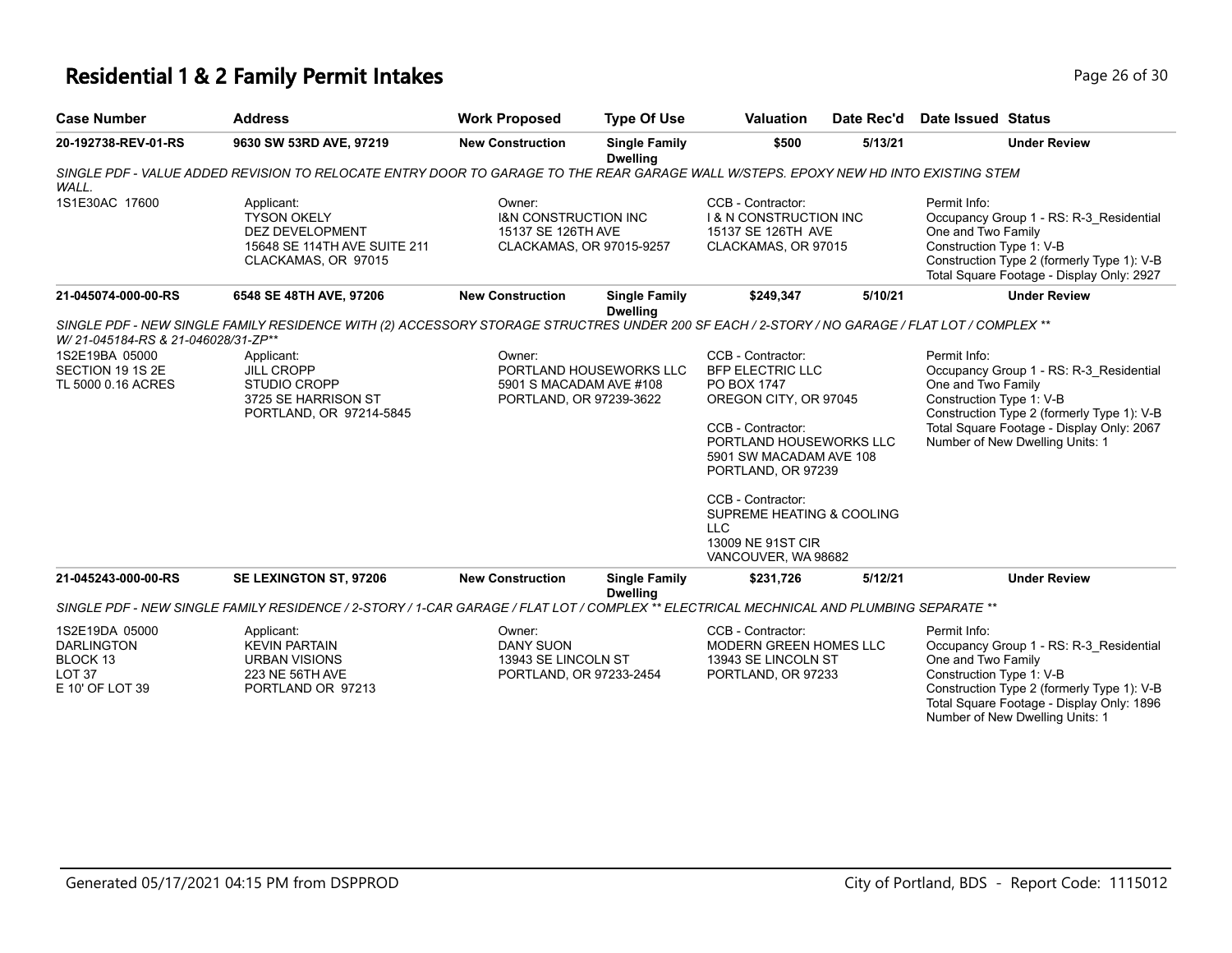## **Residential 1 & 2 Family Permit Intakes Page 27 of 30 Page 27 of 30**

| <b>Case Number</b>  | <b>Address</b>                                                                                                                                                                                                | <b>Work Proposed</b>                                                                 | <b>Type Of Use</b>                      | <b>Valuation</b>                                                                                                                                                                                         | Date Rec'd | <b>Date Issued Status</b>                                                                                                                                                                                                               |
|---------------------|---------------------------------------------------------------------------------------------------------------------------------------------------------------------------------------------------------------|--------------------------------------------------------------------------------------|-----------------------------------------|----------------------------------------------------------------------------------------------------------------------------------------------------------------------------------------------------------|------------|-----------------------------------------------------------------------------------------------------------------------------------------------------------------------------------------------------------------------------------------|
| 21-046417-000-00-RS | <b>15388 SE HAWTHORNE</b><br><b>MEADOWS ST, 97236</b>                                                                                                                                                         | <b>New Construction</b>                                                              | <b>Single Family</b><br><b>Dwelling</b> | \$386,570                                                                                                                                                                                                | 5/12/21    | <b>Under Review</b>                                                                                                                                                                                                                     |
|                     | SINGLE PDF - NEW SINGLE FAMILY RESIDENCE / 2-STORY / 2-CAR GARAGE / SLOPED LOT / COMPLEX                                                                                                                      |                                                                                      |                                         |                                                                                                                                                                                                          |            |                                                                                                                                                                                                                                         |
| 1S2E24DB 00127      | Applicant:<br><b>BRADLEE HERSEY</b><br><b>FASTER PERMITS</b><br>2000 SW 1ST AVE SUITE 420<br>PORTLAND OR 97201                                                                                                | Owner:<br>LENNAR NORTHWEST INC<br>11807 NE 99TH ST #1170<br>VANCOUVER, WA 98682-2350 |                                         | CCB - Contractor:<br>DEVELOPMENT NORTHWEST INC<br>1075 W COLUMBIA RIVER HWY<br>TROUTDALE, OR 97060<br>CCB - Contractor:<br>LENNAR NORTHWEST INC<br>11807 NE 99TH ST STE 1170<br>VANCOUVER, WA 98682-2350 |            | Permit Info:<br>Occupancy Group 1 - RS: R-3_Residential<br>One and Two Family<br>Construction Type 1: V-B<br>Construction Type 2 (formerly Type 1): V-B<br>Total Square Footage - Display Only: 3267<br>Number of New Dwelling Units: 1 |
| 21-044808-000-00-RS | 12095 SE OAK ST, 97216                                                                                                                                                                                        | <b>New Construction</b>                                                              | Townhouse (3<br>or more units)          | \$106,295                                                                                                                                                                                                | 5/10/21    | <b>Under Review</b>                                                                                                                                                                                                                     |
|                     | SINGLE PDF - 1 of 3 NEW ATTACHED TOWNHOMES ON ONE LOT / 2 - STORY / NO GARAGE / FLAT LOT / COMPLEX **ELECTRICAL MECHANICAL AND PLUMBING<br>SEPARATE** w/ 21-044821/24-RS & 21-044833-SD**DFS ROOF TRUSSES**   |                                                                                      |                                         |                                                                                                                                                                                                          |            |                                                                                                                                                                                                                                         |
| 1N2E34DD 14600      | Applicant:<br><b>TYSON OKELY</b><br><b>DEZ DEVELOPMENT</b><br>10117 SE SUNNYSIDE RD #F1123<br>CLACKAMAS OR 97015<br><b>USA</b>                                                                                | Owner:<br>9428 NE JENNY CREEK RD<br>VANCOUVER, WA 98665                              | PROVISION INVESTMENTS INC               | Primary Contractor:<br>TO BID                                                                                                                                                                            |            | Permit Info:<br>Occupancy Group 1 - RS: R-3_Residential<br>One and Two Family<br>Construction Type 1: V-B<br>Construction Type 2 (formerly Type 1):<br>Total Square Footage - Display Only: 814<br>Number of New Dwelling Units: 1      |
| 21-044821-000-00-RS | 11993 SE OAK ST, 97216                                                                                                                                                                                        | <b>New Construction</b>                                                              | Townhouse (3<br>or more units)          | \$110,474                                                                                                                                                                                                | 5/10/21    | <b>Under Review</b>                                                                                                                                                                                                                     |
|                     | SINGLE PDF - 2 of 3 NEW ATTACHED TOWNHOMES ON ONE LOT / 2 - STORY / NO GARAGE / FLAT LOT / COMPLEX **ELECTRICAL MECHANICAL AND PLUMBING<br>SEPARATE** w/ 21-044808/24-RS & 21-044833-SD**DFS ROOF TRUSSES**   |                                                                                      |                                         |                                                                                                                                                                                                          |            |                                                                                                                                                                                                                                         |
| 1N2E34DD 14600      | Applicant:<br><b>TYSON OKELY</b><br>DEZ DEVELOPMENT<br>10117 SE SUNNYSIDE RD #F1123<br>CLACKAMAS OR 97015<br><b>USA</b>                                                                                       | Owner:<br>9428 NE JENNY CREEK RD<br>VANCOUVER, WA 98665                              | PROVISION INVESTMENTS INC               | <b>Primary Contractor:</b><br>TO BID                                                                                                                                                                     |            | Permit Info:<br>Occupancy Group 1 - RS: R-3_Residential<br>One and Two Family<br>Construction Type 1: V-B<br>Construction Type 2 (formerly Type 1):<br>Total Square Footage - Display Only: 846<br>Number of New Dwelling Units: 1      |
| 21-044824-000-00-RS | 12091 SE OAK ST, 97216                                                                                                                                                                                        | <b>New Construction</b>                                                              | Townhouse (3<br>or more units)          | \$110,474                                                                                                                                                                                                | 5/10/21    | <b>Under Review</b>                                                                                                                                                                                                                     |
|                     | SINGLE PDF - 3 of 3 NEW ATTACHED TOWNHOMES ON ONE LOT / 2 - STORY / NO GARAGE / FLAT LOT / COMPLEX **ELECTRICAL MECHANICAL AND PLUMBING<br>SEPARATE**** w/ 21-044808/21-RS & 21-044833-SD**DFS ROOF TRUSSES** |                                                                                      |                                         |                                                                                                                                                                                                          |            |                                                                                                                                                                                                                                         |
| 1N2E34DD 14600      | Applicant:<br><b>TYSON OKELY</b><br>DEZ DEVELOPMENT<br>10117 SE SUNNYSIDE RD #F1123<br>CLACKAMAS OR 97015<br><b>USA</b>                                                                                       | Owner:<br>9428 NE JENNY CREEK RD<br>VANCOUVER, WA 98665                              | PROVISION INVESTMENTS INC               | Primary Contractor:<br>TO BID                                                                                                                                                                            |            | Permit Info:<br>Occupancy Group 1 - RS: R-3 Residential<br>One and Two Family<br>Construction Type 1: V-B<br>Construction Type 2 (formerly Type 1):<br>Total Square Footage - Display Only: 846<br>Number of New Dwelling Units: 1      |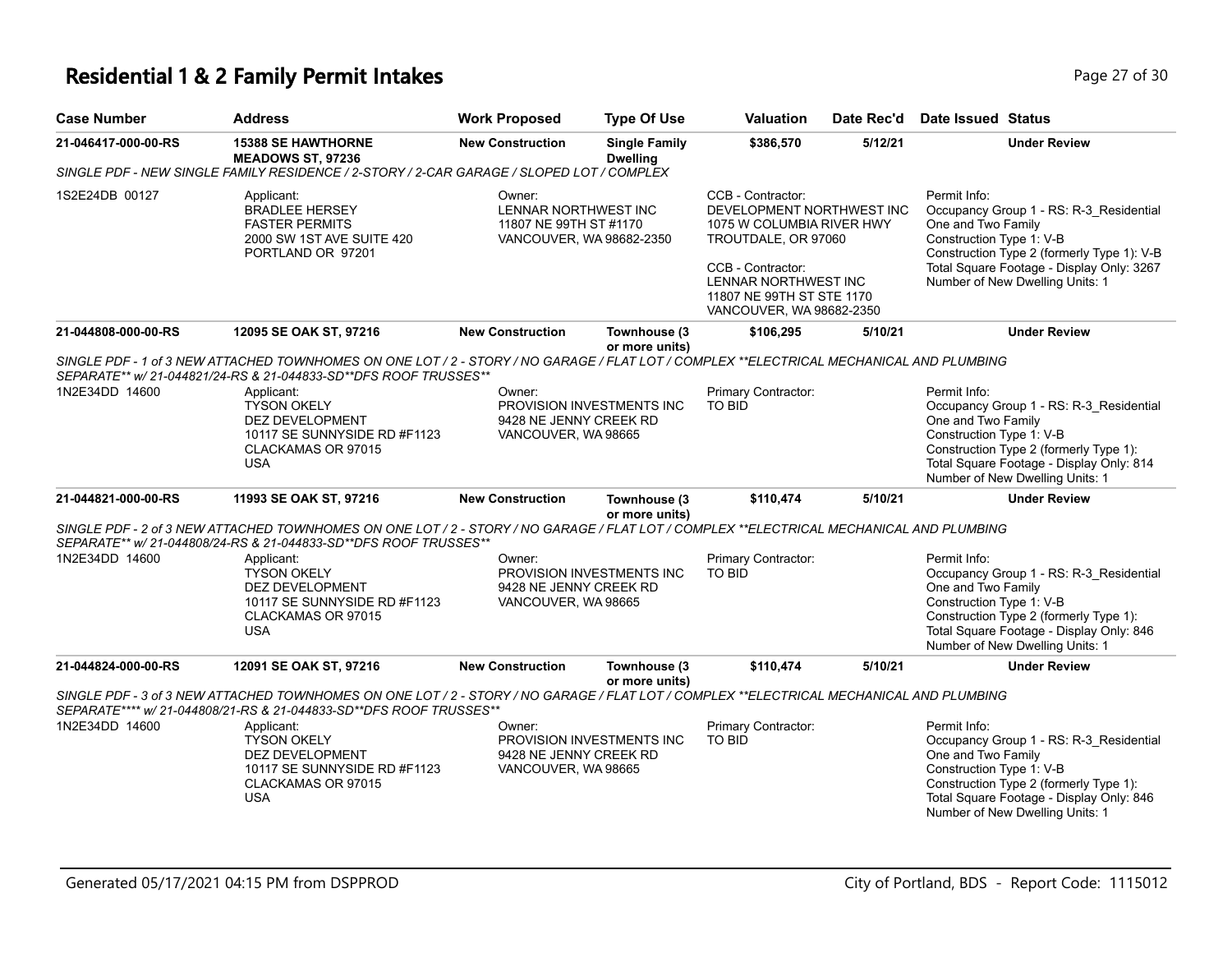## **Residential 1 & 2 Family Permit Intakes Page 18 of 30** Page 28 of 30

| <b>Case Number</b>  | <b>Address</b>                                                                                                                                                                                                | <b>Work Proposed</b>                                    | <b>Type Of Use</b>             | <b>Valuation</b>                     | Date Rec'd | <b>Date Issued Status</b>                                                                                                                                                                                                          |
|---------------------|---------------------------------------------------------------------------------------------------------------------------------------------------------------------------------------------------------------|---------------------------------------------------------|--------------------------------|--------------------------------------|------------|------------------------------------------------------------------------------------------------------------------------------------------------------------------------------------------------------------------------------------|
| 21-044838-000-00-RS | 12081 SE OAK ST, 97216                                                                                                                                                                                        | <b>New Construction</b>                                 | Townhouse (3<br>or more units) | \$106,295                            | 5/10/21    | <b>Under Review</b>                                                                                                                                                                                                                |
|                     | SINGLE PDF - 1 OF 3 NEW ATTACHED TOWNHOMES ON ONE LOT / 2 - STORY / NO GARAGE / FLAT LOT / COMPLEX **ELECTRICAL MECHANICAL AND PLUMBING<br>SEPARATE**** W/ 21-044840/41-RS & 21-044842-SD**DFS ROOF TRUSSES** |                                                         |                                |                                      |            |                                                                                                                                                                                                                                    |
| 1N2E34DD 14600      | Applicant:<br><b>TYSON OKELY</b><br>DEZ DEVELOPMENT<br>10117 SE SUNNYSIDE RD #F1123<br>CLACKAMAS OR 97015<br><b>USA</b>                                                                                       | Owner:<br>9428 NE JENNY CREEK RD<br>VANCOUVER, WA 98665 | PROVISION INVESTMENTS INC      | Primary Contractor:<br><b>TO BID</b> |            | Permit Info:<br>Occupancy Group 1 - RS: R-3_Residential<br>One and Two Family<br>Construction Type 1: V-B<br>Construction Type 2 (formerly Type 1):<br>Total Square Footage - Display Only: 814<br>Number of New Dwelling Units: 1 |
| 21-044840-000-00-RS | 12083 SE OAK ST, 97216                                                                                                                                                                                        | <b>New Construction</b>                                 | Townhouse (3<br>or more units) | \$110,474                            | 5/10/21    | <b>Under Review</b>                                                                                                                                                                                                                |
|                     | SINGLE PDF - 2 OF 3 NEW ATTACHED TOWNHOMES ON ONE LOT / 2 - STORY / NO GARAGE / FLAT LOT / COMPLEX **ELECTRICAL MECHANICAL AND PLUMBING                                                                       |                                                         |                                |                                      |            |                                                                                                                                                                                                                                    |
|                     | SEPARATE**** W/ 21-044838/41-RS & 21-044842-SD**DFS ROOF TRUSSES**                                                                                                                                            |                                                         |                                |                                      |            |                                                                                                                                                                                                                                    |
| 1N2E34DD 14600      | Applicant:<br><b>TYSON OKELY</b><br>DEZ DEVELOPMENT<br>10117 SE SUNNYSIDE RD #F1123<br>CLACKAMAS OR 97015<br><b>USA</b>                                                                                       | Owner:<br>9428 NE JENNY CREEK RD<br>VANCOUVER, WA 98665 | PROVISION INVESTMENTS INC      | Primary Contractor:<br><b>TO BID</b> |            | Permit Info:<br>Occupancy Group 1 - RS: R-3_Residential<br>One and Two Family<br>Construction Type 1: V-B<br>Construction Type 2 (formerly Type 1):<br>Total Square Footage - Display Only: 846<br>Number of New Dwelling Units: 1 |
| 21-044841-000-00-RS | 12085 SE OAK ST, 97216                                                                                                                                                                                        | <b>New Construction</b>                                 | Townhouse (3                   | \$110,474                            | 5/10/21    | <b>Under Review</b>                                                                                                                                                                                                                |
|                     | SINGLE PDF - 3 OF 3 NEW ATTACHED TOWNHOMES ON ONE LOT / 2 - STORY / NO GARAGE / FLAT LOT / COMPLEX **ELECTRICAL MECHANICAL AND PLUMBING<br>SEPARATE** W/ 21-044838/40-RS & 21-044842-SD**DFS ROOF TRUSSES**   |                                                         | or more units)                 |                                      |            |                                                                                                                                                                                                                                    |
| 1N2E34DD 14600      | Applicant:<br><b>TYSON OKELY</b><br>DEZ DEVELOPMENT<br>10117 SE SUNNYSIDE RD #F1123<br>CLACKAMAS OR 97015<br><b>USA</b>                                                                                       | Owner:<br>9428 NE JENNY CREEK RD<br>VANCOUVER, WA 98665 | PROVISION INVESTMENTS INC      | Primary Contractor:<br><b>TO BID</b> |            | Permit Info:<br>Occupancy Group 1 - RS: R-3 Residential<br>One and Two Family<br>Construction Type 1: V-B<br>Construction Type 2 (formerly Type 1):<br>Total Square Footage - Display Only: 846<br>Number of New Dwelling Units: 1 |
| 21-044866-000-00-RS | 12075 SE OAK ST, 97216                                                                                                                                                                                        | <b>New Construction</b>                                 | Townhouse (3<br>or more units) | \$106,295                            | 5/10/21    | <b>Under Review</b>                                                                                                                                                                                                                |
|                     | SINGLE PDF - 1 OF 3 NEW ATTACHED TOWNHOMES ON ONE LOT / 2 - STORY / NO GARAGE / FLAT LOT / COMPLEX **ELECTRICAL MECHANICAL AND PLUMBING<br>SEPARATE**w/ 21-044868/69-RS & 21-044870-SD**DFS ROOF TRUSSES**    |                                                         |                                |                                      |            |                                                                                                                                                                                                                                    |
| 1N2E34DD 14600      | Applicant:                                                                                                                                                                                                    | Owner:                                                  |                                | Primary Contractor:                  |            | Permit Info:                                                                                                                                                                                                                       |
|                     | <b>TYSON OKELY</b><br><b>DEZ DEVELOPMENT</b><br>10117 SE SUNNYSIDE RD #F1123<br>CLACKAMAS OR 97015<br><b>USA</b>                                                                                              | 9428 NE JENNY CREEK RD<br>VANCOUVER, WA 98665           | PROVISION INVESTMENTS INC      | <b>TO BID</b>                        |            | Occupancy Group 1 - RS: R-3 Residential<br>One and Two Family<br>Construction Type 1: V-B<br>Construction Type 2 (formerly Type 1):<br>Total Square Footage - Display Only: 814<br>Number of New Dwelling Units: 1                 |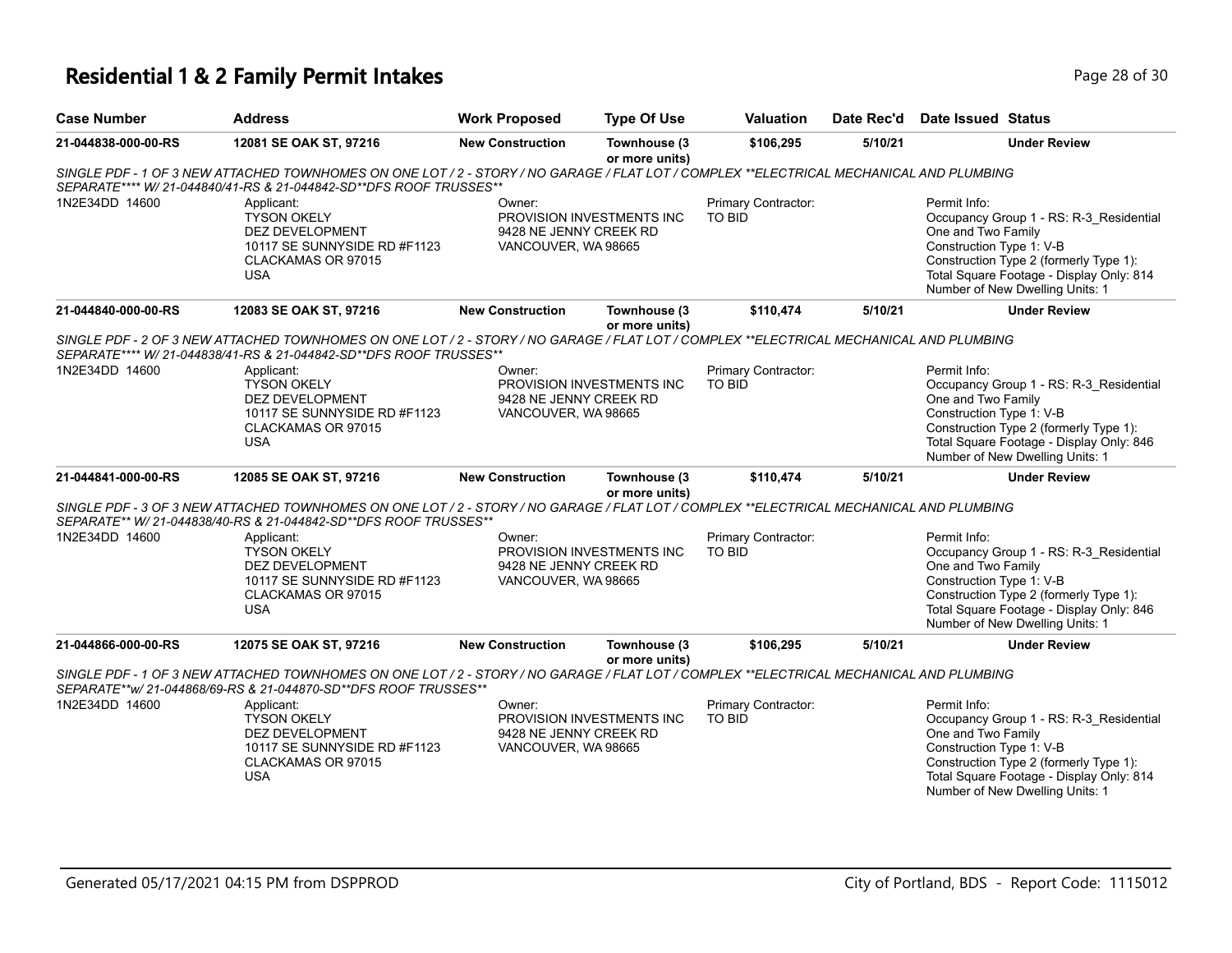# **Residential 1 & 2 Family Permit Intakes Page 29 of 30** Page 29 of 30

| <b>Case Number</b>  | <b>Address</b>                                                                                                                                                                                               | <b>Work Proposed</b>                                    | <b>Type Of Use</b>             | <b>Valuation</b>              | Date Rec'd | Date Issued Status                                                                                                                                                                                                                 |
|---------------------|--------------------------------------------------------------------------------------------------------------------------------------------------------------------------------------------------------------|---------------------------------------------------------|--------------------------------|-------------------------------|------------|------------------------------------------------------------------------------------------------------------------------------------------------------------------------------------------------------------------------------------|
| 21-044868-000-00-RS | 12073 SE OAK ST, 97216                                                                                                                                                                                       | <b>New Construction</b>                                 | Townhouse (3<br>or more units) | \$110,474                     | 5/10/21    | <b>Under Review</b>                                                                                                                                                                                                                |
|                     | SINGLE PDF - 2 OF 3 NEW ATTACHED TOWNHOMES ON ONE LOT / 2 - STORY / NO GARAGE / FLAT LOT / COMPLEX **ELECTRICAL MECHANICAL AND PLUMBING<br>SEPARATE****w/ 21-044866/69-RS & 21-044870-SD**DFS ROOF TRUSSES** |                                                         |                                |                               |            |                                                                                                                                                                                                                                    |
| 1N2E34DD 14600      | Applicant:<br><b>TYSON OKELY</b><br>DEZ DEVELOPMENT<br>10117 SE SUNNYSIDE RD #F1123<br>CLACKAMAS OR 97015<br><b>USA</b>                                                                                      | Owner:<br>9428 NE JENNY CREEK RD<br>VANCOUVER, WA 98665 | PROVISION INVESTMENTS INC      | Primary Contractor:<br>TO BID |            | Permit Info:<br>Occupancy Group 1 - RS: R-3_Residential<br>One and Two Family<br>Construction Type 1: V-B<br>Construction Type 2 (formerly Type 1):<br>Total Square Footage - Display Only: 846<br>Number of New Dwelling Units: 1 |
| 21-044869-000-00-RS | 12071 SE OAK ST, 97216                                                                                                                                                                                       | <b>New Construction</b>                                 | Townhouse (3<br>or more units) | \$110,474                     | 5/10/21    | <b>Under Review</b>                                                                                                                                                                                                                |
|                     | SINGLE PDF - 3 OF 3 NEW ATTACHED TOWNHOMES ON ONE LOT / 2 - STORY / NO GARAGE / FLAT LOT / COMPLEX **ELECTRICAL MECHANICAL AND PLUMBING<br>SEPARATE**w/ 21-044866/68-RS & 21-044870-SD**DFS ROOF TRUSSES**   |                                                         |                                |                               |            |                                                                                                                                                                                                                                    |
| 1N2E34DD 14600      | Applicant:<br><b>TYSON OKELY</b><br>DEZ DEVELOPMENT<br>10117 SE SUNNYSIDE RD #F1123<br>CLACKAMAS OR 97015<br><b>USA</b>                                                                                      | Owner:<br>9428 NE JENNY CREEK RD<br>VANCOUVER, WA 98665 | PROVISION INVESTMENTS INC      | Primary Contractor:<br>TO BID |            | Permit Info:<br>Occupancy Group 1 - RS: R-3_Residential<br>One and Two Family<br>Construction Type 1: V-B<br>Construction Type 2 (formerly Type 1):<br>Total Square Footage - Display Only: 846<br>Number of New Dwelling Units: 1 |
| 21-044872-000-00-RS | 12061 SE OAK ST, 97216                                                                                                                                                                                       | <b>New Construction</b>                                 | Townhouse (3<br>or more units) | \$106,295                     | 5/10/21    | <b>Under Review</b>                                                                                                                                                                                                                |
|                     | SINGLE PDF-1 OF 3 NEW ATTACHED TOWNHOMES ON ONE LOT/2 - STORY/NO GARAGE/FLAT LOT/COMPLEX **ELECTRICAL MECHANICAL AND PLUMBING<br>SEPARATE** W/ 21-044873/74-RS & 21-044875-SD**DFS ROOF TRUSSES**            |                                                         |                                |                               |            |                                                                                                                                                                                                                                    |
| 1N2E34DD 14600      | Applicant:<br><b>TYSON OKELY</b><br><b>DEZ DEVELOPMENT</b><br>10117 SE SUNNYSIDE RD #F1123<br>CLACKAMAS OR 97015<br><b>USA</b>                                                                               | Owner:<br>9428 NE JENNY CREEK RD<br>VANCOUVER, WA 98665 | PROVISION INVESTMENTS INC      | Primary Contractor:<br>TO BID |            | Permit Info:<br>Occupancy Group 1 - RS: R-3_Residential<br>One and Two Family<br>Construction Type 1: V-B<br>Construction Type 2 (formerly Type 1):<br>Total Square Footage - Display Only: 814<br>Number of New Dwelling Units: 1 |
| 21-044873-000-00-RS | 12063 SE OAK ST, 97216                                                                                                                                                                                       | <b>New Construction</b>                                 | Townhouse (3<br>or more units) | \$110,474                     | 5/10/21    | <b>Under Review</b>                                                                                                                                                                                                                |
|                     | SINGLE PDF - 2 OF 3 NEW ATTACHED TOWNHOMES ON ONE LOT / 2 - STORY / NO GARAGE / FLAT LOT / COMPLEX **ELECTRICAL MECHANICAL AND PLUMBING<br>SEPARATE**W/ 21-004872/74-RS & 21-044875-SD**DFS ROOF TRUSSES**   |                                                         |                                |                               |            |                                                                                                                                                                                                                                    |
| 1N2E34DD 14600      | Applicant:<br><b>TYSON OKELY</b><br><b>DEZ DEVELOPMENT</b><br>10117 SE SUNNYSIDE RD #F1123<br>CLACKAMAS OR 97015<br><b>USA</b>                                                                               | Owner:<br>9428 NE JENNY CREEK RD<br>VANCOUVER, WA 98665 | PROVISION INVESTMENTS INC      | Primary Contractor:<br>TO BID |            | Permit Info:<br>Occupancy Group 1 - RS: R-3 Residential<br>One and Two Family<br>Construction Type 1: V-B<br>Construction Type 2 (formerly Type 1):<br>Total Square Footage - Display Only: 846<br>Number of New Dwelling Units: 1 |